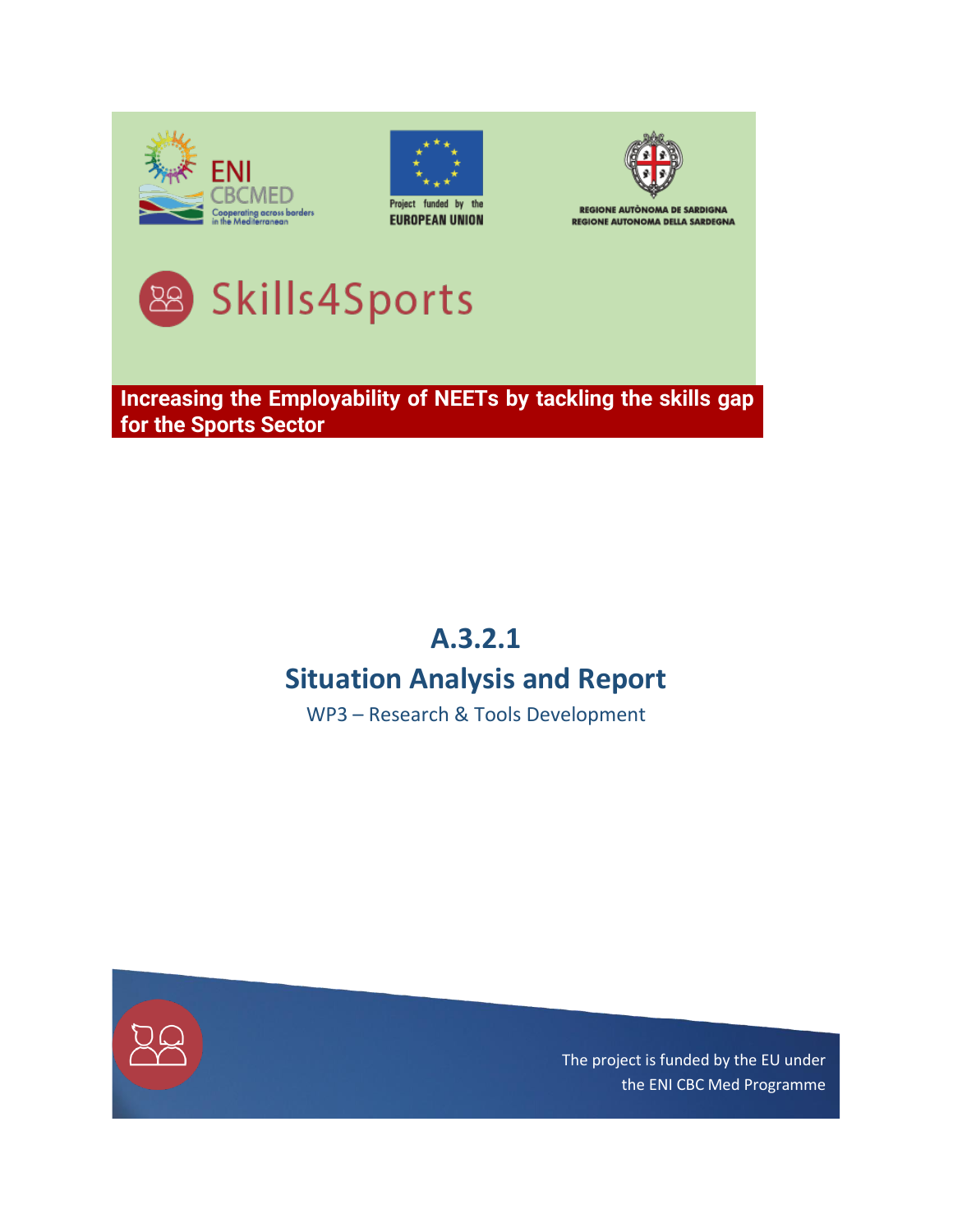### Document Information

| <b>Grant Contract Number</b> | B A.3.1 0260                                                     | Acronym                      |  | <b>Skills4Sports</b> |  |  |  |
|------------------------------|------------------------------------------------------------------|------------------------------|--|----------------------|--|--|--|
| <b>Full Project Title</b>    | Increasing the Employability of NEETs by tackling the skills gap |                              |  |                      |  |  |  |
|                              | for the Sports Sector                                            |                              |  |                      |  |  |  |
| <b>Start Date</b>            | 29 <sup>th</sup> July 2020                                       | <b>Duration</b><br>30 months |  |                      |  |  |  |
| Activity                     | A.3.2.1. Situation Analysis and Report                           |                              |  |                      |  |  |  |
| <b>Work Package</b>          | WP3 Research & Tools Development                                 |                              |  |                      |  |  |  |
| Date of Delivery             | May 2021                                                         |                              |  |                      |  |  |  |
| Responsible Partner(s)       | SALFIT DEVELOPMENT ASSOCIATION (SDA)                             |                              |  |                      |  |  |  |
| Responsible Author(s)        | SALFIT DEVELOPMENT ASSOCIATION (SDA)                             |                              |  |                      |  |  |  |
| Description                  | Situation Analysis of Palestine (Salfit Region) in the frames of |                              |  |                      |  |  |  |
|                              | Skills4Sports                                                    |                              |  |                      |  |  |  |

#### Review History

| Version | Date | Reviewed by | Justification |
|---------|------|-------------|---------------|
|         |      |             |               |
|         |      |             |               |
|         |      |             |               |
|         |      |             |               |

#### Disclaimer

This publication has been produced with the financial assistance of the European Union under the ENI CBC Mediterranean Sea Basin Programme. The contents of this document are the sole responsibility of < SALFIT DEVELOPMENT ASSOCIATION (SDA)> and can under no circumstances be regarded as reflecting the position of the European Union or the Programme management structures.

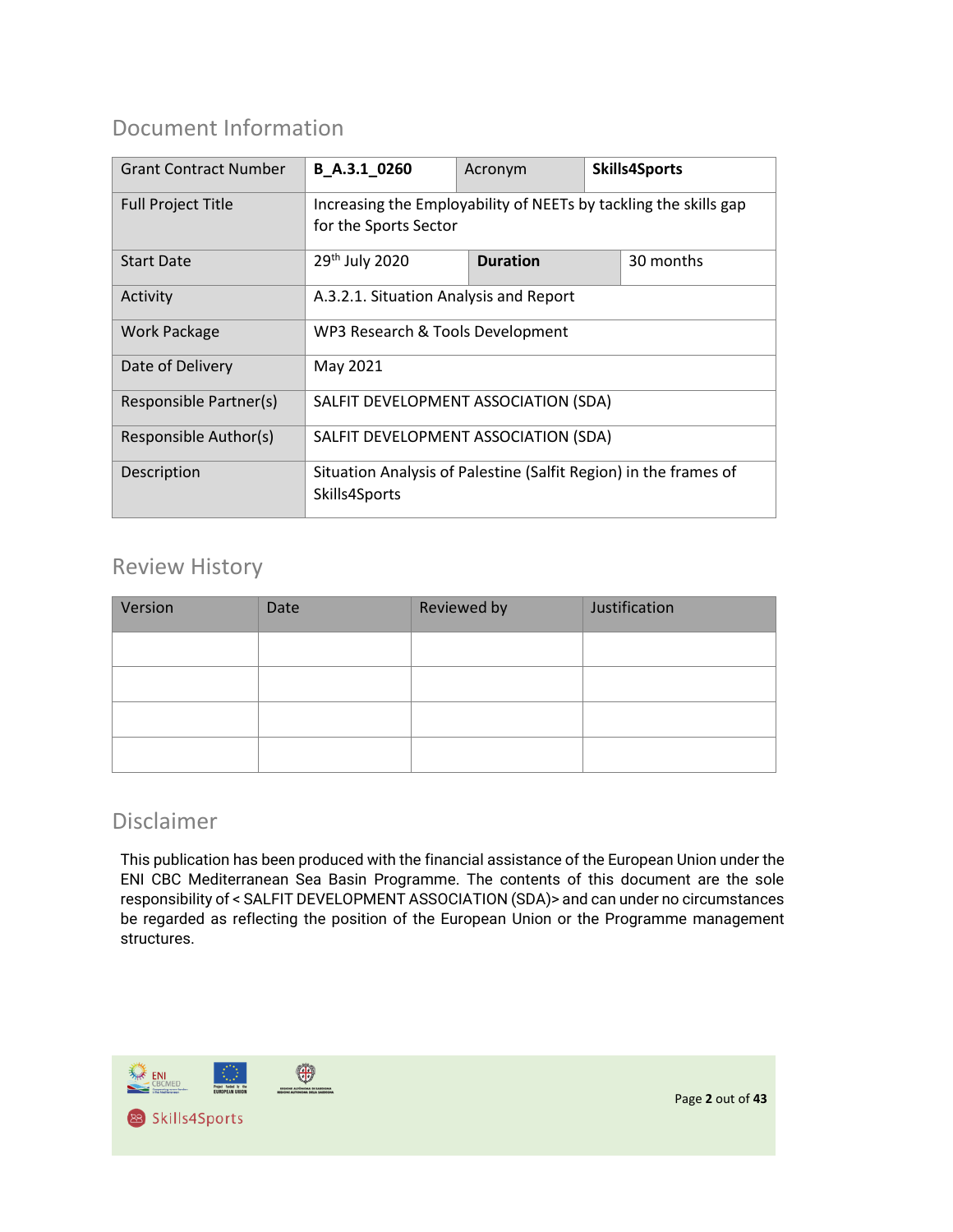## The 2014-2020 ENI CBC Mediterranean Sea Basin Programme

The 2014-2020 ENI CBC Mediterranean Sea Basin Programme is a multilateral Cross-Border Cooperation (CBC) initiative funded by the European Neighbourhood Instrument (ENI). The Programme objective is to foster fair, equitable and sustainable economic, social and territorial development, which may advance cross-border integration and valorise participating countries' territories and values. The following 13 countries participate in the Programme: Cyprus, Egypt, France, Greece, Israel, Italy, Jordan, Lebanon, Malta, Palestine, Portugal, Spain, and Tunisia. The Managing Authority (MA) is the Autonomous Region of Sardinia (Italy). Official Programme languages are Arabic, English and French. For more information, please visit: **[www.enicbcmed.eu](http://www.enicbcmed.eu/)**

## The European Union

The European Union is made up of 27 Member States who have decided to gradually link together their know-how, resources and destinies. Together, during a period of enlargement of 50 years, they have built a zone of stability, democracy and sustainable development whilst maintaining cultural diversity, tolerance and individual freedoms. The European Union is committed to sharing its achievements and its values with countries and peoples beyond its borders.



Page **3** out of **43**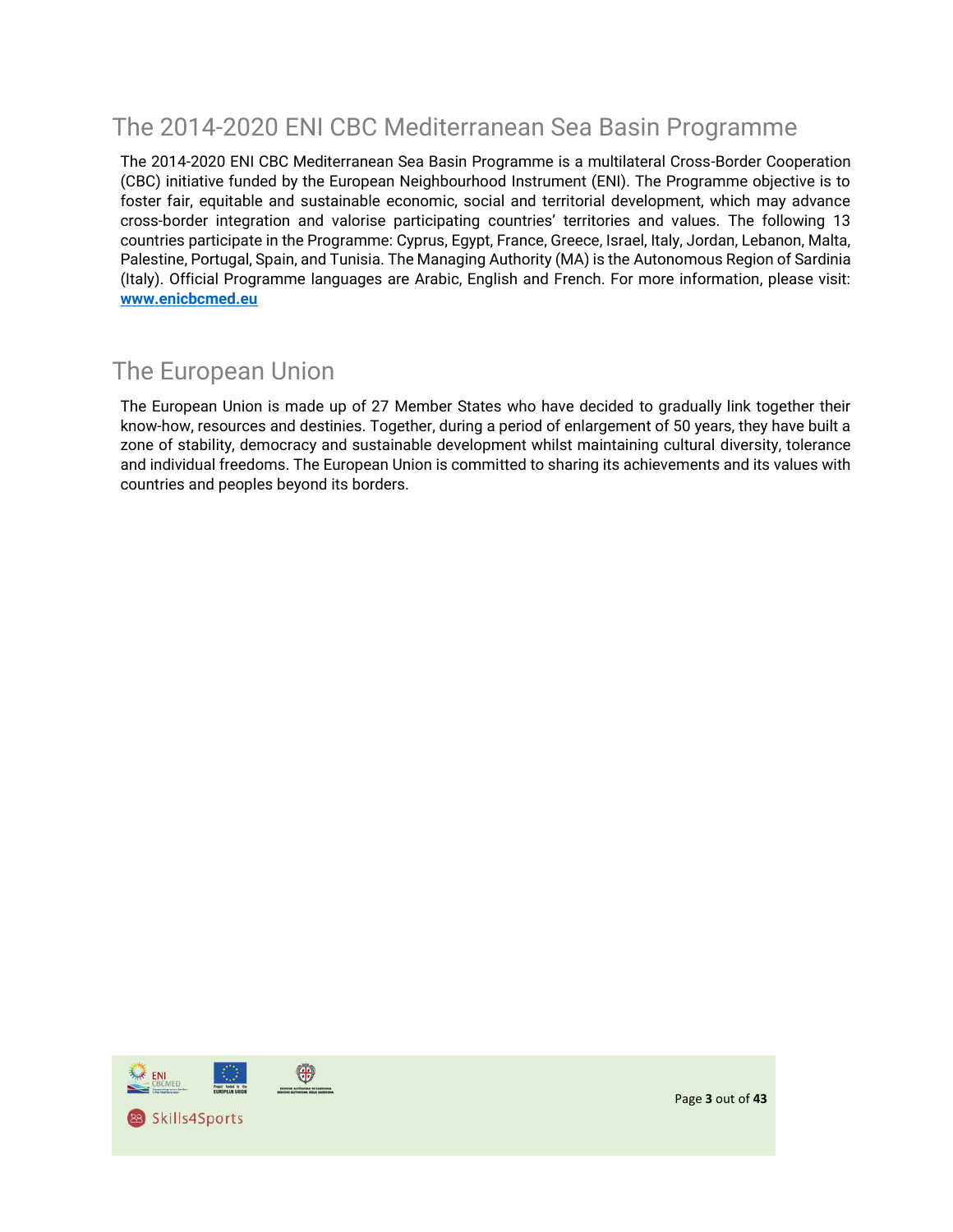# <span id="page-3-0"></span>INTRODUCTION

This study helps us to illustrates the current situation of the sport sector in Salfit region by using different ways like desk search, interviews, online survey and face to face meeting, it has been found that the support for sport from the government is weak and not enough , It has been found that there is many obstacles and barriers facing youth in sport to be employed which lake of support lake of training or interest from the government, there is no supporting mechanisms related to skills development. The hope that this project will give support for NEET's and help them to find better future by finding good jobs in sport sector by giving good training and a clear mechanisms related to skills development, also its found that there is political barriers facing sport in Palestine and especially in Salfit region which is the Israeli occupation which many times prevent many sport activities by using force

### <span id="page-3-1"></span>*Skills4Sports framework*

In the MED region youth unemployment is twice as high as adult unemployment. In the Southern Mediterranean, young people are three times more likely to be out of a job (ILO,2017). Contrarily, prominent sectors, like the sports industry, face challenges finding the right skills for their rising needs. The European Association of Sports Employers and the UNI Europa Sports (European trade union federation), both observe skills shortages and mismatches, along with gender inequality in the sector. Furthermore, the Union for the Mediterranean has identified digital skills as a key for employability in the region, especially for NEETS and youth. The sports sector is thus in need for more skilled employees and at the same time capable to offer opportunities to the NEETS and youth. The sports industries of the Mediterranean region are showing significant rise in employment. The highest Annual Average Growth Rates, between 2012 and 2017, were observed in Greece (+19%), and Malta (+12%), accounting for 0.8% of total EU employment, with 4 in 10 workers being aged 15-29. The identical challenges and characteristics of the NEETS of the Mediterranean, as well as the frequent mobility of athletes and sports professionals, call for a cross-border approach to reduce the skills gap, offering new career opportunities.

Skills4Sports aims to increase the employability of NEETS of the Mediterranean area by cultivating new professionals for the thriving Sports sector, reducing the mismatch of skills and involving key stakeholders in the process. The project will strengthen multilateral cross-border cooperation between social and solidarity economic actors of participating regions thus creating better perspectives for social inclusion through increased employability, of NEETS. Both the training opportunities offered by the project, and the support network, "Strategic Alliance for Skills4Sports", will contribute to a matured working environment in the sports industry of the region. Increased capacities of the available workforce will lead to better jobs that offer even more opportunities.



Page **4** out of **43**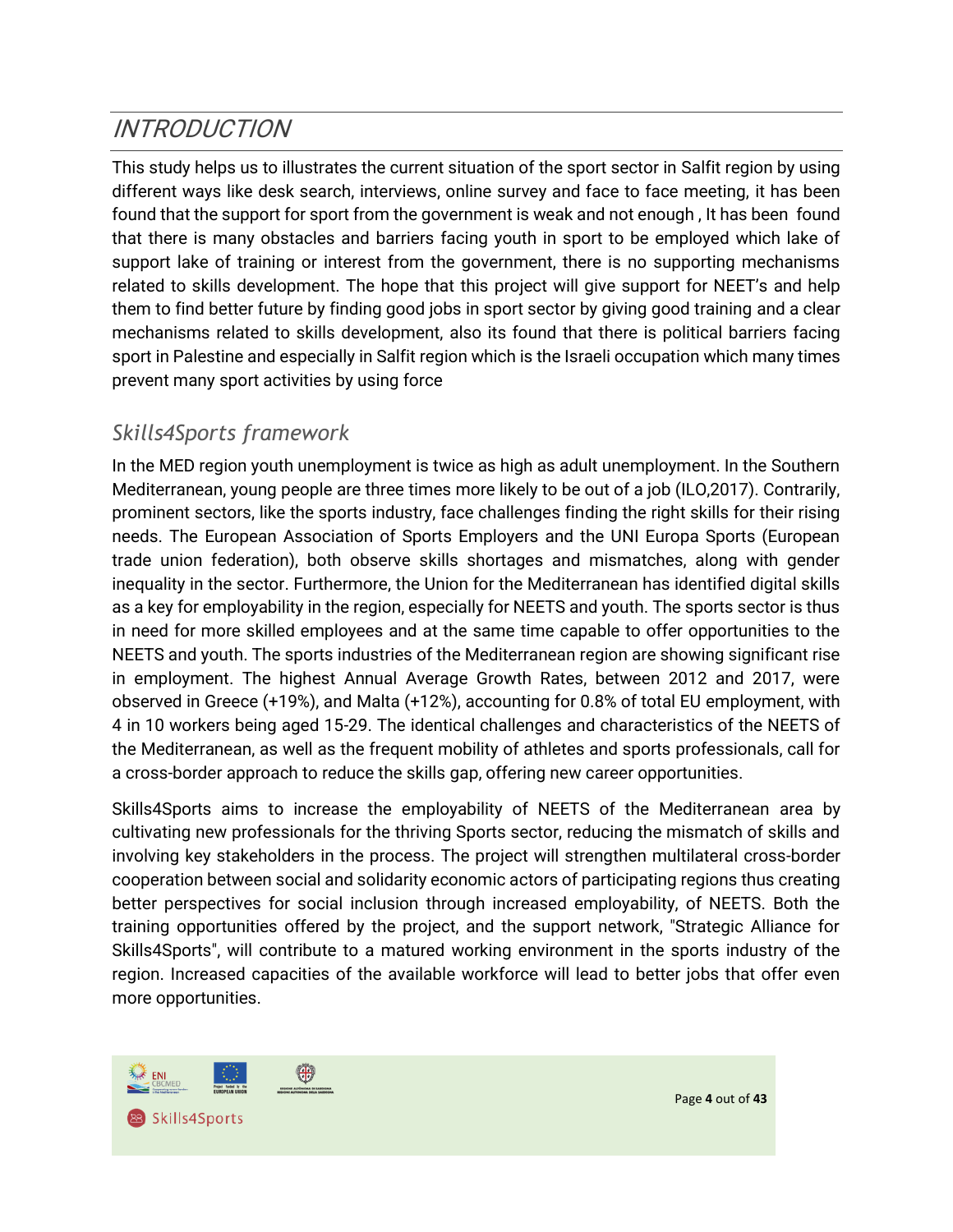The conduction of the regional reports by each Project Partners is essential and will become the baseline on which the Skills Gaps Analysis will be based on. The present report focuses on the description and analysis of the situation in Salfit region in Palestine project partner number 5.



Page **5** out of **43**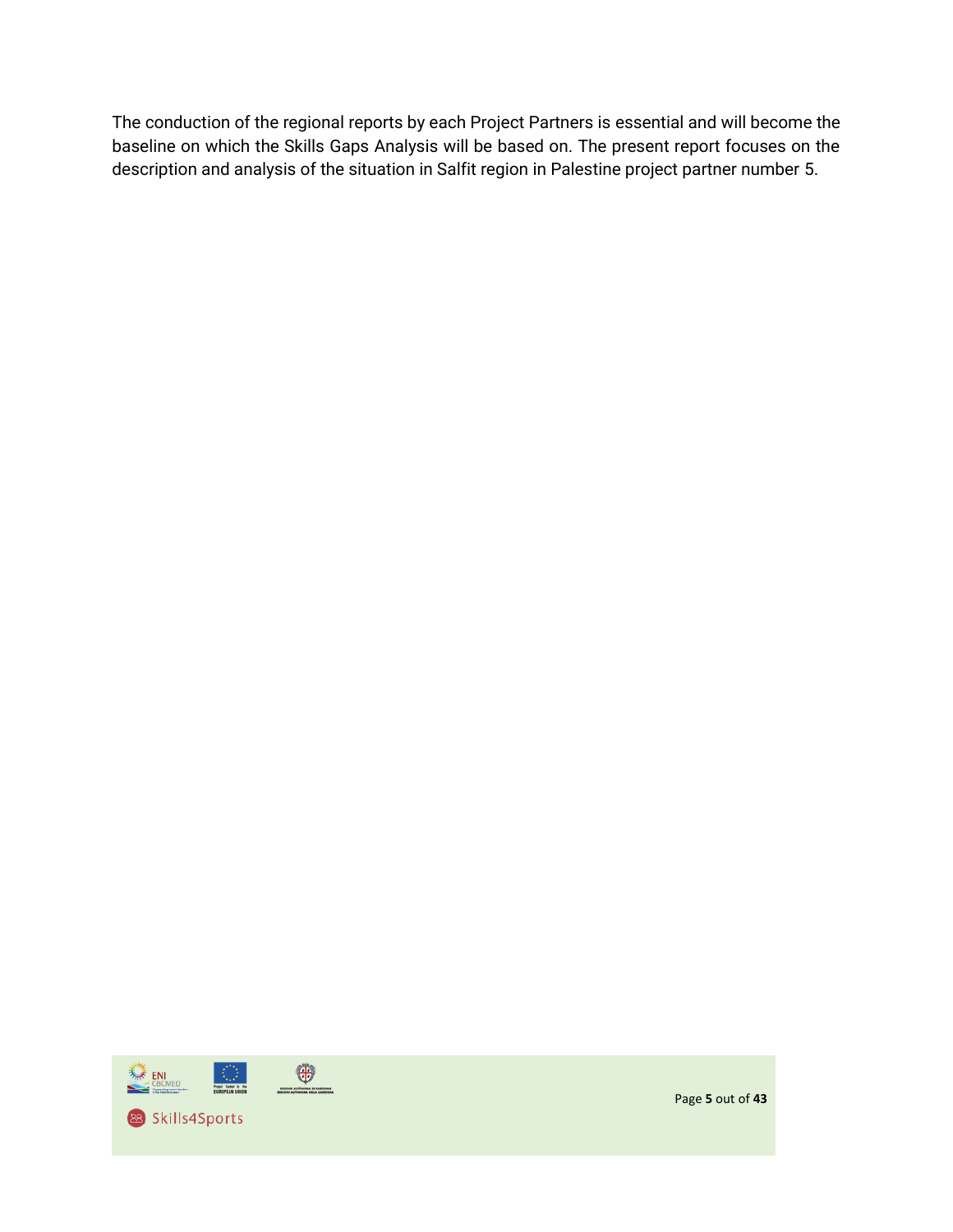### Contents

| MAIN NATIONAL AND REGIONAL STAKEHOLDERS FOR THE SKILLS DEVELOPMENT IN THE<br>SUPPORTING MECHANISMS RELATED TO SKILLS DEVELOPMENT FOR THE SPORTS SECTOR |  |
|--------------------------------------------------------------------------------------------------------------------------------------------------------|--|
|                                                                                                                                                        |  |
|                                                                                                                                                        |  |
|                                                                                                                                                        |  |
|                                                                                                                                                        |  |
|                                                                                                                                                        |  |
|                                                                                                                                                        |  |
|                                                                                                                                                        |  |
|                                                                                                                                                        |  |
|                                                                                                                                                        |  |
|                                                                                                                                                        |  |
|                                                                                                                                                        |  |
|                                                                                                                                                        |  |
|                                                                                                                                                        |  |
|                                                                                                                                                        |  |
|                                                                                                                                                        |  |
|                                                                                                                                                        |  |
|                                                                                                                                                        |  |

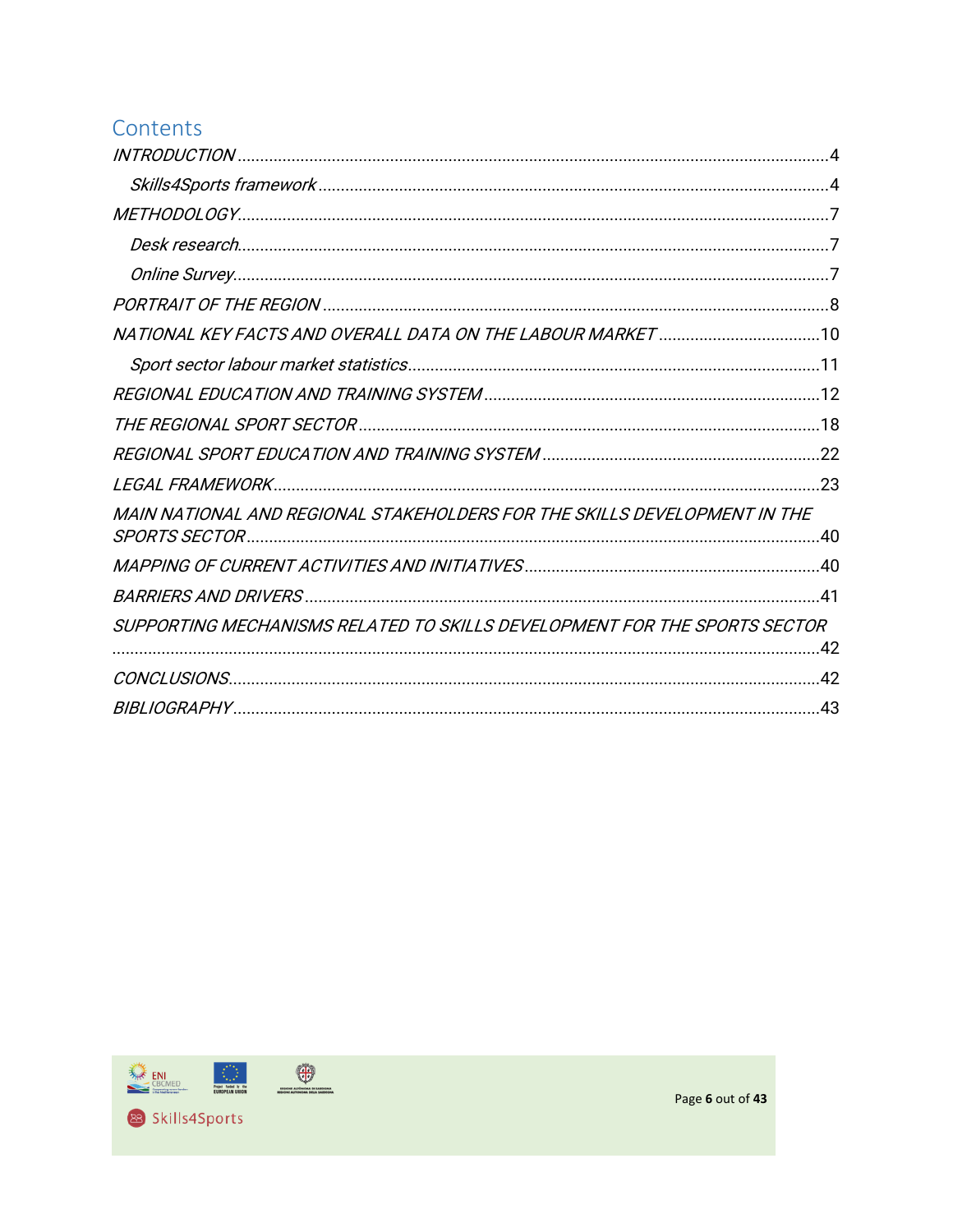## <span id="page-6-0"></span>**METHODOLOGY**

This analysis has been done in cooperation with Salfit municipality the main and biggest local authority in Salfit region, some main information also has been gathered from Palestinian authority ministry for youth and Palestinian Central Bureau of Statistics. An important information gathered via online survey, a desk meeting with young people in the field and interviews with originations and some companies from the private sector.

#### <span id="page-6-1"></span>*Desk research*

The key words were NEET's, stakholders, sport and skills development, desk research HELP US to find the regulations and laws which Palestinian authority put for sport and the support of the government in sports sector, the unemployment's rates in Palestine and especially in the region of Salfit.

#### <span id="page-6-2"></span>*Online Survey*

The online survey was an important tool which help us gathering the information from NEET's where this questioner helps us because of lockdown and of the condition of Covid-19. The invitations which were sent more than 60 invitations for youth individuals who are interested in sports and many other public and private organizations, the received replies were 39 which contains very important information about the sport sector situation. the questions asked in this survey was What is the support of the government in sports sector? What are the competencies needed for the employment in the sports sector? Are there any funds dedicated to the sports sector every year? Do you know any public policies for the skills development in the sports sector? If yes. Are there any barriers for the skills development in the sport sector? Are there any supporting mechanisms related to skills development for the sports sector? Is there any training system for the skills development in the sport sector?

The following is a link to the online survey[: https://forms.gle/XG8gqgFfnV8ksBbK7](https://forms.gle/XG8gqgFfnV8ksBbK7)

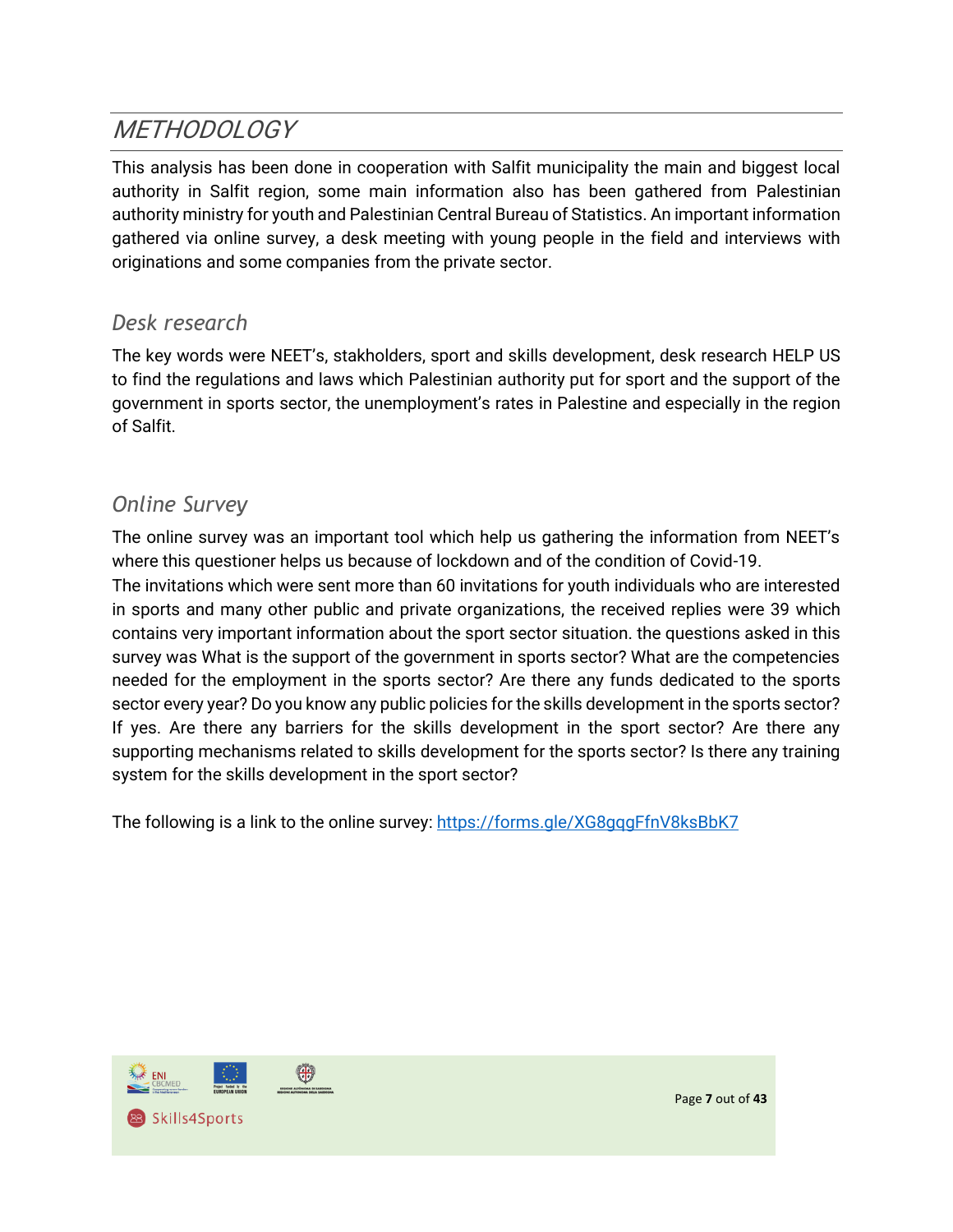## <span id="page-7-0"></span>PORTRAIT OF THE REGION

Salfeet is located in the middle of Palestine and is 570 meters above sea level. The word «Salfeet» consists of two syllables -(sal) meaning "baskets" and (feet ) means "grapes" Therefore, Salfeet means «Baskets of Grapes" This shows that its land was famous for its grapes. Also, there are many modern grinders discovered around the city. Salfeet city was created over a beautiful, natural and mountainous hill. Its western part oversees the beginning of Al-Matwi Valley whereas its eastern part overlooks al-Sha`er Valley. Salfeet is an ancient city as it witnessed many civilizations. It is considered a Canaanite city originally, and then Muslims & Romans lived in it. Post the establishment of the Palestinian National Authority, Salfeet has been upgraded by the decision of the Palestinian National Council into a Governorate and according to this, several directorates have been opened in order to serve the Governorate citizens and protect the city from occupation.

Location:

Salfeet City is located in the middle of the West Bank and it is considered an administrative center for nineteen residential areas including: - Rafat, Qarawa Bani Hassan, Al-Zawya, Hares, Deir Ballout, Deir Estia, Farkha, Kafl Hares, Khirbet Qais, Qerah, Marda, Bruqeen, Masha Yasouf, Iskaka. Bidya, Sartah, Kufer Al Deek.

The Governorate has 70,000 inhabitants while more than 19 settlements stretch out on its land, in addition to the Apartheid Wall, which was created to protect and separate settlements. Headed by Haj Abd- Al-Qader al-Zeer, the first municipality was established in Salfeet in 1882. He continued working in it until 1927 when the British mandate replaced this municipality by a village council under the administration of Mayor Rashed Morrar, in 1945 and during the British mandate; the first village council was formed under the leadership of Haj Rashed Morrar until the Jordanian era. In 1952 the municipality was adopted as a local council and from 1955 until 2005 several councils ran the municipal council.

Currently the mayor of salfit is Mr Abdul Karim zbidi with 15 council members.

Salfit Governorate is located in the middle of the West Bank. It is bordered by the Qalqiliya and Nablus Governorates to the north, Nablus Governorate to the east, the Green Line (the 1949 Armistice Line) to the west, and Ramallah Governorate to the south. As a region, Salfit covers a total land area of 203,707 dunums (203.707km2); distinguished into 12 major land use classes (see table 20). These include Palestinian built up areas, Israeli settlements, closed military areas, military bases, open spaces, forests and construction sites (ARIJ – GIS Unit, 2011b) (see map 2). There are 18 localities in the Salfit Governorate, broken down into 20 geographical and 18 administrative areas. 8 localities are run by village councils and 8 by project municipalities, whilst 2 small communities are not under any official administration. It is noted that Palestinian 'builtup areas' constitute 4.3% of the total area of the Governorate. Table 2 (below) provides the names



Page **8** out of **43**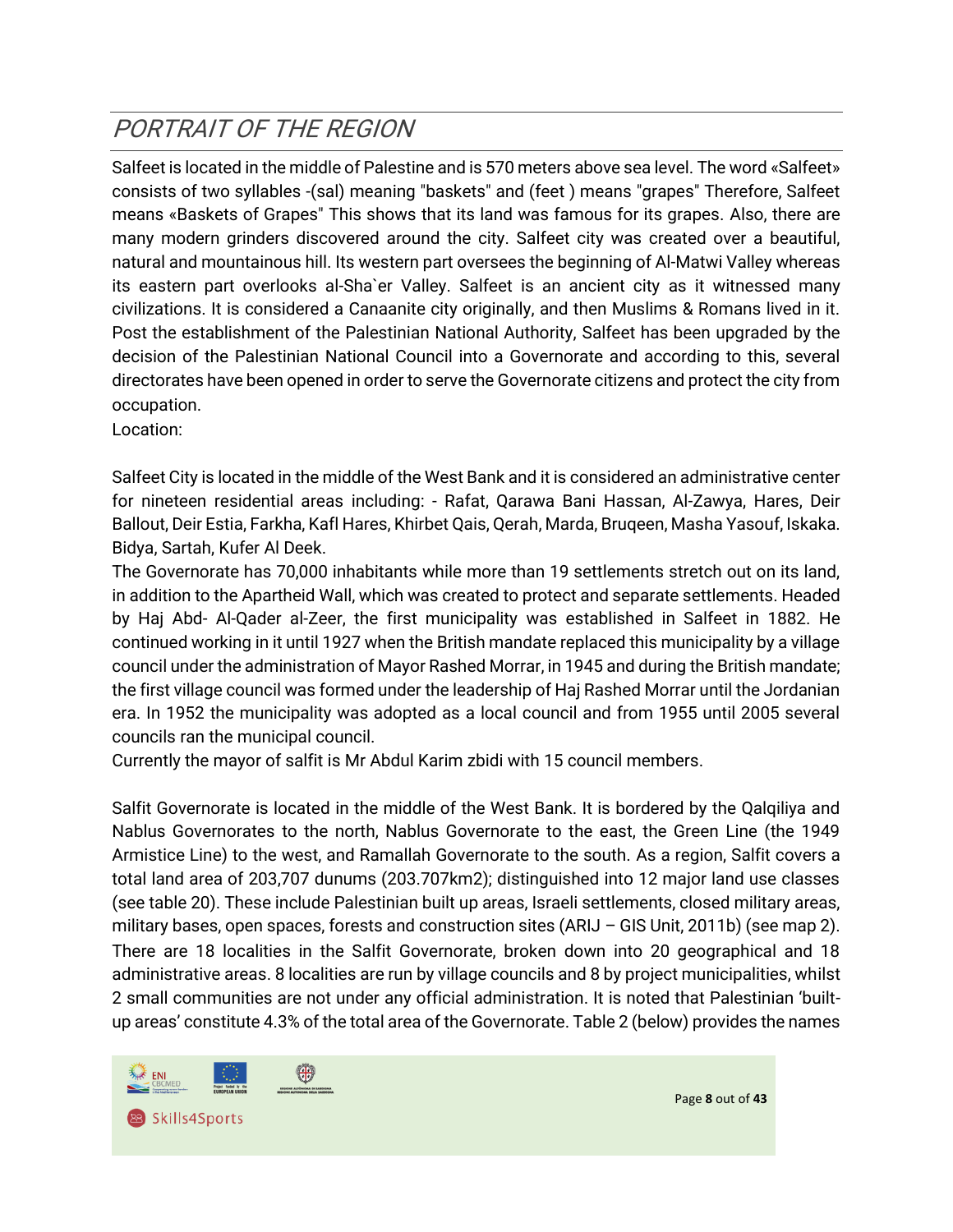of each locality, their status as 'geographical' or 'administrative' and those areas designated as refugee populations:

| <b>Administrative Locality</b> | <b>Geographical Locality</b> | <b>Type of Administration</b> |
|--------------------------------|------------------------------|-------------------------------|
| Deir Istiya                    |                              | Municipality                  |
| Qarawat Bani Hassan            |                              | Municipality                  |
| Oira                           |                              | Village Council               |
| Kifl Haris                     |                              | Village Council               |
| Marda                          |                              | Village Council               |
| Biddya                         |                              | Municipality                  |
| Haris                          |                              | Village Council               |
| Yasuf                          |                              | Village Council               |
| Mas-ha                         |                              | Village Council               |
| Iskaka                         |                              | Village Council               |
| Sarta                          | Sarta                        | Municipality                  |
|                                | 'Izbat Abu Adam              |                               |
| Az Zawiya                      |                              | Municipality                  |
| Salfit                         | Salfit                       | Municipality                  |
|                                | Khirbet Oeis                 |                               |
| Rafat                          |                              | Village Council               |
| <b>Brugin</b>                  |                              | Municipality                  |
| Farkha                         |                              | Village Council               |
| Kafr ad Dik                    |                              | Municipality                  |
| Deir Ballut                    |                              | Municipality                  |

Salfit Governorate by geographical and administrative locality

#### Palestinin local Authority documentation



Salfit District map (Anera website)

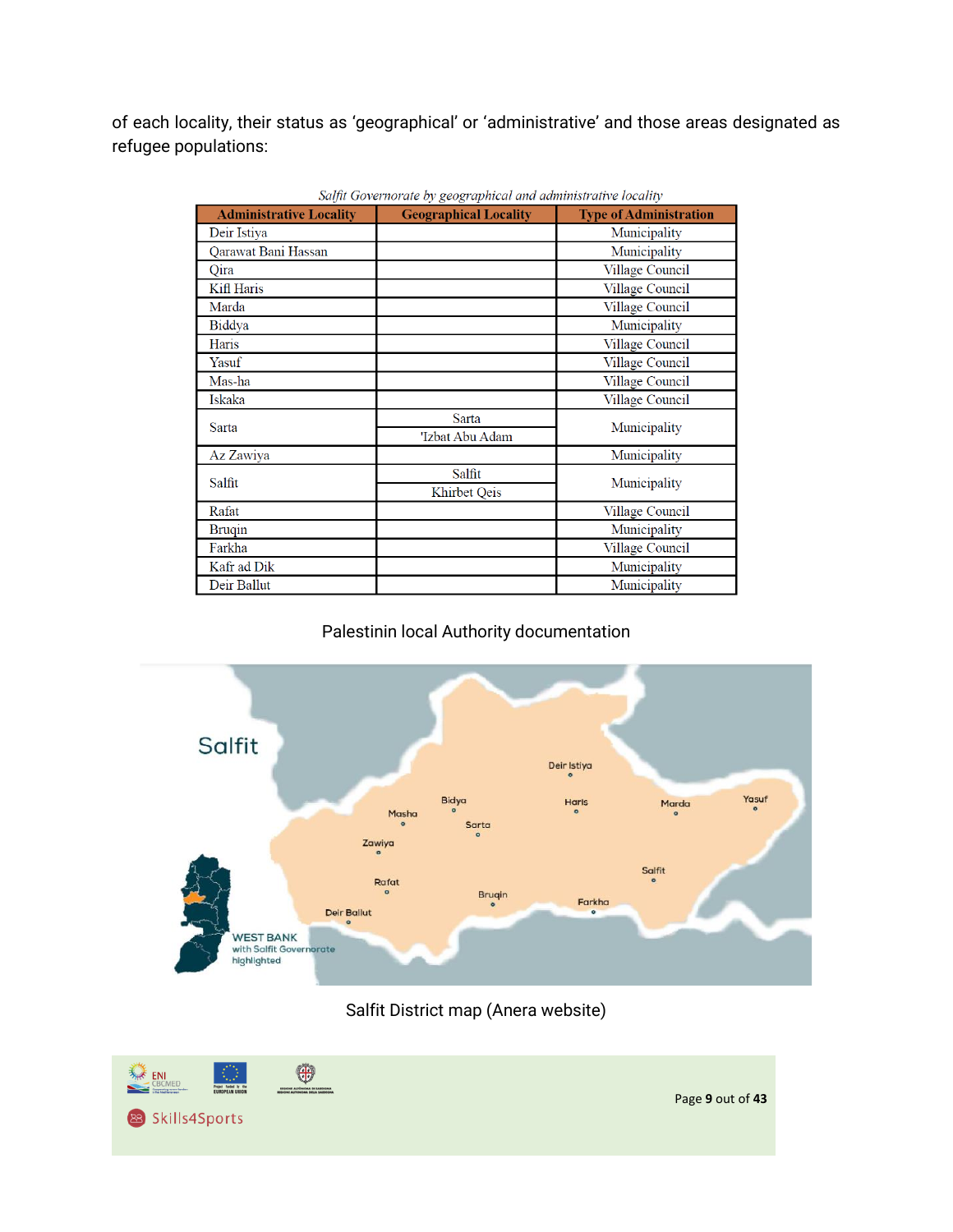# <span id="page-9-0"></span>NATIONAL KEY FACTS AND OVERALL DATA ON THE LABOUR **MARKET**

The following table shows the population of Salfit governerate from 2017 till 2020 in each village and city I the region.

| <b>Locality Name</b> | <b>Locality</b> | <b>Mid-Year Population</b> |        |        |        |        |  |
|----------------------|-----------------|----------------------------|--------|--------|--------|--------|--|
|                      | Code            | 2017                       | 2018   | 2019   | 2020   | 2021   |  |
| <b>Salfit Gov.</b>   |                 | 74,790                     | 76,568 | 78,380 | 80,225 | 82,099 |  |
| Deir Istiya          | 251250          | 3,664                      | 3,751  | 3,840  | 3,930  | 4,022  |  |
| Qarawat Bani Hassan  | 251275          | 5,465                      | 5,595  | 5,728  | 5,862  | 5,999  |  |
| Qira                 | 251290          | 1,267                      | 1,297  | 1,328  | 1,359  | 1,391  |  |
| <b>Kifl Haris</b>    | 251295          | 4,049                      | 4,145  | 4,243  | 4,343  | 4,444  |  |
| Marda                | 251300          | 2,354                      | 2,410  | 2,467  | 2,526  | 2,585  |  |
| Biddya               | 251305          | 10,360                     | 10,607 | 10,858 | 11,113 | 11,373 |  |
| Haris                | 251310          | 4,101                      | 4,199  | 4,298  | 4,399  | 4,502  |  |
| Yasuf                | 251315          | 2,075                      | 2,124  | 2,174  | 2,226  | 2,278  |  |
| Mas-ha               | 251320          | 2,349                      | 2,405  | 2,462  | 2,520  | 2,579  |  |
| Iskaka               | 251330          | 1,188                      | 1,216  | 1,245  | 1,274  | 1,304  |  |
| Sarta                | 251340          | 3,353                      | 3,432  | 3,514  | 3,596  | 3,680  |  |
| Az Zawiya            | 251360          | 5,981                      | 6,123  | 6,268  | 6,415  | 6,565  |  |
| Salfit               | 251370          | 10,816                     | 11,074 | 11,336 | 11,602 | 11,873 |  |
| Rafat                | 251395          | 2,500                      | 2,560  | 2,620  | 2,682  | 2,744  |  |
| <b>Brugin</b>        | 251400          | 4,012                      | 4,107  | 4,204  | 4,303  | 4,404  |  |
| Farkha               | 251415          | 1,636                      | 1,675  | 1,714  | 1,755  | 1,796  |  |

#### **Projected Mid -Year Population for Salfit Governorate by Locality 2017-2021**





Page **10** out of **43**

Skills4Sports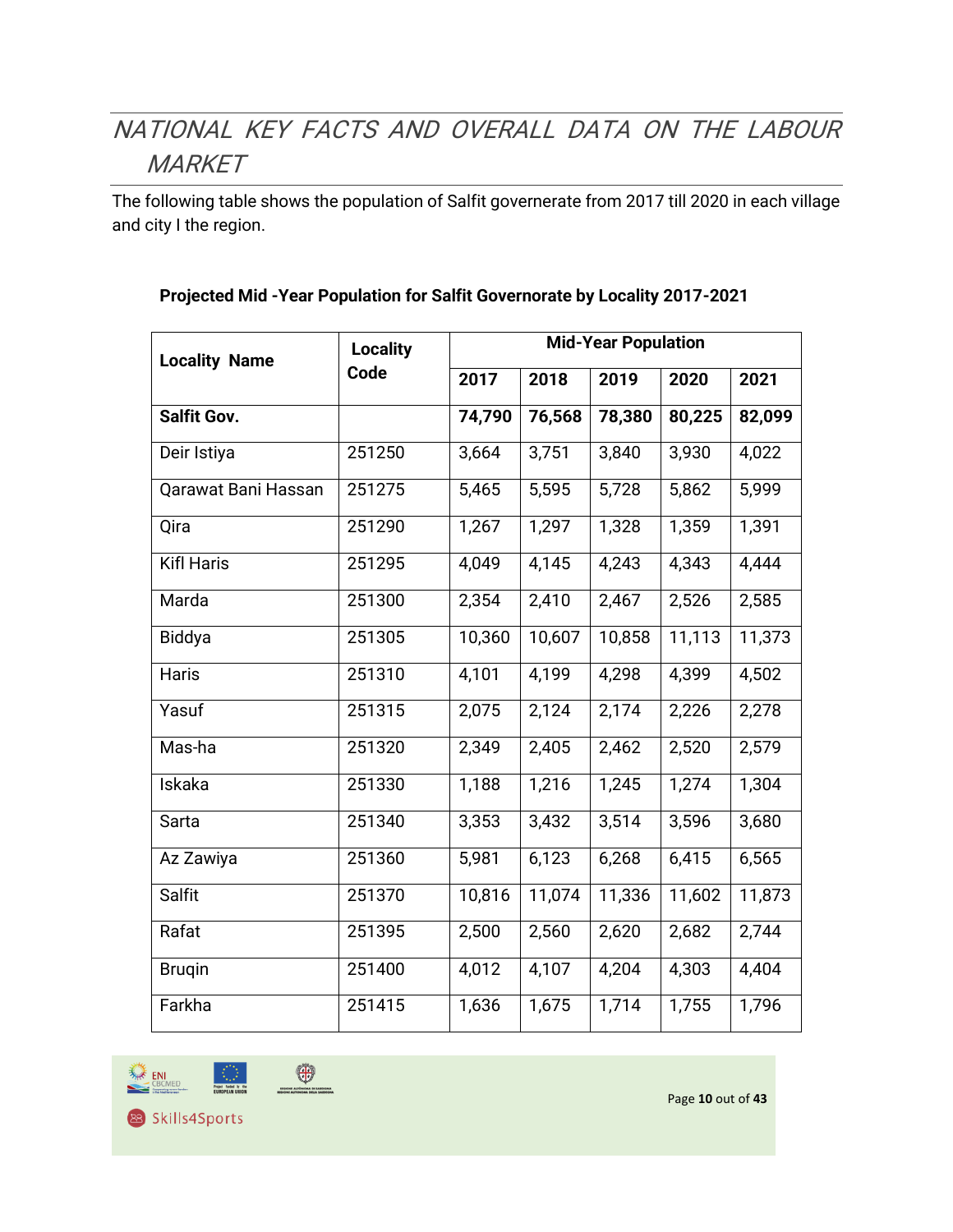| Kafr ad Dik             | 251425 | 5,503 | 5,634 | 5,767 | 5,903 | 6,041 |
|-------------------------|--------|-------|-------|-------|-------|-------|
| Deir Ballut             | 251430 | 3,839 | 3,931 | 4,024 | 4,118 | 4,215 |
| <b>Khirbet Qeis</b>     | 251440 | 271   | 277   | 284   | 290   | 297   |
| <b>Other Localities</b> |        |       |       |       |       | 8     |

Palestinian Central Bureau of Statistics website 2021

#### <span id="page-10-0"></span>*Sport sector labour market statistics*

Unemployment is defined by the Statistics Agency as "it includes all persons of working age who have never worked during bonds in any type of worker and were during this period ready to work and searched for one of the methods such as Reading newspapers, registering at employment offices, asking friends and relatives, or any other way.

The unemployment rate in the Gaza Strip is three times higher than the rate in the West Bank. The unemployment rate among labor force participants (15 years and over) in the first quarter reached 25%, while the total underemployment of labor reached 33%, according to the revised International Labor Organization (ICLS) standards. 19th. The number of unemployed 336.300 work in the first quarter 2020; by 211.300 in the Gaza Strip, 125,000 people in the West Bank, the disparity remains high in the unemployment rate between the West Bank and the Gaza Strip, where the rate was 46% in the Gaza Strip compared to 14% in In the West Bank, on the gender level, the unemployment rate for males in Palestine was 21% compared to 40% for females. The total underemployment of labor was 483,700 people, as this number includes 81,500 frustrated job seekers and 15,600 in time-related underemployment.

Unemployment Rate in Palestine in 2019 was 25.3% (21.3% for males and 41.2% for females). Moreover, results revealed that unemployment was concentrated among youth aged 15-24 years reaching 40.1% (34.7% for males and 67.1% for females). (See table 2)

The Revised Unemployment Rate in the West Bank was 14.6% (12.1% for males and 25.8% for females). Also, the Revised Unemployment Rate among youth aged 15-24 years was 25.1% (20.6% for males and 52.5% for females).

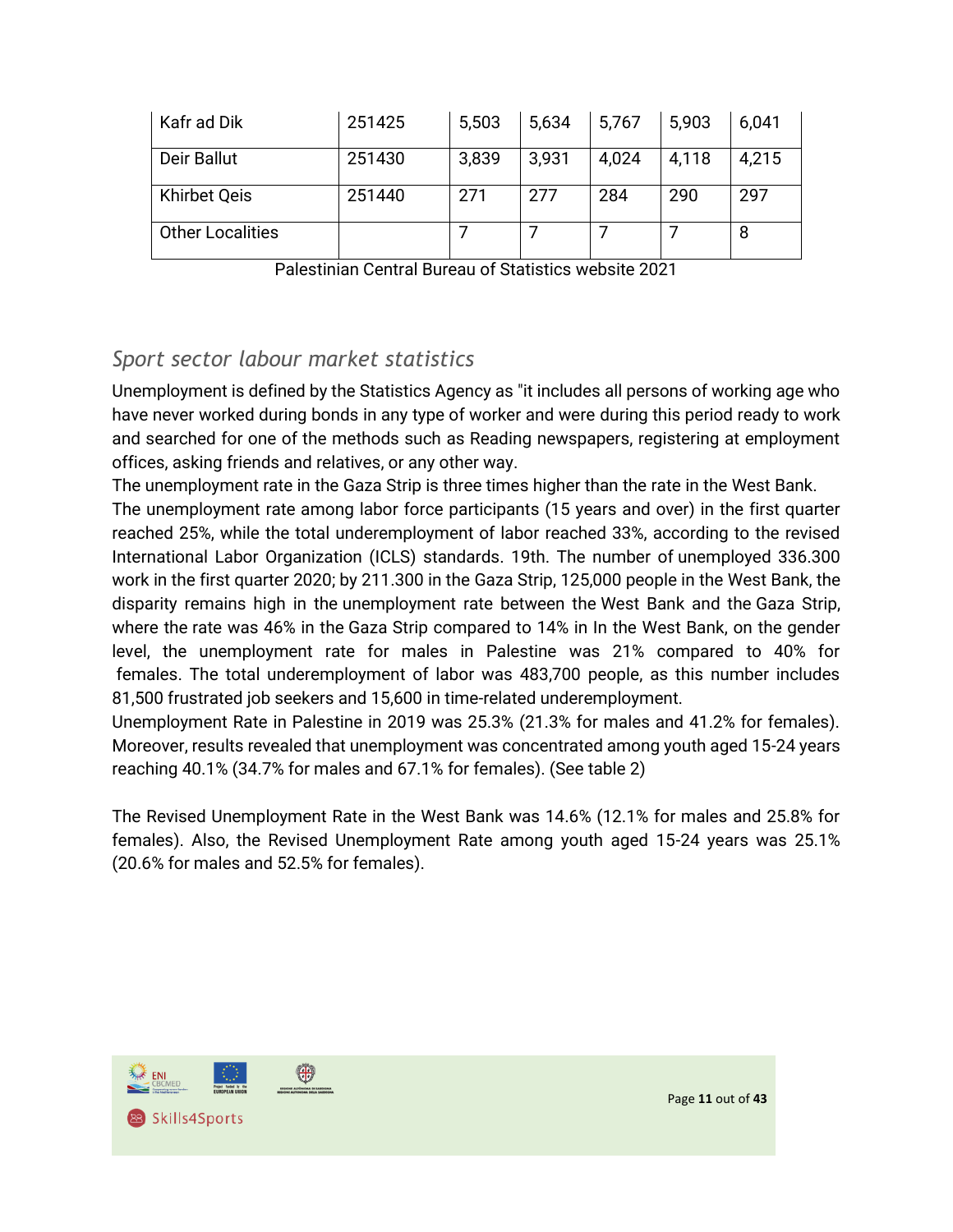| <b>Sex and Governorate</b>          | 2019 | 2018 | 2017 | 2016 | 2015 | الجنس والمحافظة         |
|-------------------------------------|------|------|------|------|------|-------------------------|
| <b>Both Sexes</b>                   |      |      |      |      |      | كلا الجنسين             |
| Jenin                               | 21.3 | 20.9 | 18.8 | 19.1 | 15.8 | جنين                    |
| <b>Tubas &amp; Northern Valleys</b> | 11.1 | 18.9 | 21.2 | 17.5 | 17.4 | طوباس والأغوار الشمالية |
| Tulkarm                             | 12.7 | 18.0 | 16.1 | 16.7 | 17.1 | طولكرم                  |
| <b>Nablus</b>                       | 14.8 | 15.9 | 19.2 | 15.4 | 16.5 | نابلس                   |
| Qalqiliya                           | 7.4  | 7.4  | 10.3 | 12.9 | 12.9 | قلقيلية                 |
| Salfit                              | 16.4 | 18.5 | 15.7 | 15.0 | 14.6 | سلفيت                   |
| Ramallah & Al-Bireh                 | 9.5  | 14.9 | 15.4 | 15.5 | 18.5 | رام الله والبيرة        |
| Jericho & AL Aghwar                 | 12.3 | 18.3 | 14.2 | 9.8  | 14.4 | أربحا والأغوار          |
| Jerusalem                           | 6.8  | 10.5 | 10.6 | 14.6 | 12.8 | القدس                   |
| <b>Bethlehem</b>                    | 22.9 | 19.4 | 18.9 | 19.0 | 13.0 | بيت لحم                 |
| Hebron                              | 16.5 | 19.9 | 22.5 | 20.7 | 19.0 | الخليل                  |
| <b>Total</b>                        | 14.6 | 17.3 | 18.4 | 17.5 | 16.6 | المجموع                 |

Revised Unemployment Rate among Labour Force Participants of Individuals Aged 15 Years and above in Palestine by Sex and Governorate, 2015-2019

Palestinian Central Bureau of Statistics website 2021

## <span id="page-11-0"></span>REGIONAL EDUCATION AND TRAINING SYSTEM

1. KEY DEMOGRAPHIC AND ECONOMIC CHARACTERISTICS Palestine has one of the highest population growth rates (2.41% in 2020) and fertility rates (4.06 children per woman) in the Middle East and North Africa3. The population of Palestine exceeded 5 million in 2019 (4 million in 2010). In addition, 1.5 million Palestinians live inside Israel and 5.9 million in Arab countries4. The youth population (aged 15–24) was estimated to account for 34.9% of the working-age population (aged 15–64) in 2019. Thus, Palestine has one of the youngest populations not only in the region but also in the world.

This population growth puts enormous pressure on social services (education, health and housing) and the labour market. Demographic projections made by the United Nations Population Fund (UNFPA) in 2016 found that Palestine sits on the cusp of significant changes in its demographic makeup. The population is expected to double to 9.5 million by 2050, despite a

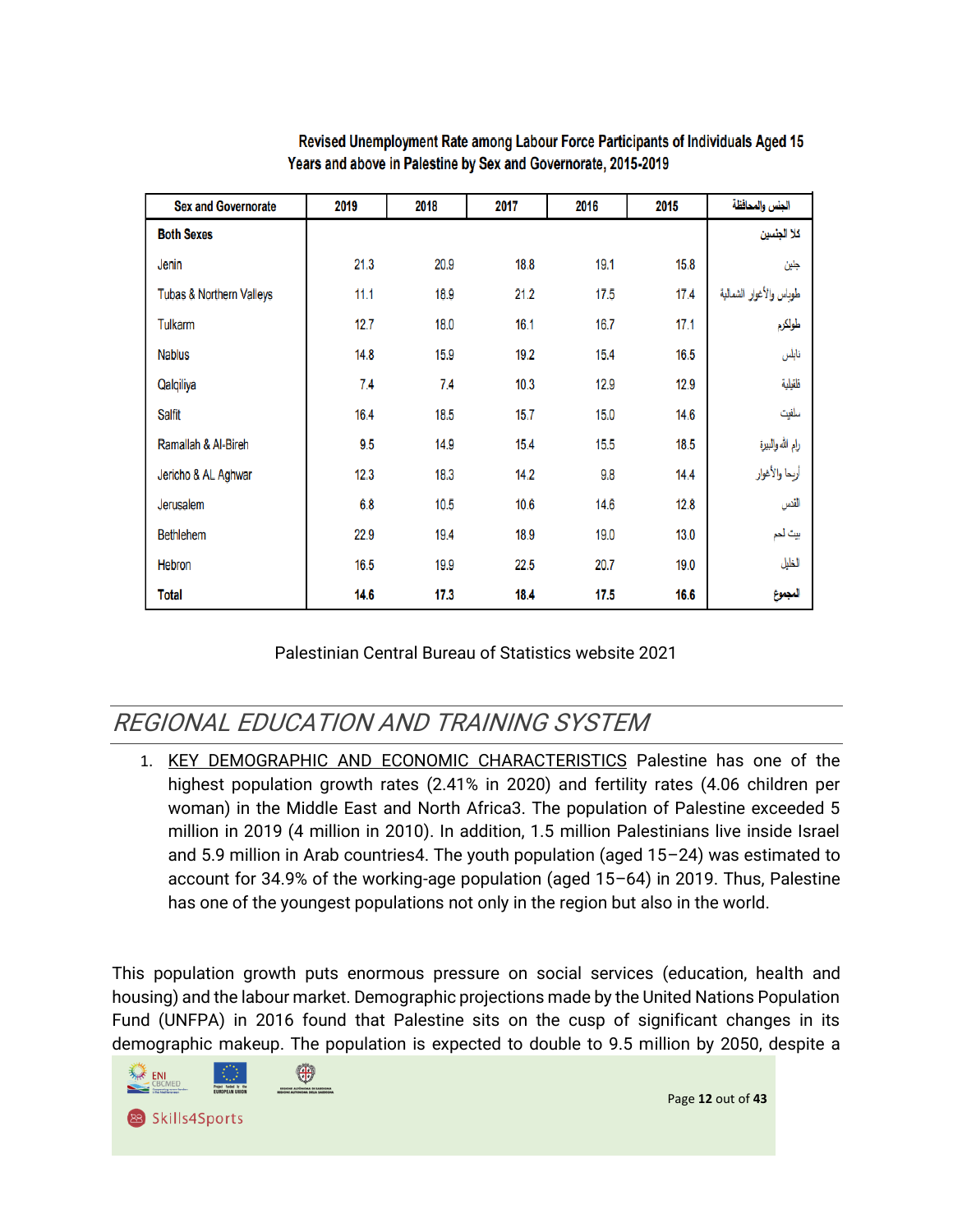drastic reduction in fertility from 4.06 children per woman in 2019 to a projected 2.17 in 2050. By 2050 the Palestinian economy is expected to have 3.8 million potential workers, up from 1.3 million in 2016. This will require an increase of 72 000 new jobs per year. The difficult economic and labour market situation, characterised by very low job creation, pushes many Palestinians towards migration. Palestine's geopolitical situation has a disastrous impact on its economic situation, with zero growth or – as was the case in 2019 – contraction in the Palestinian economy. After a period of strong economic recovery between 2007 and 2011, economic growth in Palestine started slowing down and came to a standstill around 2018 (0.9%, down from 4.7% in 20166). Gross domestic product (GDP) per capita declined by 1.6% compared to 2018 owing to natural population growth that was faster than the growth in GDP. This is also directly reflected in the regional differences: in 2019 the GDP per capita in the West Bank was more than three times that in the Gaza Strip. Over recent decades, the economy has, to a large extent, survived through inflows of external transfers, but these have been reducing significantly over the past few years. In its 2019 report to the Ad Hoc Liaison Committee of the United Nations (UN), the World Bank sounded the alarm: Under a baseline scenario which assumes a continuation of the Israeli restrictions, persistence of the internal divide between the West Bank and Gaza and a decline in aid levels, the Palestinian economy is expected to slip into a recession in 2020 and 2021, even if additional, one-off transfers from clearance revenues are made. The 2020 economic forecasts generated in late 2019 by the Palestinian Central Bureau of Statistics (PCBS) and the Palestinian Monetary Authority had already highlighted the deteriorating economic situation prior to the Covid-19 pandemic. The pessimistic scenario envisaged a 2.2% decline in real GDP, a 4.5% decline in per capita income, a 2.7% decline in public revenues, and an increase in unemployment by 4.5 percentage points. In the light of Covid-19, PCBS produced new estimates on 26 March 2020 highlighting that the growth forecasts for Palestine's GDP for 2020 could contract in a bestcase scenario by 1.2% compared with 2019 as a result of a one-month shutdown, by 5.1% during a three-month shutdown or, in the worst case, by 7.1% in a six-month shutdown. Most sectors and economic activities have been affected by the Covid-19 crisis. From the beginning of the crisis, tourism halted completely, and other sectors in the Palestinian labour market and within the Green Line and the settlements followed suit. The sectoral distribution of Palestinian workers (including those working in Israel and the settlements) in the West Bank and the Gaza Strip shows that the biggest employer is the services sector, which accounts for 37% of those employed (30% in the West Bank and 56% in the Gaza Strip). Services was the first sector to be hit hard by the current pandemic, since it was the first to shut down in order to limit movement and the spread of the virus. Given that this sector is the largest employer, its disruption will have serious consequences. Such an unstable economic climate leaves little space for job creation. Moreover, Palestine has a history of a heavy public employment burden (20.7% of employment is in the public sector). About 13.2% of workers are formally employed in Israel and the settlements, while the remaining 66.1% are employed in the private sector11. The low level of investment in the private sector and its concentration in low-productivity sectors do not, however, create the required jobs. The Palestinian economy is dominated by small firms and there is a significant

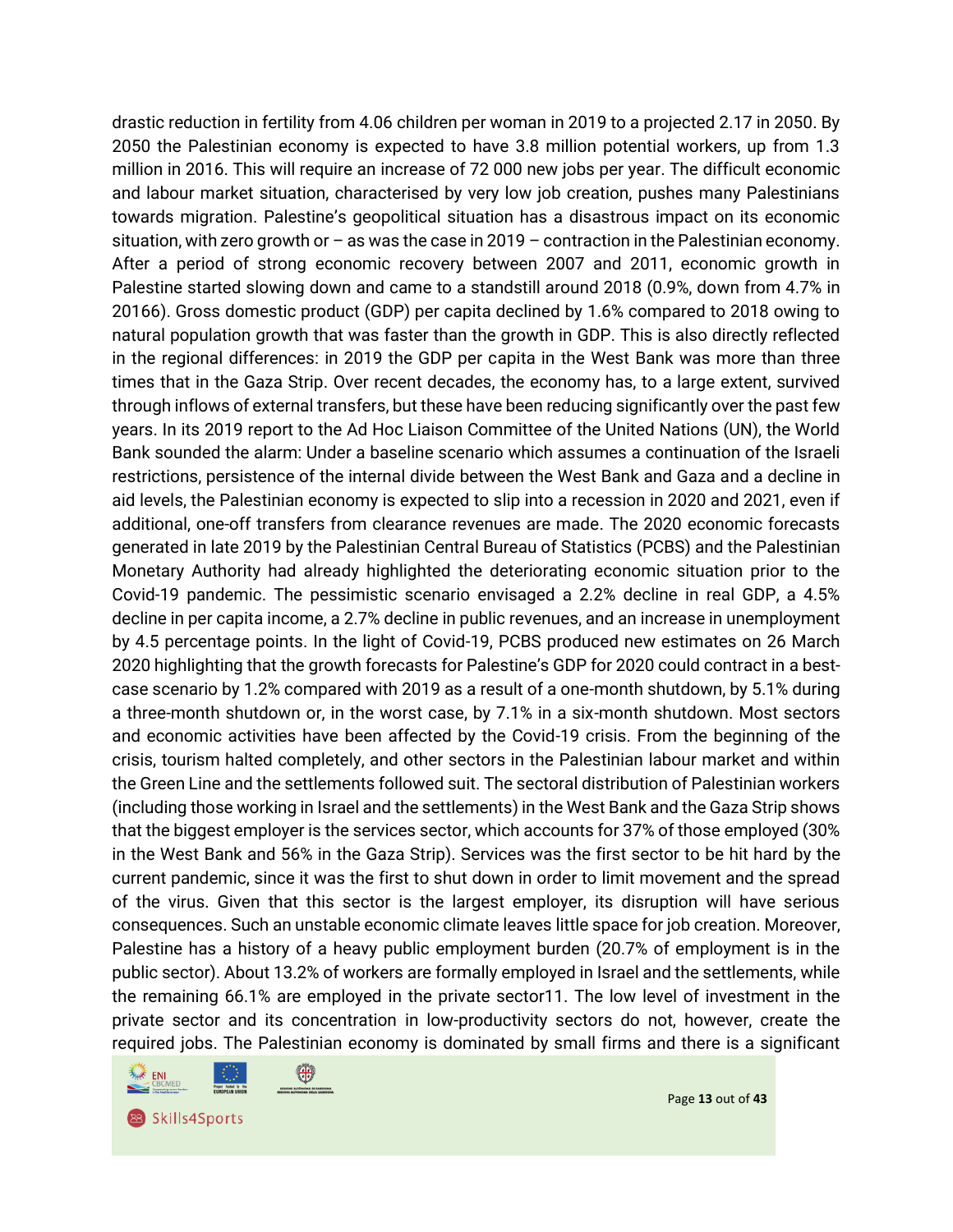amount of self-employment (24.6%), which is more prevalent in the West Bank than in the Gaza Strip. As many of the micro to small and medium-sized enterprises (SMEs) are family based and often operate in the informal economy, there is limited potential for job creation. The Palestinian government has developed strategies to enhance national competitiveness in industry, agriculture, housing and tourism as levers of economic development. All these sectors, however, need better-qualified human capital. Through the work of the Palestine Trade Centre (PalTrade), the government has developed one national export strategy and nine sectoral export strategies (stone and marble; fresh fruit and vegetables; olive oil; footwear and leather; furniture; processed meat; textile and garments; information and communications technologies (ICT); and tourism). The time span of these strategies was 2014–2018 and it is not clear whether a new national export strategy will be developed. Nevertheless, the complex political situation puts severe restrictions on the Palestinian economy and its foreign trade relations. Unlocking the potential of the Palestinian private sector would require the alleviation of Israeli restrictions on access to land, natural resources (e.g., water), exports and freedom of movement. Moreover, the business environment is not favourable. West Bank and Gaza has a low ranking in the World Bank's Ease of Doing Business Index13, ranking 117th out of 190 economies in 2020. Beyond the weak economic situation, the UN has warned that social stability is under pressure, with a lack of decent job opportunities, declining real incomes, high levels of unemployment, and levels of poverty that are rising to an alarming level. Three out of ten (29.2%) Palestinians live below the poverty line. Half of all Palestinians (2.4 million out of 4.8 million) are in need of humanitarian assistance. Those in Gaza are most affected (53% are below the poverty line and 1.5 million are in need of assistance), but so are Palestinians living in the other areas that are under various access restrictions, such as Area C and East Jerusalem.

#### 2. EDUCATION AND TRAINING

2.1 Trends and challenges Over a third of Palestinian communities in the West Bank (Area C) lack a primary school, forcing children to travel or walk long distances to reach the nearest school18 . Other issues include the shortage of physical infrastructure and the restrictions on movement. In the Gaza Strip, armed conflict and the resulting damage to and destruction of facilities, the Israeli blockade and the internal Palestinian divide have severely disrupted services, including the ability to conduct regular educational activities. At the same time, the school-age population is expected to increase in the coming years as a result of demographic changes. In fact, the number of students in Gaza is projected to increase from 630 000 in 2015 to 1.2 million in 2030. To meet this demand, 900 additional schools and a significant increase in the number of teachers will be required. Although 5.3% of GDP was allocated to financing the education sector in 2017, funding of education is heavily reliant on foreign aid. In recent years, Palestine has faced a funding crisis as a result of cuts in foreign aid. This has led to significant reductions in public sector budgets and, in particular, salaries.



Page **14** out of **43**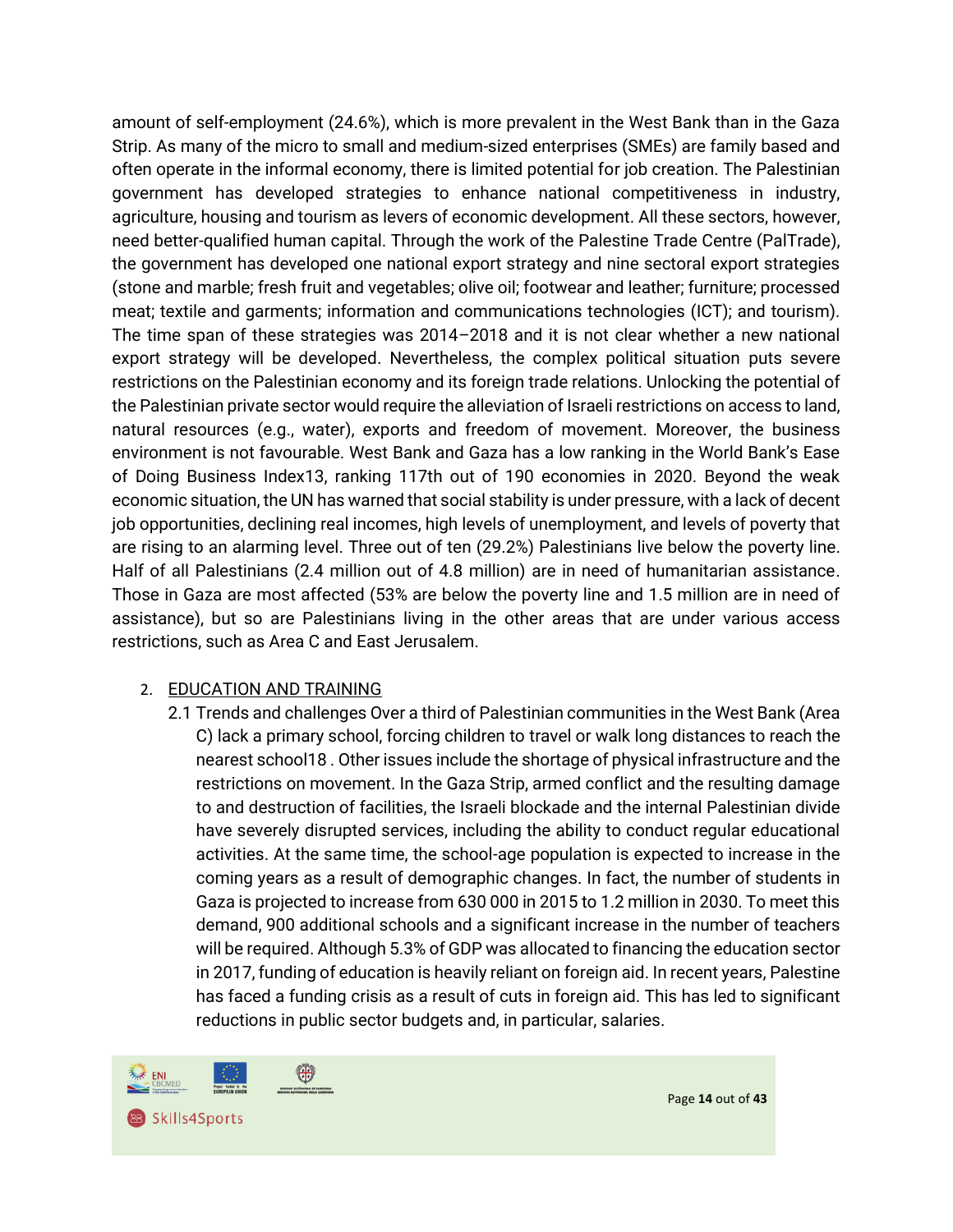- 2.2 The PCBS recently announced that Palestine recorded one of the lowest illiteracy rates in the world (2.6% among individuals aged 15 years and over), while the illiteracy rate among individuals aged 15 years and over in the Arab countries reached 25.2% in 2018, according to data from the United Nations Educational, Scientific and Cultural Organization (UNESCO) Institute for Statistics. According to 2018 data, 58.1% of the adult population (aged 25–64) have attained only a low level of education, 21.3% a medium level and 20.6% a high level. The Palestinian general education system consists of pre-school education; compulsory basic education or primary education divided into the preparatory stage (grades  $1-4$ ) and the empowerment stage (grades 5–10); secondary education (general, technical and vocational secondary education covering grades 11–12); higher education (grades 13–14); and non-formal education. Palestine scores highly on school attendance and educational attainment, with net enrolment rates of 94.8% in primary education and 87.2% in secondary education (91.2% for females) in 201821. Despite economic hardship, young people continue to prioritise higher education (44.3% gross enrolment rate in tertiary education in 2018, significantly higher for women (55%) than for men (35%)). Education in Palestine suffers from fragmented management. The MoE and the MoHE23 are responsible for managing public schools, colleges and universities and have regulatory overview of those run by the private sector. Meanwhile, the VET arena (including non-formal vocational training) is home to an even more complex spectrum, with additional players such as centres affiliated to the Ministry of Labour (MoL), the Ministry of Social Development, the Ministry of Former Detainees, the United Nations Relief and Works Agency for Palestine Refugees in the Near East (UNRWA), civil society organisations (CSOs), including those that are faith-based, and private for-profit training providers. Due to the fragmented VET system, it has always been a challenge to gain a complete picture of the system with administrative data such as enrolment figures. For a long time, the VET enrolment figures have included only formal secondary vocational education and have lingering around 2–3% (excluding the commercial stream).
- 2.3 According to the Torino Process national report 2020, the share of VET students has risen to about 15% of students in the upper secondary education age cohort (16–18 years), including all forms of both formal and non-formal VET training programmes (except for the commercial stream). In recent years, enrolment figures have been increasing in all VET tracks as a result of the efforts made in diversifying the training offer to boost the enrolment in VET. In recent years, the MoE has made efforts to increase enrolment in VET and to lower the barrier between VET and general education by introducing vocational units and a technology track in general education. In higher education, some universities are now also providing technical education, courses have increasingly been developed in cooperation with industry (e.g., through donor-funded



Page **15** out of **43**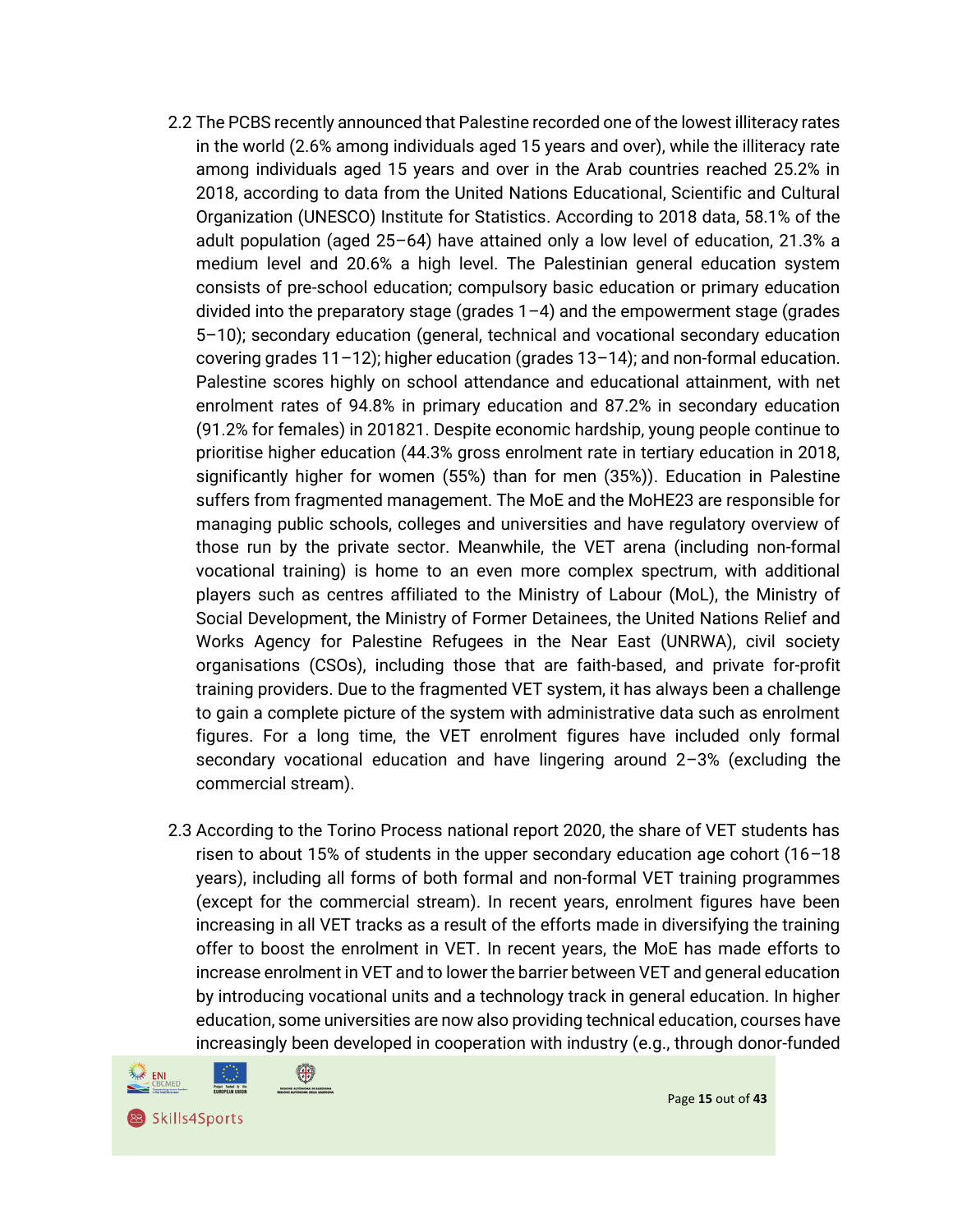pilot schemes for dual studies) and the idea of creating a VET university has been put forward. Such an expansion and diversification of the VET provision is reassuring in terms of increased enrolment, but it is also further exacerbating the existing fragmentation of VET training supply and the serious lack of an overarching governance of such training. The TVET sector has the potential to become stronger if resources are used more efficiently. The vocational training centers (VTCs) that currently offer non-formal training have limited absorption capacity and have to turn some students away, while most vocational schools are not used to their full potential as there are no classes in the afternoons. As a result of effective cooperation between ministries, it has been agreed that VTC programmers can be offered in the vocational school classrooms in the afternoons. The TVET sector in East Jerusalem faces particularly challenging circumstances owing to the continuously deteriorating situation of the Palestinian Jerusalemites in the city. On behalf of the European Commission, the ETF is carrying out a comprehensive study of the TVET sector in East Jerusalem with the aim of identifying options for future EU or donor support in the sector.

2.4 Education and training policy and institutional setting The National Policy Agenda 2017–2022 recognises the importance of education for economic growth and sustainable development. It identifies quality education for all as a national priority, building on Palestine's longstanding commitment to quality and equality in education. With universal education almost achieved in Palestine, the focus now is on enhancing the relevance and quality of education. The National Policy Agenda identifies the key changes that need to be made to improve the quality of education: greater alignment of TVET and higher education institutions with labour market needs; upgraded and expanded TVET infrastructure and facilities; and enhanced scientific research capacity. Sectoral strategies have been developed within the framework of this agenda and the UN Sustainable Development Goals 2020. The Education Sector Strategic Plan 2017–2022, developed by the former Ministry of Education and Higher Education (MoEHE), is considered to be the current strategic working document. It comprises three strategic goals: • ensuring safe, inclusive and equitable access to quality education at all levels of the system; • developing a student-centred teaching and learning pedagogy and environment; • enhancing accountability and results-based leadership, governance and management.

The MoE and the MoHE are responsible for managing public schools, colleges and universities and have regulatory oversight of those run by the private sector, which are attended by 67.08% of all students. UNWRA oversees 24.07% of all students in general education, while the private sector oversees 8.85%26. The private sector is providing an increasing number of education services and is funded by charities, religious groups, private enterprises and individuals. The

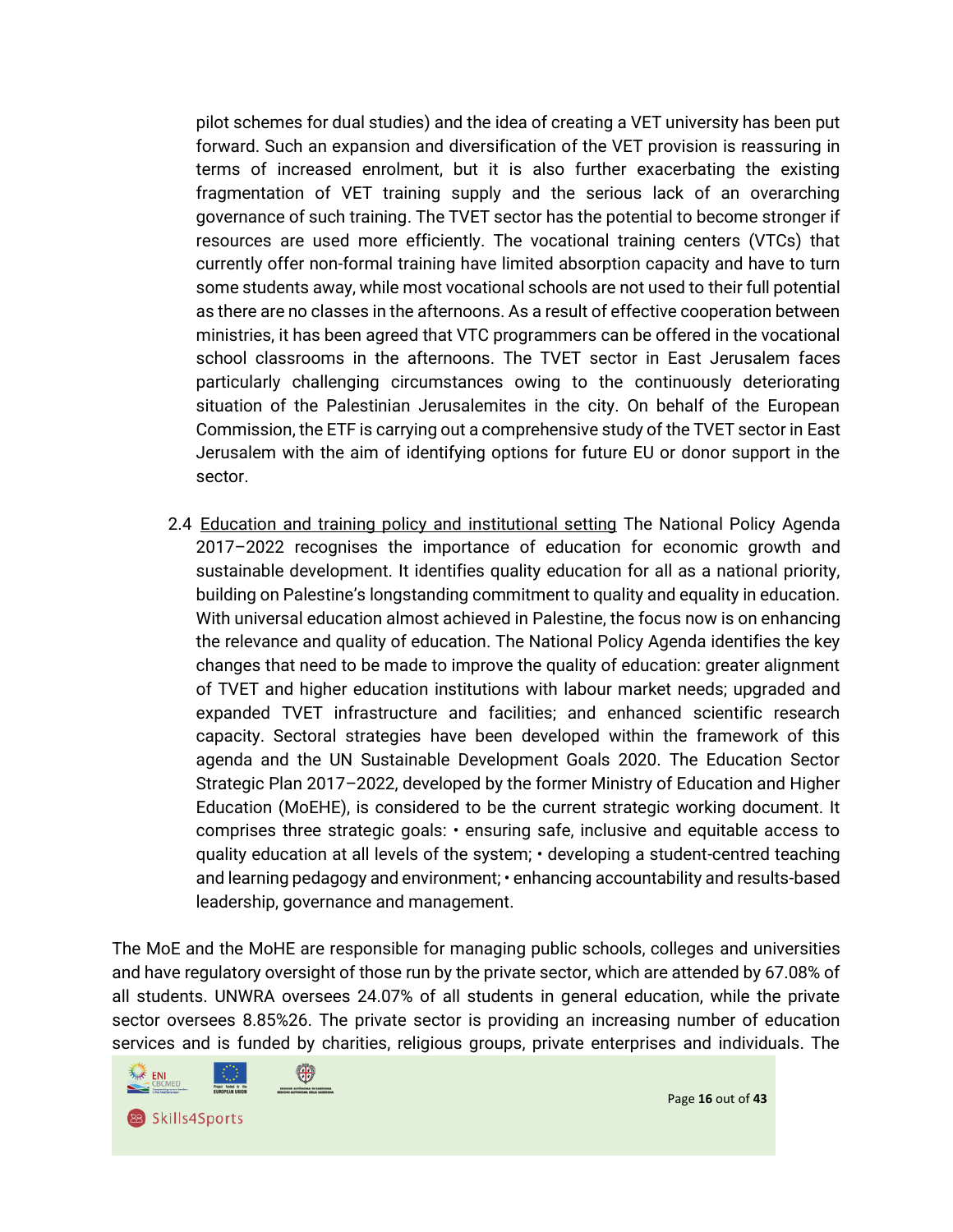Palestinian education system is subject to political, financial and physical constraints and is vulnerable to many variables that cannot be controlled. The most vulnerable places in the West Bank are Area C and East Jerusalem, where Israel exercises full control over the land and the people. In these places, the ministries rely on the international donor community to provide education for Palestinian students and to support teachers. The National TVET Strategy (2010) presents a detailed action plan that addresses legislation, financing, the relevance of skills to labour market needs, stakeholder engagement, qualifications frameworks, teacher training, and quality development and assurance, including internal and external evaluation.

In terms of TVET reform, slow but continuous progress is being made in important processes, such as competence-based education and work-based learning (WBL). However, the complexity of the situation in Palestine and the limited capacity to operate the revised TVET system have not led to immediate and sustainable results. The national stakeholders still lack the capacity and resources to run the processes autonomously, but they are clearly committed to sustaining the outcomes of international processes and to continuing reforms, and some positive results have been achieved. The government recognizes the importance of raising awareness about the TVET sector by integrating vocational education into general education. In the academic year 2018/19, the MoE started with the introduction of vocational units in general education (18 units initially) to cover access to vocational education in all geographical areas. This was increased to 39 vocational units in the academic year 2019/2027, and another 17 vocational units opened during the current school year, 2020/21.

The occupied Palestinian Territory (OPT) consists of two parts. West Bank (5,860 km2 ) including East- Jerusalem, and Gaza Strip (360 km2 ). In 2009 the population was estimated at 4.4 million (63% in the West Bank and 37% in Gaza Strip). The macroeconomic situation continued to improve in the West Bank, but in Gaza conditions remain difficult due to the blockade. Real GDP is estimated at 6.8%, consisting of an estimated 8.5% growth in the West Bank and 1% in Gaza (IMF, 2010). GDP composition by sector is as follows: agriculture (5%), industry (14%), and services (81%).

Most initiatives regarding education and business cooperation in higher education are based on donor interventions. The Quality Improvement Fund (QIF) 6 is a project funded by the World Bank and the EU where the ceiling of the grant for tertiary education institutions is increased if partnerships between the institutions themselves or with the business community can be demonstrated. QIF facilitates a change of culture in the financing of tertiary education, the setting of national priorities, and a new framework for tertiary institution relations with each other and with the private and public sectors. The QIF board is independent from the government and includes representatives from government, tertiary education institutions, and the business community. It is hosted by the Ministry of Education and Higher Education. The chair of the QIF board is selected every year by the board members. The Board meets regularly to realign the

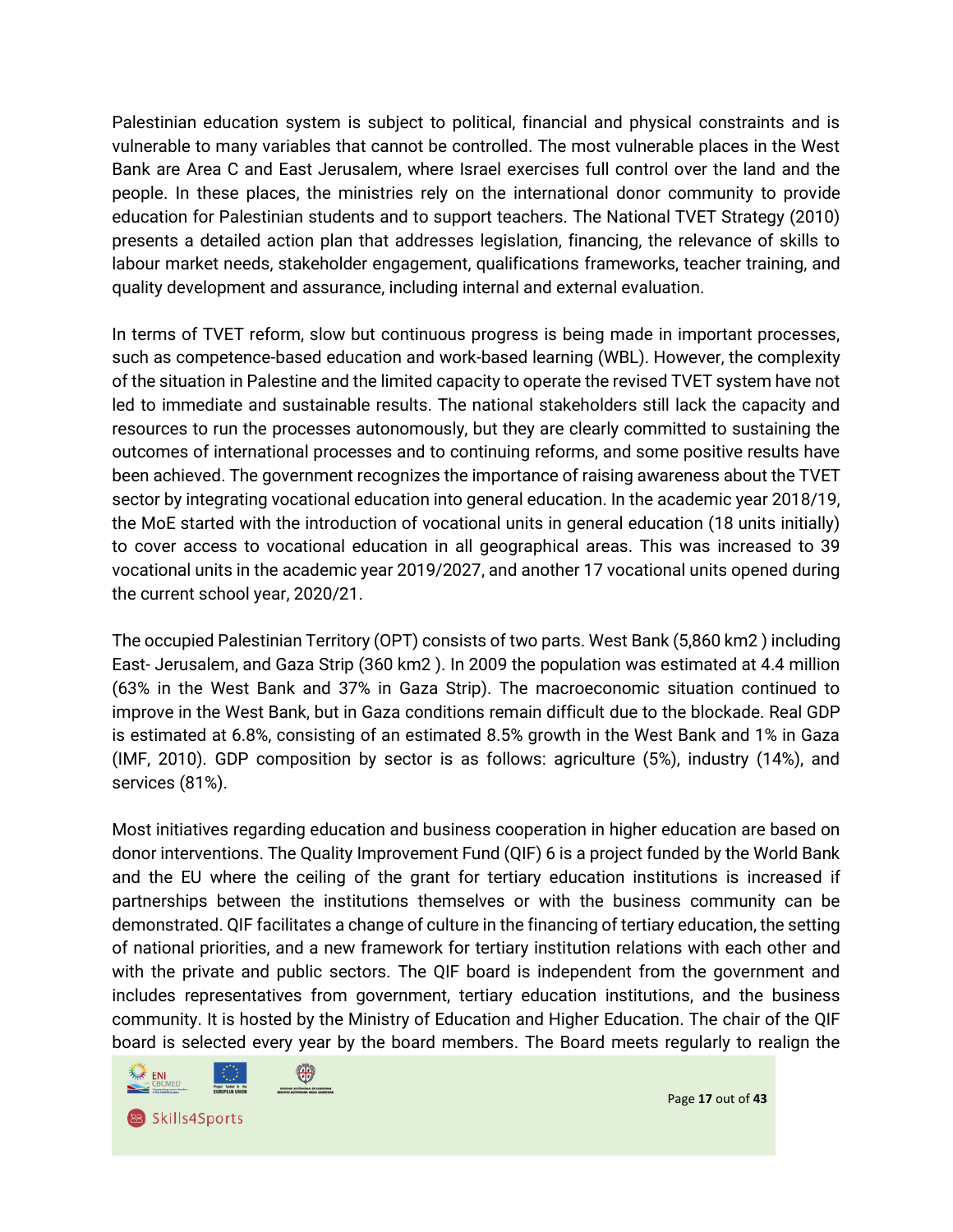priorities of the fund and amend and reform technical issues and requirements. The QIF board coordinates its work with the donors and submits a yearly report reflecting the summary activities and outcomes of the fund to the ministry. In order to promote the Bologna Process7, an EUfunded team called "Higher Education Reform Experts" works under the umbrella of Tempus National Office also located in the ministry. The team is composed of seven experts representing seven universities in the West Bank. One of the aims of the Bologna Process is to bridge the gap between tertiary education institutions and the business community

## <span id="page-17-0"></span>THE REGIONAL SPORT SECTOR

The Palestinian sports strategy, despite the difficult circumstances and the great challenges and obstacles, aspires to achieve its ambitious vision towards a modern sports community through its axes in the workshop that was launched yesterday as a serious step on the road to building a modern sport commensurate with the state of expansion and prosperity in Palestinian sports. A National Strategy for Palestinian Sports Starting with the reality and ambition of sports federations, planning management, laws and legislation and how to raise the level of national teams to raise the national flag in international sports forums to be completed by activating the role of the sports sector to actively participate in the path of comprehensive development through investment, marketing and financing in the sports field, school and university sports, medicine and its sciences, in addition to sports media And the role assigned to it, preparing the Olympic champion and women's sport, defining the role of women in the advancement of Palestinian sports, and evaluating the role of the responsible authorities in activities related to women's sport. The Palestinian sports leadership has placed at the core of its interests and goals, getting out of the state of wandering to the podiums, adding more gains and achievements, achieving the Palestinian sports ambition, and rebuilding a modern sports system with scientific courses and frameworks according to an authentic Palestinian national philosophy. Reflect the state of development and progress.

Today, this strategy coincides with this exceptional station and despite the difficult circumstances to confirm the Palestinian sports leadership's keenness to build solid and solid foundations for a modern sports system on the scientific approach and national philosophy to cross the stage and keep pace with the state of development, creativity, distinction and professionalism in work and thoughtful planning that it follows to develop the sports sector as an important tributary to the development Human resources: In this exceptional station, consolidating the features of a prosperous future for Palestinian sports with all its names and levels, touching success and flying in the space of achievements. Today, all sports in the homeland and diaspora are looking, through this step, to a better stage of development and modernization to change the sporting reality into a brighter and more comprehensive one.



Page **18** out of **43**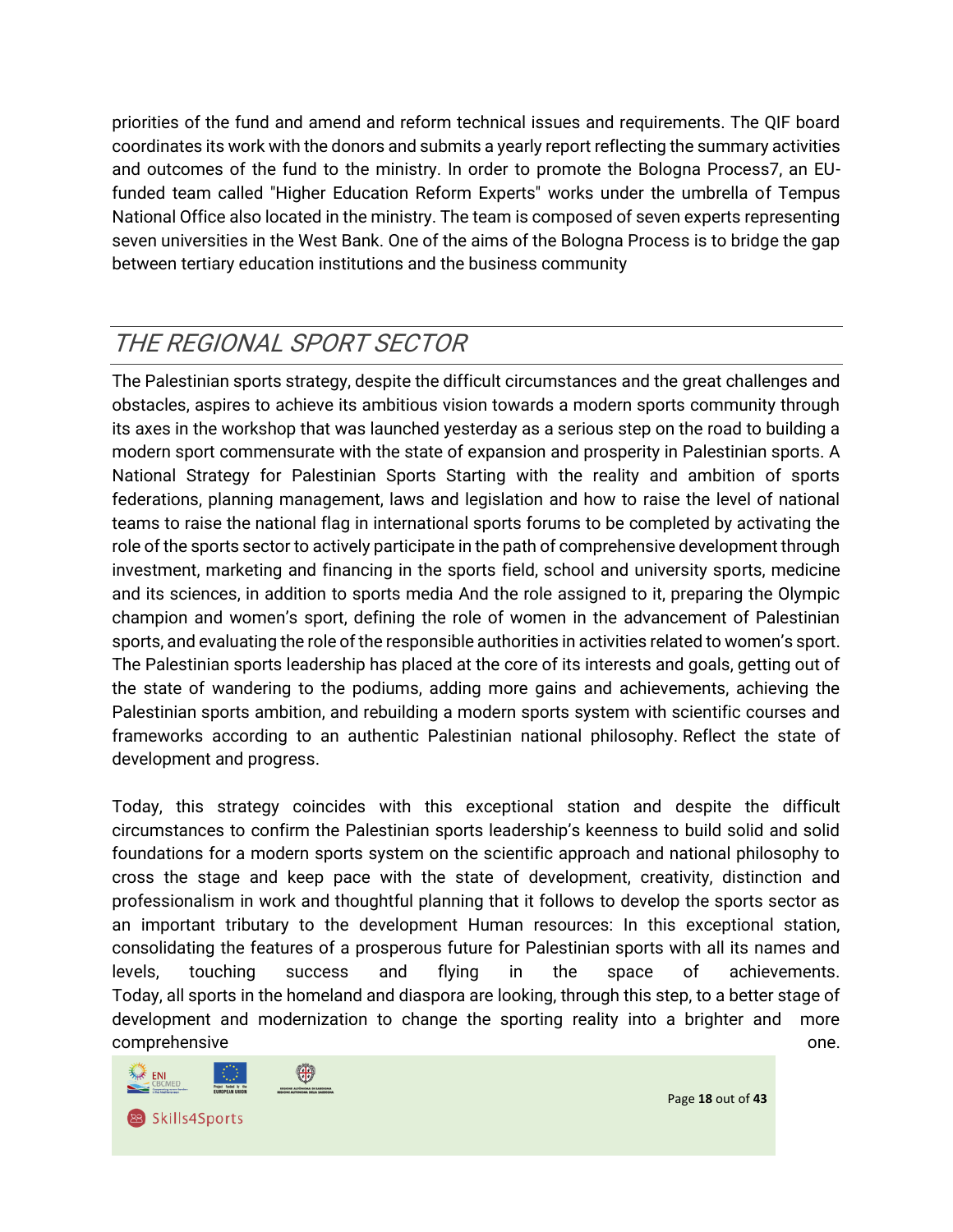Everyone knows the results of the national teams and the review of their technical level in the previous period. All that happened is a natural product of a sports system that has many aspects that need to be reconsidered in terms of planning, organization, control, qualification, training, sports management, work philosophy, and following the national systems and laws that are consistent with the laws and regulations in force on The regional and international level, and the result is what have come to. This responsible move by the Palestinian sports leadership came after an in-depth study and extrapolation of the Palestinian sports situation, an accurate diagnosis to correct the situation, and a comprehensive re-survey to stand on the threshold of a prosperous future for Palestinian sports in which the name and flag of Palestine fluttering in the sky of pride and glory.

Sport contributes to safety, regardless of age, gender or ethnicity. Everyone enjoys it, and its range is unmatched by anything else. For example, the World Taekwondo Federation established the Taekwondo Foundation for Humanitarian Action to promote the kinetic arts in refugee camps around the world. These initiatives raise awareness of the plight of young refugees and are fully consistent with the Sustainable Development Goals, especially with regard to health (Goal 3: Ensure that everyone enjoys healthy lives and safety at all ages).

Children and young adults benefit enormously from physical activity. Physical activities and sports associated with a school curriculum are necessary for inclusive education (**Goal 4:**  Ensuring inclusive and equitable quality education for all and promoting lifelong education opportunities for all). Sport provides lifelong learning and alternative education for children who cannot attend school. By engaging in sporting and physical activities, as well as studying at school, students learn the core values of sport, among them the spirit of teamwork, fair play, respect for rules and others, cooperation, discipline, and tolerance. These skills are essential for future participation in group activities and professional life, and can stimulate social cohesion within local and wider societies. Given the benefits that sport has in terms of person and social development, the possibility of playing and participating in sport is a major development goal.

That is why the United Nations Office on Sport for Development and Peace has been pursuing its youth leadership program since 2012 with the aim of training and empowering youth leaders from disadvantaged communities in order to use sport as a tool for progress. At the Youth Leadership Program camp held in Hamburg, Germany, in February 2016, six refugees were welcomed and integrated into the group, highlighting the power of sport to encourage inclusion and bring people together.

Moreover, sport, in its most basic form, promotes balanced participation and has the potential to promote gender equality (Goal **5**: Achieve gender equality and empower all women and girls). Through sport and physical activity, women and girls can be empowered and benefit from the positive impact of sport on health and psychosocial conditions.



Page **19** out of **43**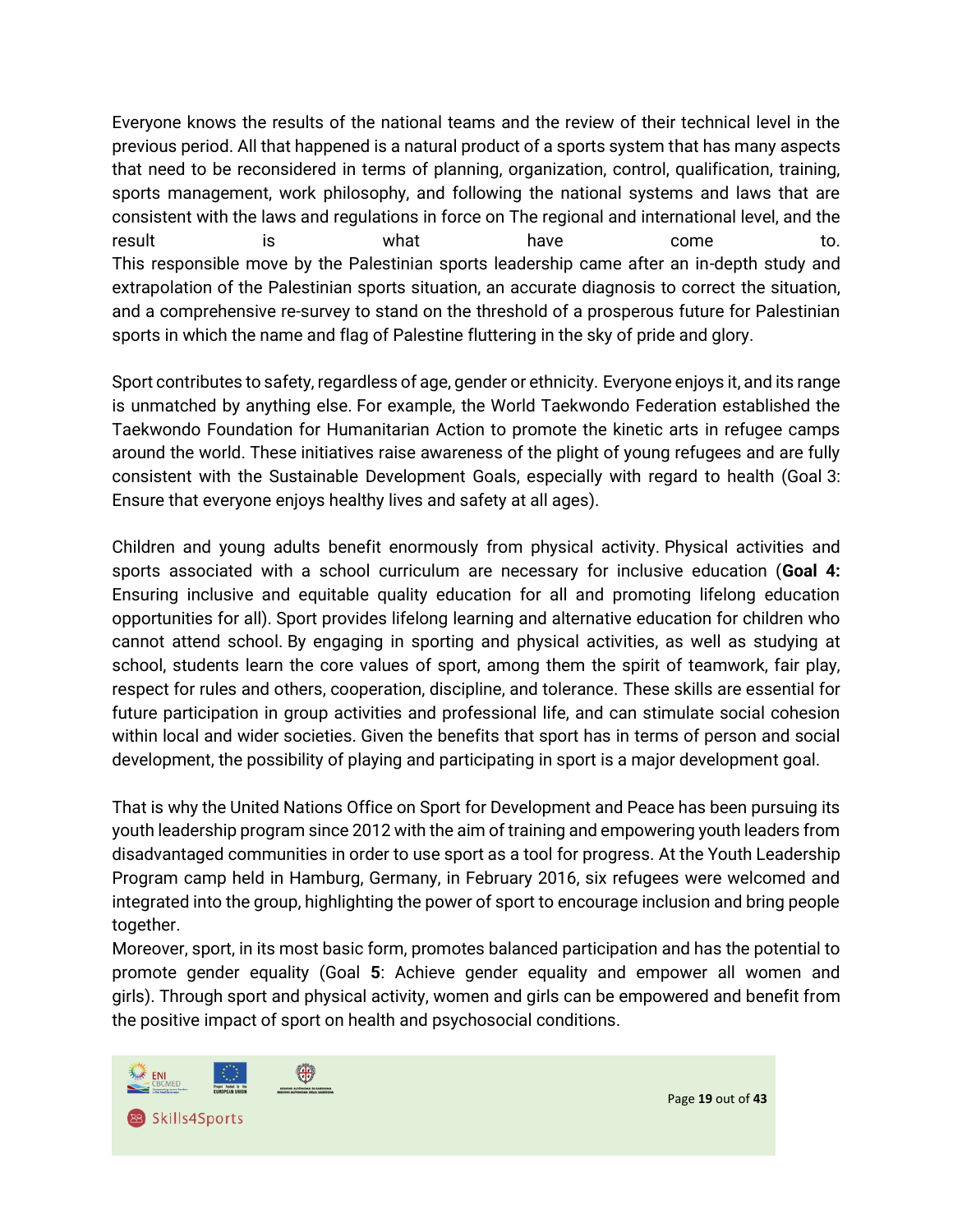Female participation in sport also challenges the stereotypes and social roles commonly associated with women. Sport can help women and girls show their talents and achievements in society by highlighting their skills and abilities. This, in turn, improves the participants' sense of self-worth and self-confidence. Sport also provides opportunities for social interaction and friendship, which can raise male counterparts' awareness of gender roles and express social and psychological benefits for individuals and groups alike.

Sport, through the initiatives of the United Nations Office on Sport for Development and Peace and its partners, contributes to making cities and communities more inclusive of all (**Goal 11**: Make cities inclusive, safe, resilient and sustainable). In April 2016, I traveled to Nepal to attend the opening of a table tennis match for the "Table Tennis for All in Nepal" (NEPALL) project, which aims to encourage inclusion of people with disabilities. This project is a great example of the ability of sport to promote social development by changing perceptions of people with disabilities and providing an opportunity for those people to participate in sports despite the presence of significant barriers facing them. Especially after the devastating earthquake in Nepal in 2015, sport has created a sense among survivors of a sense of normalcy and their ability to influence.

In addition, sport can be used as a meaningful tool to prevent conflict and work to achieve longlasting peace, because sport and its universality have the power to transcend cultural boundaries (**Goal 16**: Promote the creation of just and peaceful societies in which no one is marginalized). In its contribution to peace, sport often creates environments at the grass-roots and societal levels that bring together participants in the pursuit of common goals and interests. Acquiring the values of respect, tolerance and fair play, and developing social competencies. Sport, as a greater common denominator and a common passion, can build bridges between communities, regardless of cultural differences or political divisions between them. And in times of conflict or instability, sporting activities can give participants a sense of normalcy.

It has been witnessed the possibility of using sport to create mutual understanding and dialogue in conflict areas during the Youth Leadership Program in Gwangju, Republic of Korea, in 2013. The program brought together participants from both the Republic of Korea and the Democratic People's Republic of Korea, giving them and others the opportunity to realize that there are more similarities than differences between them, and help them dispel the negative perceptions of each of them about the other. The Youth Leadership Program was an essential tool for the two countries to use sport to create social ties that help encourage rapprochement, respect, mutual understanding and dialogue.

Building strong and coherent partnerships is fundamental to the real improvement of global development and the achievement of the Sustainable Development Goals. The world is more interconnected than it has ever been, and sport, as a global phenomenon, has the power to connect influential networks that include diverse partners and stakeholders, united by a commitment to lasting development. In this regard, the world of sport can provide strong



Page **20** out of **43**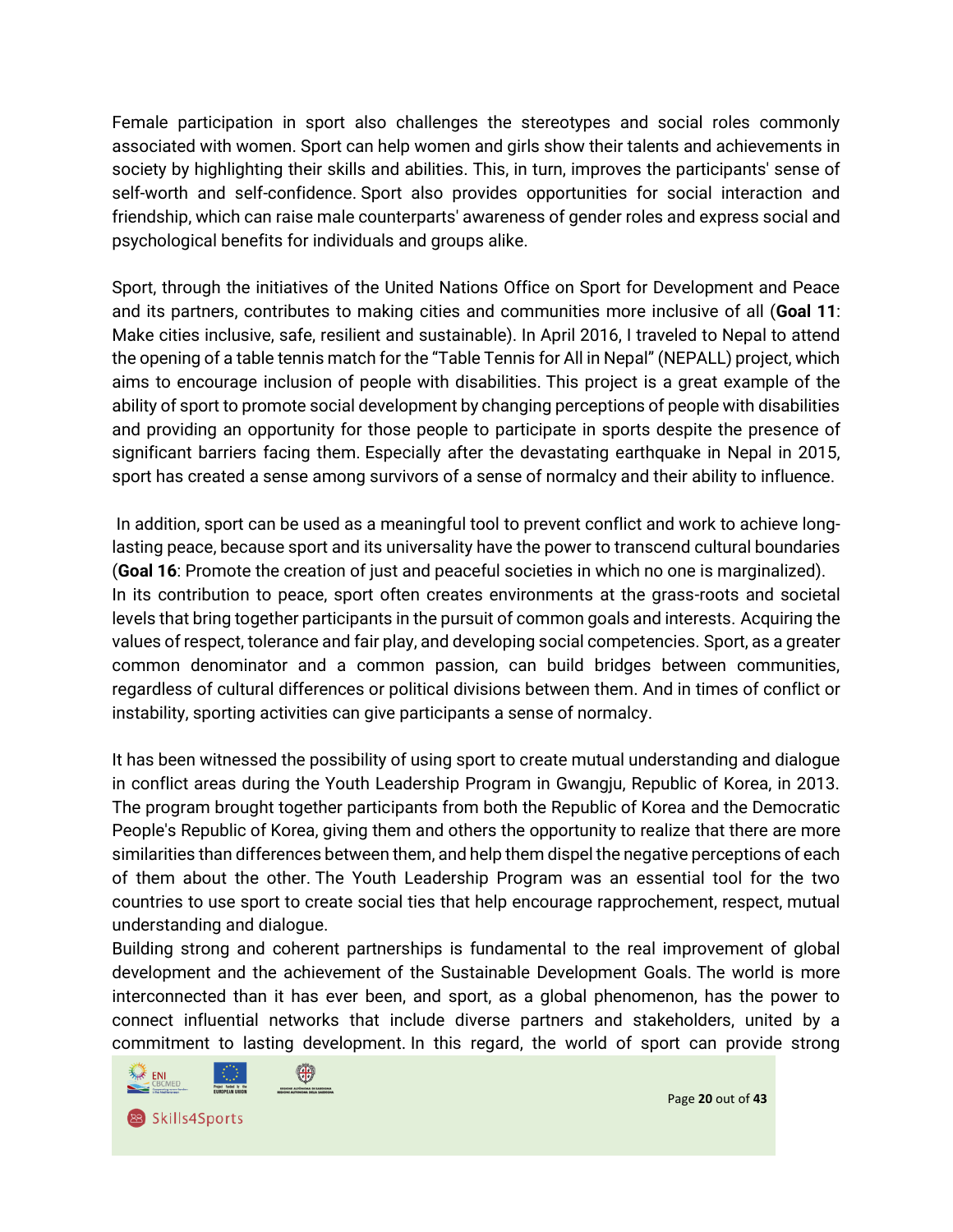networks, including partners and stakeholders, committed to harnessing sport for sustainable development (Goal **17**: Revitalize the Global Partnership for Sustainable Development).

A prominent example of such a partnership in this context is the cooperation between the United Nations and the International Olympic Committee, an entity that has observer status in the United Nations General Assembly and acts as a major partner of the United Nations Office on Sport for Development and Peace that has multiple joint initiatives in the field of sport for development. And peace. For example, the General Assembly has adopted several resolutions regarding the Olympic Truce. Every four years, the United Nations urges Member States, all parties to the conflict and other stakeholders to observe a truce during the celebration of the Paralympic Games, with the hope that one day of armistice will lead to a week of peace, a month of peace, and ultimately put an end to war. Thus, Olympic values have become an important component of sport and education with a long history of promoting peace. Also, General Assembly Resolution [70/4,](http://undocs.org/ar/A/RES/70/4) Entitled "Building a Peaceful and Better World through Sport and the Olympic Ideal", co-sponsored by 180 United Nations Member States and adopted by consensus in 2015. The states agreed in the resolution to abide by the Olympic Truce for a period beginning before the opening ceremony of the 2016 Olympic Games Seven days in Rio in August and ends seven days after the closing ceremony of the Paralympic Games in Rio in September 2016.

These games will have a tremendous impact on inspiring and uniting people worldwide. Brazil will host the first-ever Olympic and Paralympic Games in South America. Also, for the first time, the refugees will be representing their Olympic team. These two unprecedented features of the Olympic Games and the Paralympic Games in 2016 demonstrate that these games are not fierce competitions but rather unique opportunities to build a more inclusive society and send a message of peace, inclusion and respect. Massive sporting events can help promote social development, economic growth, health, education, and environmental protection, especially if they are part of coherent, sustainable and long-term policies at the municipal, regional and national levels.

However, sport still faces many challenges that prevent it from realizing its true potential. Too often it has seen examples of intolerance, racism, hatred and violence during sporting events. Sports organizations and their managers, players and fans must do everything in their power to combat these ills and fully harness the positive power of sport. Corruption also affects sport, as it does in other areas. Corruption kills sport, and malpractice in sport, including drug use, should be zero tolerated. The role is to continue combating abuses and encouraging the adoption of good governance, integrity and transparency. It must also strive to place the Sustainable Development Goals at the center of all sporting organizations.

Despite these challenges, the tremendous positive force that characterizes sport will remain and the tremendous passion for it will continue to unite people, working to make the world more



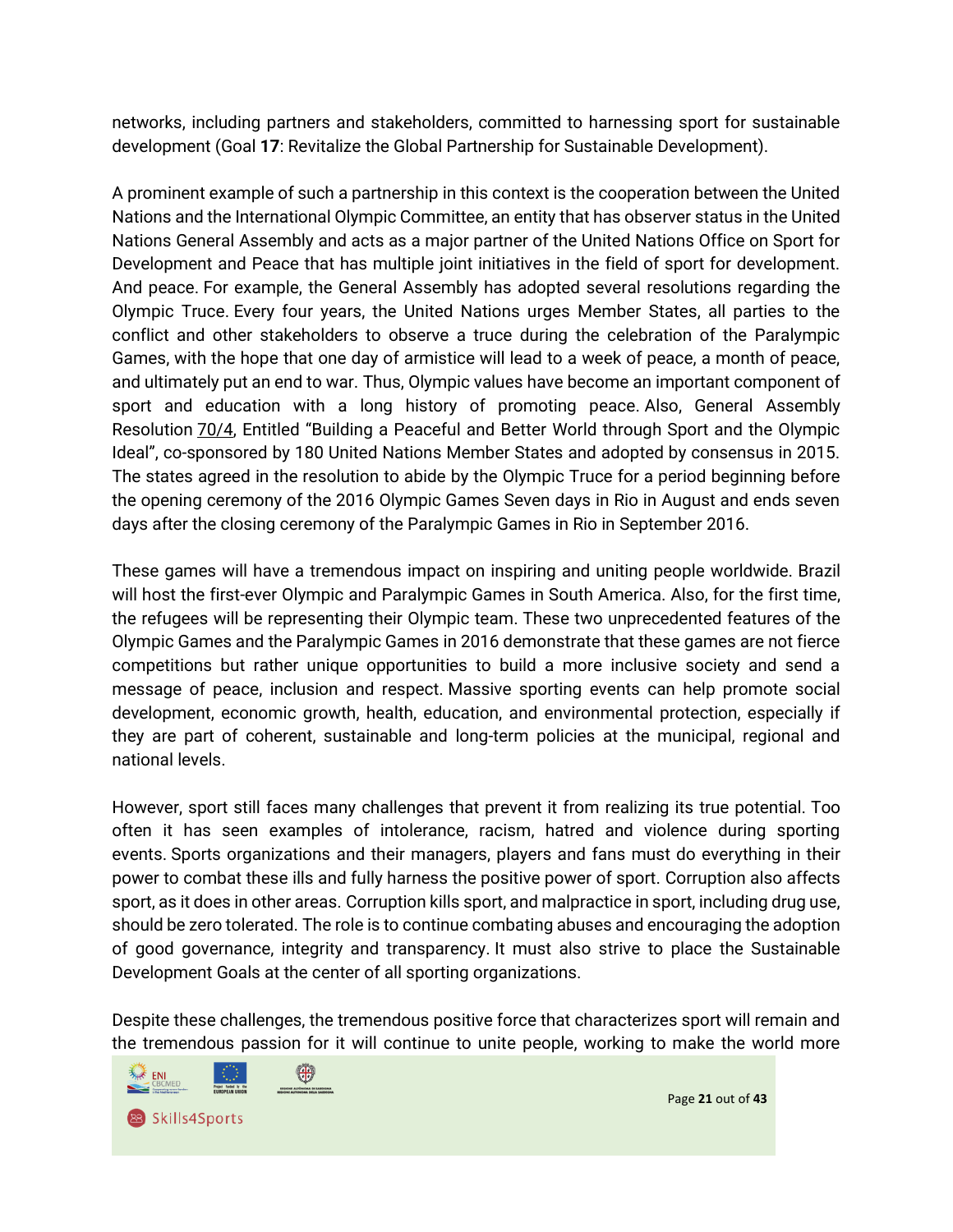inclusive for everyone and more peaceful through the universal values and principles they contain. Historically, sport has played an important role in all societies and has served as a powerful communication platform that can be used to encourage a culture of peace. Sport is, and will remain, one of the most cost-effective and versatile tools for promoting United Nations values and achieving the Sustainable Development Goals.

Salfit region have some sport centers and clubs which interested in sport for youth, these clubs and organization support giving training courses for youth like football and other sports which lead them to be in teams

## <span id="page-21-0"></span>REGIONAL SPORT EDUCATION AND TRAINING SYSTEM

Palestine knew school sport since its inception in the Ottoman era .Some foreign missionaries coming to Palestine played an active role in building these schools, including the Bishop's School (1899 AD) and the Friends School (1890) in Ramallah .The Salesian School (1891) in Bethlehem, which in turn focused on physical education ; It was part of the school curriculum, and historical sources indicate that the first Palestinian soccer team was formed in Al-Rawda School in Jerusalem in 1908 .

School sports began to spread during the British Mandate era .Especially in the early twenties, through the annual festivals organized by schools all over Palestine .And was friendly school meetings conducted within the tournaments organized by the Department of knowledge of government schools, and the Department of Awqaf in several games including: football, basketball, running certain distances, jump, discus throw, tug ;However, school sports continued to suffer from low interest compared to other teaching materials, and the absence of supervision and budgets, and control over them by the mandate authorities in an attempt to empty it of its national and national content .The most prominent school teams at that time were: Frere, Al Maaref Kindergarten, and Rashidiya in Jerusalem .And the hotels in Ramallah ;And the princelyness in Bethlehem ;The House of Sciences, Al-Nahda, Frere and Armenians in Jaffa ;And success in Nablus ;Avriar and the bishopric of Haifa ;And Nazareth secondary school in Nazareth.

School sports was limited under the Israeli occupation to meager activities, with the absence of the necessary infrastructure, and a weak staff to appoint non-specialized teachers to give sports classes .The matter hit school sports and Palestinian sports in general, with a real setback, and this came within the framework of a programmed policy to target Palestinian youth and harm Palestinian institutions .

School sports revived during the era of the Palestinian National Authority in a short time, and became part of the Palestinian national sports system .Rather, it formed its infrastructure and

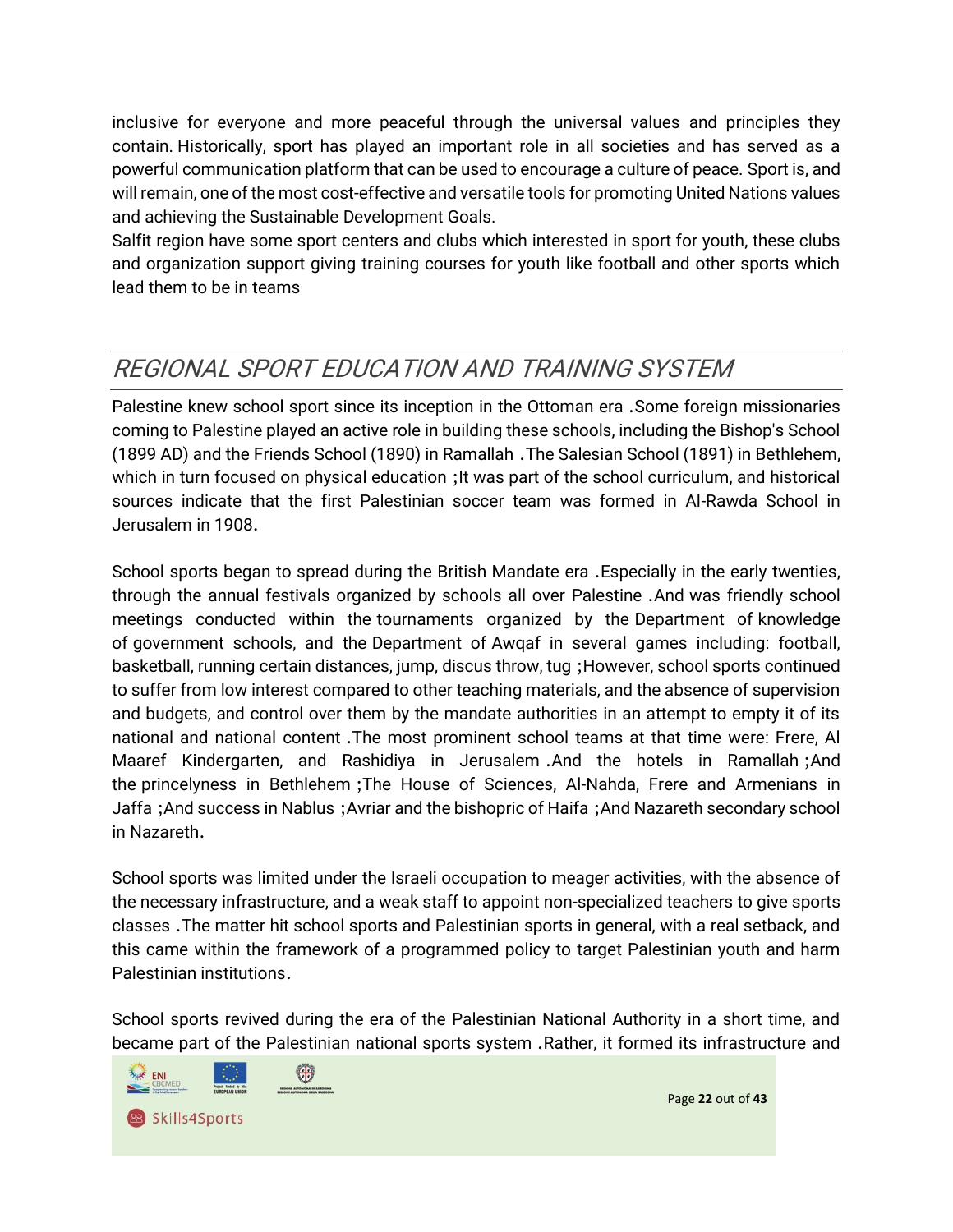main reservoir, which supplies it with talent This is evident by looking at the lists of players in the Palestinian sports teams and clubs ,to see that most of them had their creativity in their schools before entering these teams and clubs, which in turn work to refine these talents and raise their level.

School sport works to develop the student's physical fitness, and school sport plays a prominent and effective role in enriching the educational aspect and building the student's personality through developing his athletic abilities and talents .In addition to developing good moral qualities such as cooperation, love, patriotism, sincerity and sportsmanship .

And to raise the level of school sports, which is the basic base of the Palestinian Sports Pyramid ;The Ministry of Education in the State of Palestine is working hard to build the capacities of physical education teachers and sports supervisors in schools, which will be reflected in the development of students' abilities, skills and behavior .In addition to increasing sports exchanges at the national, regional and international levels, improving the quality of sports infrastructure in Palestinian schools, increasing the use of alternative sports tools in implementing physical education and sports activities, and updating educational policies applied in this field, including the development of sports and enrichment curricula .And in line with this trend and the activation of school sport ;The (Palestinian School Sports Federation) was formed.

### <span id="page-22-0"></span>LEGAL FRAMEWORK

- National and regional laws, regulations, acts about the sports sector

Article (1): The Higher Council for Youth and Sports is one of the bases of the Palestine Liberation Organization through the Popular Organization Department, and it has its own independent legal personality.

Article (2): The Higher Council for Palestinian Youth and Sports is the only body responsible for all Palestinian youth sports, scouting and social activities in all places where the Palestinian people gather.

Article (3): The Council shall have a supreme technical body in charge of developing programs and plans and submitting them for discussion and approval at the conference. This body shall be composed of branch heads and members of the executive office.

Article (4): The Palestinian Higher Council for Youth and Sports shall have an executive office that conducts work in accordance with the council's general policy approved by the conference.

Article (5): The Palestinian Higher Council for Youth and Sports shall have subsidiary councils in places where the Palestinian people are gathered (except where the Executive Office is located) that is directly linked to the Executive Office, and works to implement the plans and objectives of the Palestinian Supreme Council for Youth and Sports. the work.



Page **23** out of **43**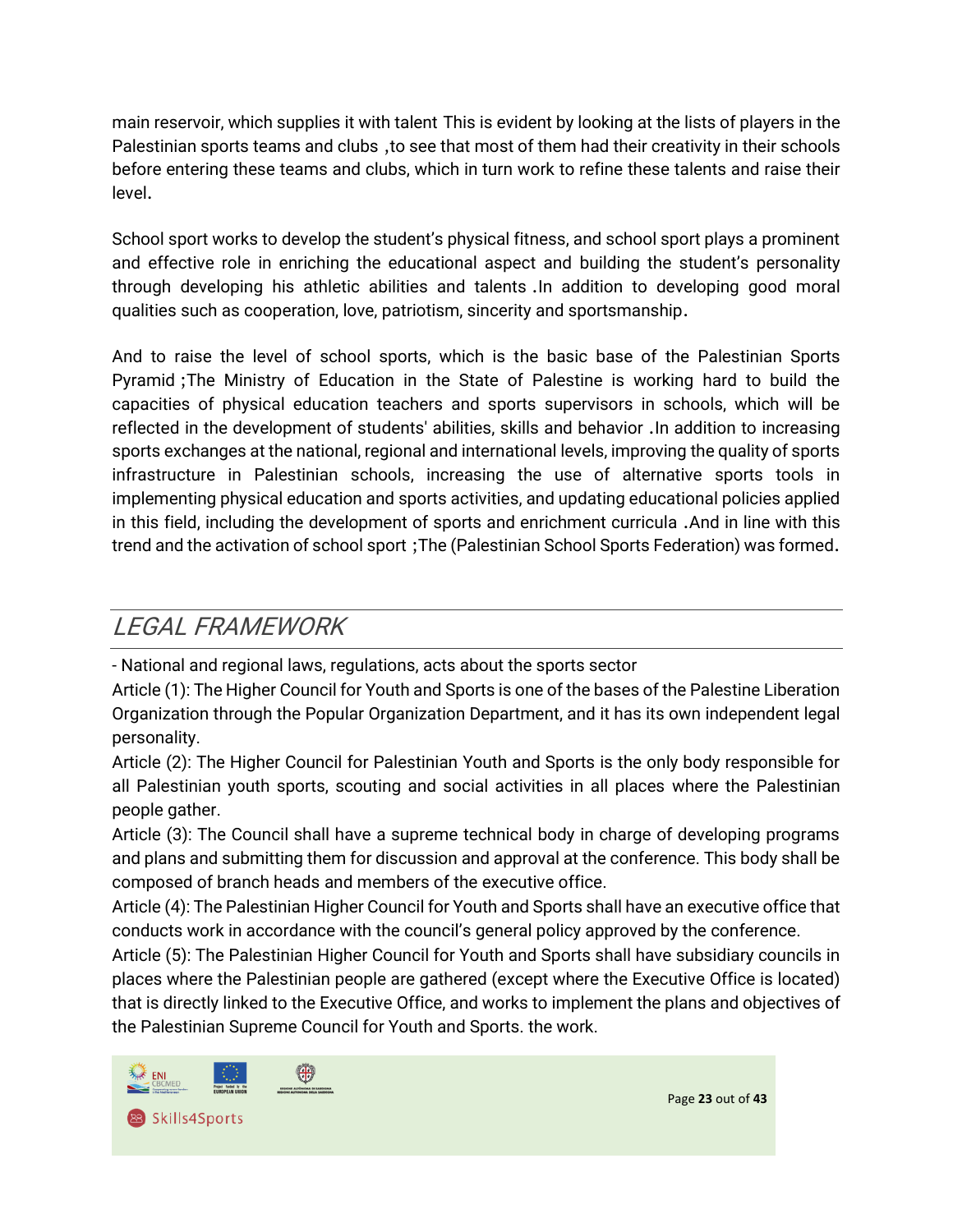Article (6): The Supreme Council works to form and support sports federations in proportion to the existing formations at the international level, and seeks to be recognized at any level, and has legal personality, and a basic law shall be established for it to ensure that it is linked to the Palestinian Higher Council for Youth and Sports.

Article (7): The Supreme Council works to support the Palestinian Scouts and Girl Guides Association, which has a legal personality, and seeks to be recognized internationally.

Article (8): The Council sets rules and regulations for youth activities of whatever kind, provided that they do not contradict the basic principles contained in this internationally.

Article (9): The Supreme Council works to support the Social Activities Council and sets a special system for it.

Article (10): The Supreme Council for Palestinian Youth and Sports aims to:

1. Preparing the youth to assume their responsibilities towards the revolution and the homeland.

2. Organizing the Palestinian youth sector as the strong human belt linking the other sectors of people.

3. Technically preparing youth leaders for effective participation in leadership.

4. Deepening the spirit of loyalty and redemption to the homeland, and instilling the spirit of revolution and courage in the hearts of the youth.

5. Empowering the Palestinian girl to take her positive role in practicing youth activities.

6. Deepening the historical and geographical link with Palestine.

Article (11): The Supreme Council shall take the following steps to achieve its objectives:

1. Establish rules and regulations for youth scouting and social sports activities.

2. Drawing up the general policy for the agencies responsible for sports, scouting and social activities, and working on coordination between them and upgrading their level.

3. Coordination of work between sub-councils.

4. Coordination of work between sports federations, associations and bodies concerned with youth activities.

5. Working on strengthening Palestinian youth ties with Arab and international youth by all means.

6. Working to strengthen the ties of Palestinian youth outside the Arab world to benefit from their capabilities and contact with global youth to serve our cause and our revolution.

7. Establishing a budget for the Higher Council for Palestinian Youth and Sports, and setting appropriate financial allocations for the bodies supervising the activities of Palestinian youth. **Organic** 

Article (12): It is stipulated that a member of a committee of the Palestinian Higher Council for Youth and Sports:

1. He must be of Palestinian nationality or be of Palestinian origin, even if he holds another nationality.

2. To be among those who have performed or are still rendering great services to youth, and those who have long service in this field.

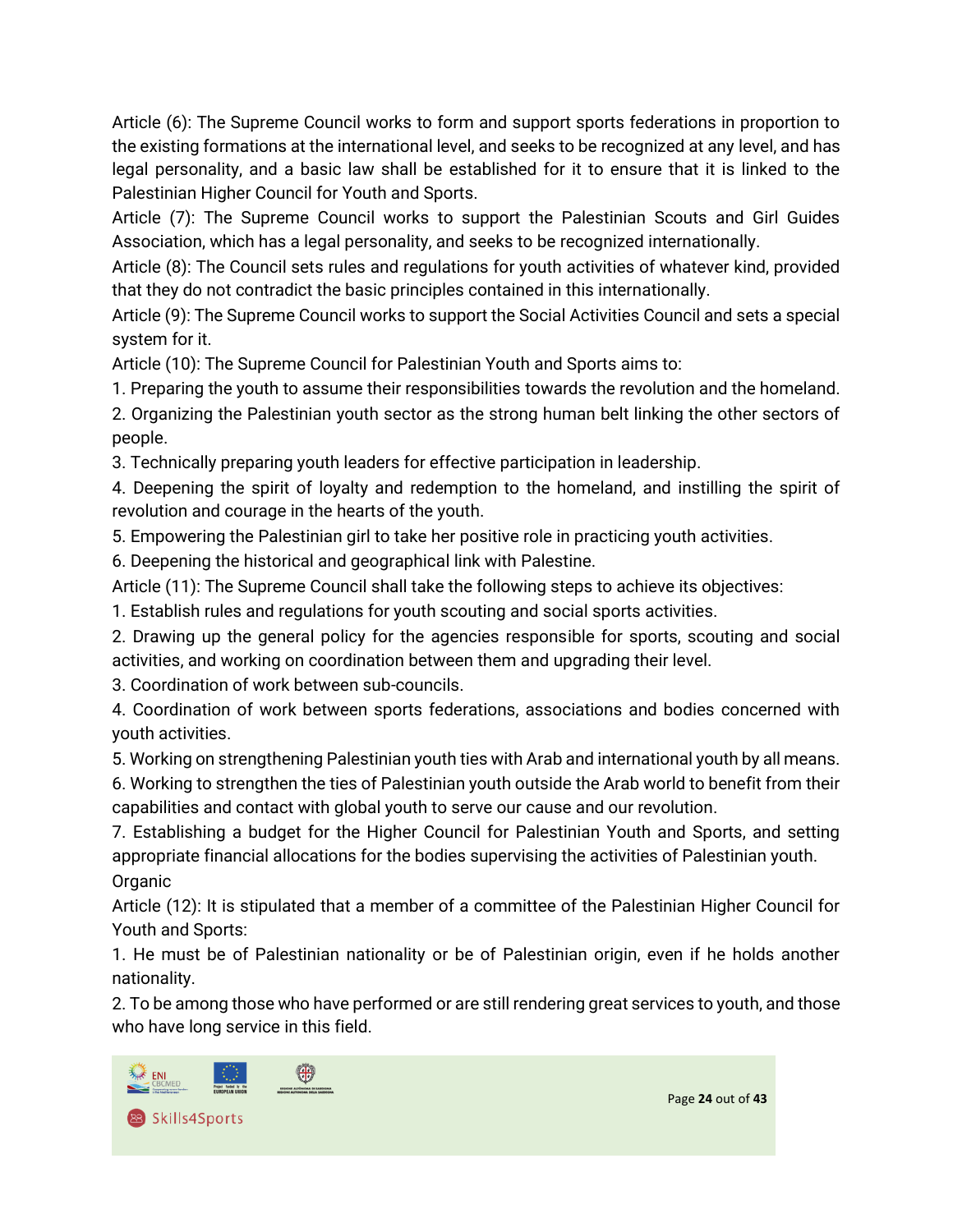3. To come through the regulatory frameworks.

4. He must enjoy his civil rights.

Article (13): A member of any of the Palestinian Higher Council for Youth and Sports is considered to lose membership in the following cases:

1. Death or written resignation.

2. Failure to attend the meetings of the body he is working in, three consecutive times without an excuse acceptable to that body.

3. Inability to perform his duty or in violation of the council's instructions and regulations.

4. If he is convicted of breaching honor or trust.

Conference of the Supreme Council for Palestinian Youth and Sports

Article (14): The conference for the Palestinian Supreme Council for Youth and Sports consists of:

1. Chairman and members of the Executive Office of the Palestinian Supreme Council for Youth and Sports.

2. The chairmen and secretaries of the sub-councils for youth and sports, and a third member is added in the event that more than five clubs or their level are available in the concerned subcouncil.

3. Heads and Secretaries of Palestinian Sports Federations.

4. Chairman and members of the Executive Committee of the Palestinian Scouts and Girl Guides Association.

5. Chairman and members of the Executive Committee of the Social Activities Council.

6. Seven persons as a maximum of competencies, chosen by the Executive Office by name, provided that they have the right to debate and vote.

Article (15): The Conference elects the President and members of the Executive Office.

Article (16): The Secretary General shall be appointed by the Head of the Popular Organization Department, nominated by the Executive Office.

The General Conference

Article (17): The Conference of the Supreme Council for Palestinian Youth and Sports holds a regular meeting every two years, and the Executive Office of the Council directs the invitation two months before the date set for the date of the meeting, provided that it indicates the date and place of the meeting, and attached to it:

- 1. The agenda
- 2. Financial report.
- 3. Administrative report.
- 4. The draft budget for the next year.
- 5. Proposed rules and regulations governing youth activities of all kinds.

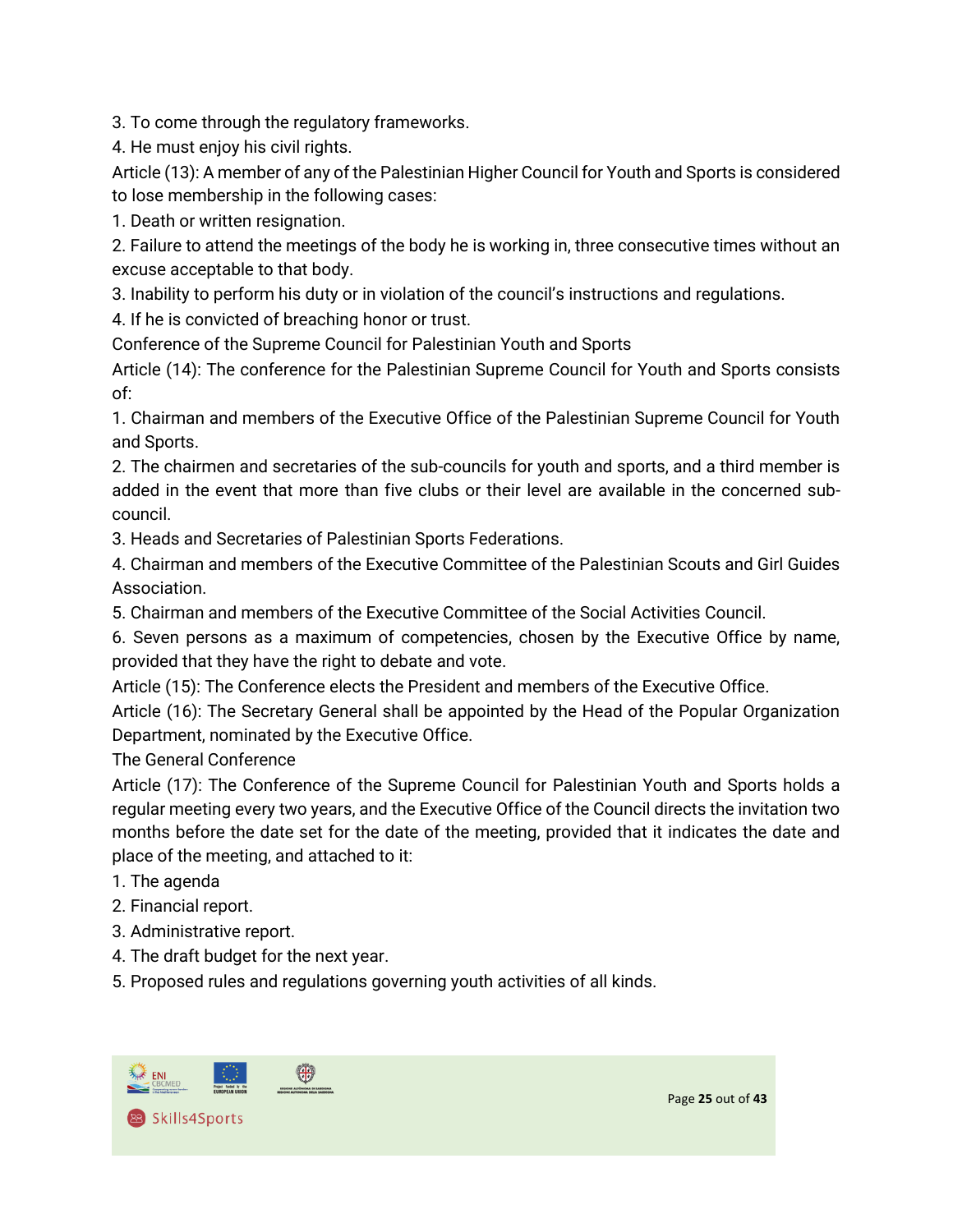Article (18): The conference may call for an extraordinary meeting at the request of the council chairman or at the request of the executive office, or at the request signed by one third of the council's conference members.

Article (19): If force majeure circumstances prevent the conference from being held on time, then the executive office must notify the members of that, stating the reason for the postponement, and the executive office in this case must set a new date for the conference meeting and notify the members of that by wire.

Article (20): The conference sessions shall be presided over by a presiding board elected by the conference in the first session consisting of a president, deputy and rapporteurs, provided that none of them is a member of the executive office.

Article (21): The conference meeting is legal if attended by the absolute majority of a number of its members, and if the quorum is not complete, the meeting will be postponed for a period not exceeding one week, provided that the absent members are contacted by wire, after which the meeting will be legal regardless of the number of members present, provided that it is not less Their number is about a quarter of the members of the General Assembly.

Article (22): If the meeting begins legally, it does not affect the legitimacy of the decisions that have been taken to withdraw less than half of the members present, provided that the number of the remaining members is not less than a quarter of the conference members of the Higher Council for Youth and Sports of Palestine.

Article (23): The decisions and recommendations of the conference of the Palestinian Higher Council for Youth and Sports are issued by an absolute majority of the number of members present. If the votes are equal, the president's vote will be weighted by the side who voted for him. Article (24): The conference shall have the following powers:

1. Discussing and approving the administrative and financial reports.

2. Approving the budget for the previous period and approving the budget for the next period.

3. Amending the development of the work plan for the next period.

4. Establishing and amending what it deems appropriate in terms of laws, regulations and regulations related to the aspects of youth sports, scouting and social activities.

5. Election of the President and members of the Executive Office.

Article (25): The conference shall have the right to take any decisions it deems appropriate that will reform the work and advance it for the better, provided that this does not contradict the provisions of the articles of this law unless it is legally decided to amend them.

Central Committee

Article (26): The Central Committee consists of members of the Executive Office, heads of subsidiary councils, and seven Palestinian competencies named by the Executive Office.

Article (27): It has the right to set the timetable for the general plan and amend it according to the requirements of the public interest.

Article (28): The Central Committee has the right to appeal the reports and actions of the Executive Office, and its decisions are valid after appeal.

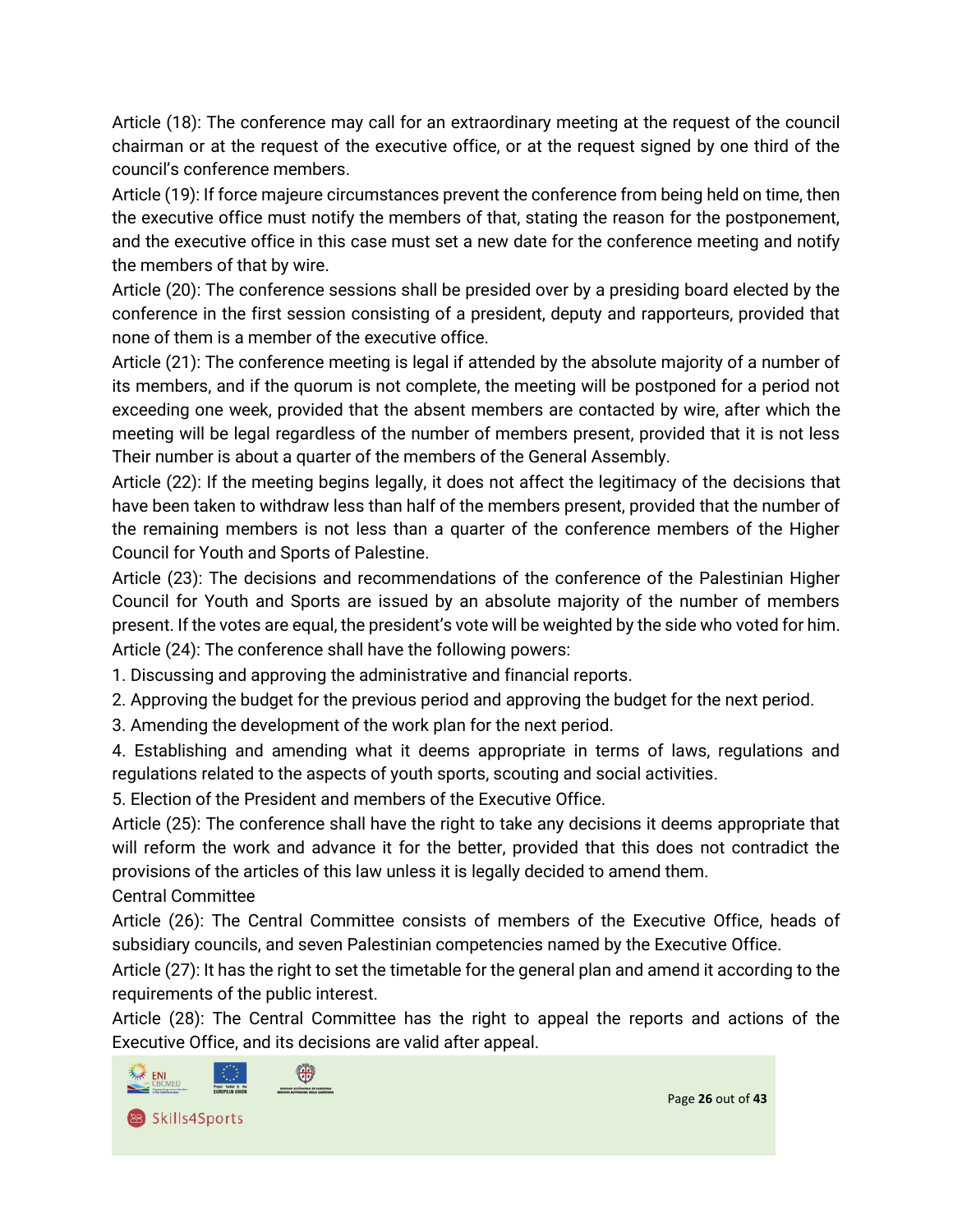Article (29): The committee meets every six months or whenever the public interest calls for that, provided that the president of the commission calls for the members or one third of its members request an invitation to convene it.

Article (30): The committee shall have all the powers of the conference in the event that it cannot be held and postponed for any emergency reason that prevents it from holding it at the appropriate time.

Article (31): The Executive Office consists of seven members who work on the basis of collective leadership.

1. President of the Palestinian Supreme Council for Youth and Sports.

2. Vice President of the Palestinian Supreme Council for Youth and Sports.

- 3. The Secretary General (appointed according to Article 16 from among those elected).
- 4. Treasurer.
- 5. Official supplies.
- 6. Public Relations Officer.
- 7. Information Officer.

Article (33): Duties and Responsibilities of the Executive Office Members.

1. Head of the Executive Office (Chairman of the Supreme Council).

A) Presiding over the sessions of the Executive Office and signing the minutes of the meetings with the Secretary General.

B) Representing the Supreme Council for Youth and Sports before the authorities and bodies responsible for youth and sports with the knowledge and perception of the Executive Office.

C) Sign contracts and agreements concluded in the name of the Council after approval by the Executive Office.

D) Calling the executive office to emergency meetings.

E) Signing the correspondence with the official authorities.

2. The Vice President acts as the President in the event of his absence and exercises his powers.

3. The Secretary General:

a. Perform the functions of the President of the Executive Office and his deputy, in case they are absent.

B. He shall be the head of the council's employees.

C. Preparing the agenda of the executive office sessions.

Calling executive office sessions in regular meetings unless periodic dates have been specified for them.

E. Follow up the implementation of the decisions of the Executive Office.

And the. Record the minutes of the executive office sessions and sign them with the president.

G. Receive and save correspondence and correspondence of the Executive Office and sign internal correspondence.



Page **27** out of **43**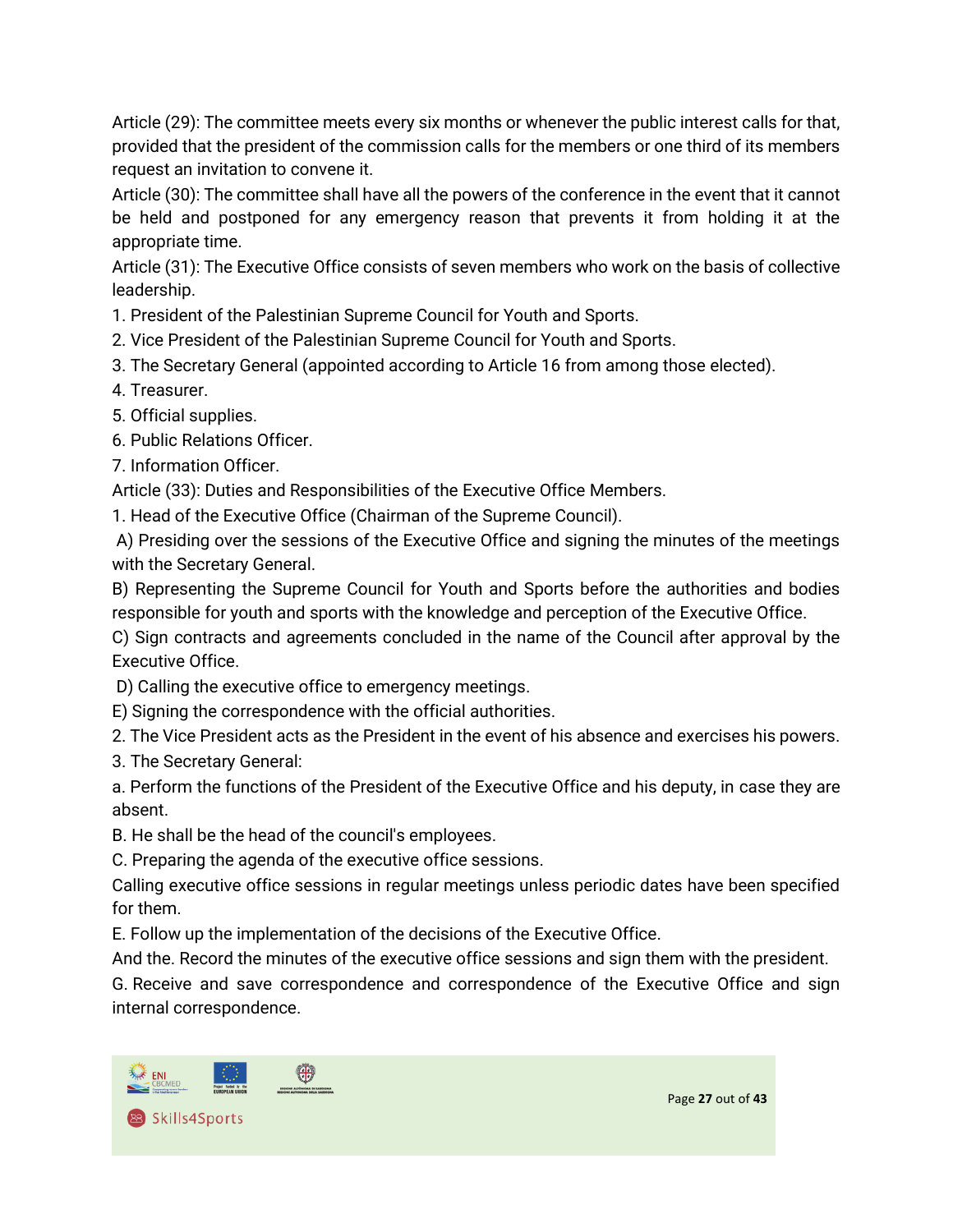H. Study and present the decisions and recommendations of the various bodies of the Council to the Executive Office and inform them of its decisions.

I. It prepares the draft budget for the Supreme Council for Youth and Sports in cooperation with the treasurer.

4. Treasurer:

a. Keeping the books of the council's accounts and keeping everything related to the financial aspect in his custody at the council's headquarters.

B. Overseeing all financial work approved by the Executive Office.

C. Taking into account the expenses within the limits of the items specified by the budget.

Signing with the Chairman of the Council and the Secretary General on exchange orders according to the financial regulations

And the. Preparing the final accounts of the Council approved by the President for approval by the Executive Office.

G. It prepares the Council's draft budget for the subsequent period, in cooperation with the Secretary-General.

H. Continue to collect all council revenues.

I. He audits the accounts of the various council bodies, directly or through a person delegated by him from among the specialists or the relationship

5. Supplies Secretary:

a. Keeping the supplies register and keeping everything related to tools and furniture, and registering them in the special records.

B. Overseeing the proper custody, and working to repair everything that suffers damage from it.

C. Estimating the number of required tools that are proportional to the work plan and budget.

Receive and deliver tools by official means, and record them in special records and files.

6. Public Relations Officer:

a. The liaison between the office and other similar bodies in matters of follow-up.

B. Assists public relations and media officials in the various bodies of the Council to achieve their communications.

7. Media Officer:

a. He does everything related to media activity.

B. Follow up on the relevant bodies in the Council in what they publish in terms of magazines, pamphlets, and information materials.

C. It sets the media plan that is consistent with the policy of the Supreme Council for Youth and Sports and follows it up.

Article (33): In the event that one of the members of the executive office loses his membership, the person who comes next to him shall recite it by votes, or whoever the executive office chooses from among the competencies (if he or she exists).



Page **28** out of **43**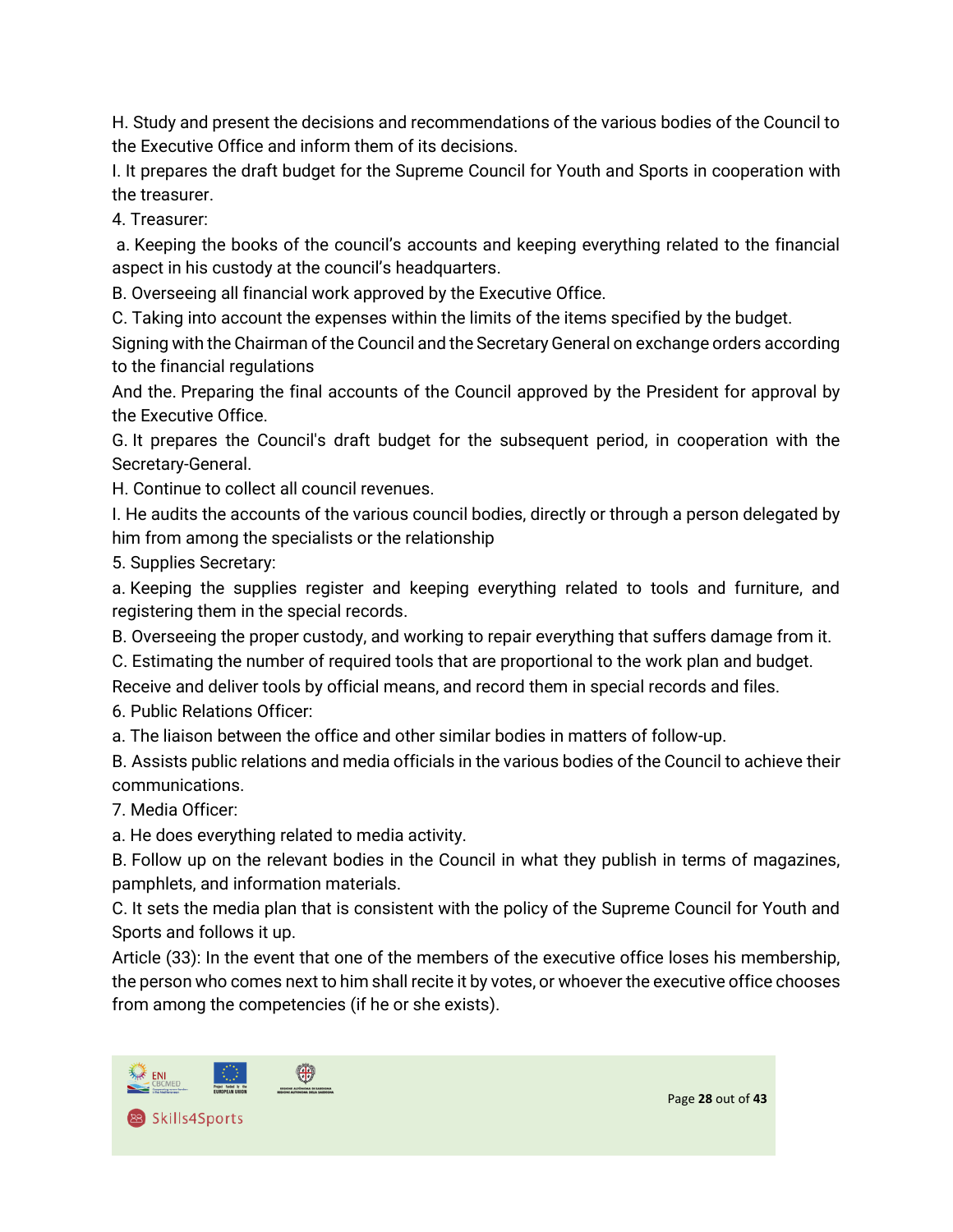Article (34): The Executive Office shall have an administrative apparatus that is composed as follows:

1. Secretary General of the Palestinian Supreme Council for Youth and Sports.

2. Head of the Sports Federations Department.

3. Head of the Scouts and Guides Department.

4. Head of the Social Activities Department.

5. Accountant.

6. Writer (typist) in sufficient number.

7. An appropriate number of workers according to what the work needs and decided by the executive office.

Article (35): The Executive Office holds periodic sessions headed by the Executive Office, which are not less than once a month.

Article (36): The session is considered legal if it is attended by the absolute majority of the members of the Executive Office.

Article (37): The Secretary-General invites members of the Executive Office to hold sessions periodically.

Article (38): The Executive Office holds extraordinary sessions at the invitation of the President of the Executive Office or at the request of one-third of the members of the Executive Office, and a letter in this regard is addressed to the Secretary General of the Executive Office to direct the invitation indicating the party requesting the session and the purpose of holding it.

Article (39): The decisions of the Executive Office are issued by the absolute majority of the number of its members, and if the votes are equal, the head of the Executive Office shall decide which side to vote with.

Article (40): The Executive Office performs the following duties:

1. Work to implement and follow up the decisions of the conference.

 2. Study the reports received from subsidiary councils, sports federations, the Palestinian Scouts and Girl Guides Association and the Social Activities Council and take appropriate decisions regarding them.

 3. Study the books received from the various Arab and foreign youth organizations and take the decisions it deems appropriate.

 4. Deciding to participate in courses, conferences, studies, and sports, scouting and social events, and to supervise the teams that represent Palestine at the Arab and international levels through the bodies responsible for these activities in the Supreme Council for Palestinian Youth and Sports.

 5. Broadcasting on all operational matters related to Palestinian youth in light of the general policy of the Supreme Council for Palestinian Youth and Sports.

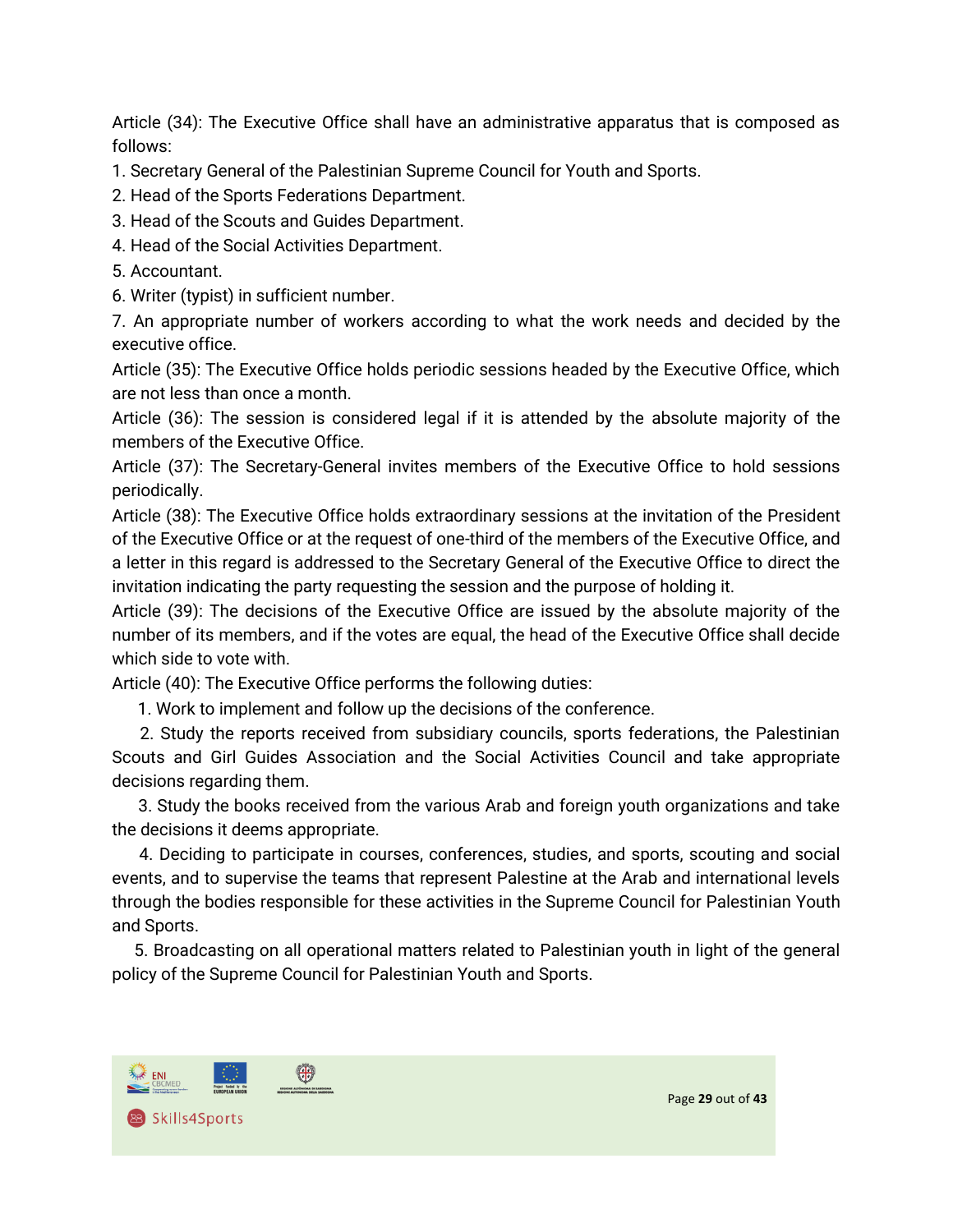6. Naming the missions and delegations representing Palestine (administrators and participants) in light of the placement of the competent bodies and in accordance with the list of missions and

delegations' representation.

 7. Follow up the progress of work in sub-councils, sports federations, the Palestinian Scouts and Girl Guides Association, the Social Activities Council and other council bodies.

 8. Approving the nomination of members of sub-councils, sports federations, the Council of Social Activities, the Palestinian Scouts and Girl Guides Association and others, according to the established rules and regulations.

 9. Contracting with full-time trainers for various activities directly or approving contracts with them through the specialized bodies of the Palestinian Supreme Council for Youth and Sports.

10. Proposing the agenda of the Palestinian Supreme Council for Youth and Sports.

 11. Working on joining the various Palestinian bodies to Arab, continental and international sports, scouting and social federations, offices and bodies.

12. Dissolving the administrative bodies of subsidiary councils, sports federations, the Council for Social Activities, and the Palestinian Scouts and Girl Guides Association and others:

If the purpose of its existence has not been achieved, and as a result of that, the activity entrusted to it is frozen or its departure from the general policy of the Council.

If confidence is removed from it by the majority of the number of persons or bodies formed for its public bodies, in which case it is reconstituted again according to the rules regulating this.

13. Recommending the approval of the rules and regulations proposed by the various bodies of the conference after studying them.

Article (41): The Executive Office shall develop a detailed internal bylaw that includes the technical, administrative and financial aspects to ensure the ease of work progress.

Article (42): The Executive Office submits a report every two years on all its activities to the Conference of the Supreme Council for Palestinian Youth and Sports.

Article (43): The Palestinian Higher Council for Youth and Sports depends on the following sources to cover the expenses and expenditures of all its various activities and activities, sports, scouting and social.

1. The following annual aid provided by the Palestine Liberation Organization.

2. Self-financial resources that the Palestinian Higher Council for Youth and Sports obtains through its various activities and from a certain percentage of the income of its various bodies.

3. Donations, gifts, and unconditional financial or in-kind aid that reach him from individuals, popular organizations, or Arab, friendly and international official bodies.

Article (44): The fiscal year of the Palestinian Higher Council for Youth and Sports begins on the first day of July of every year and ends on the thirtieth of June of each year.

Article (45): A financial regulation shall be established to organize.

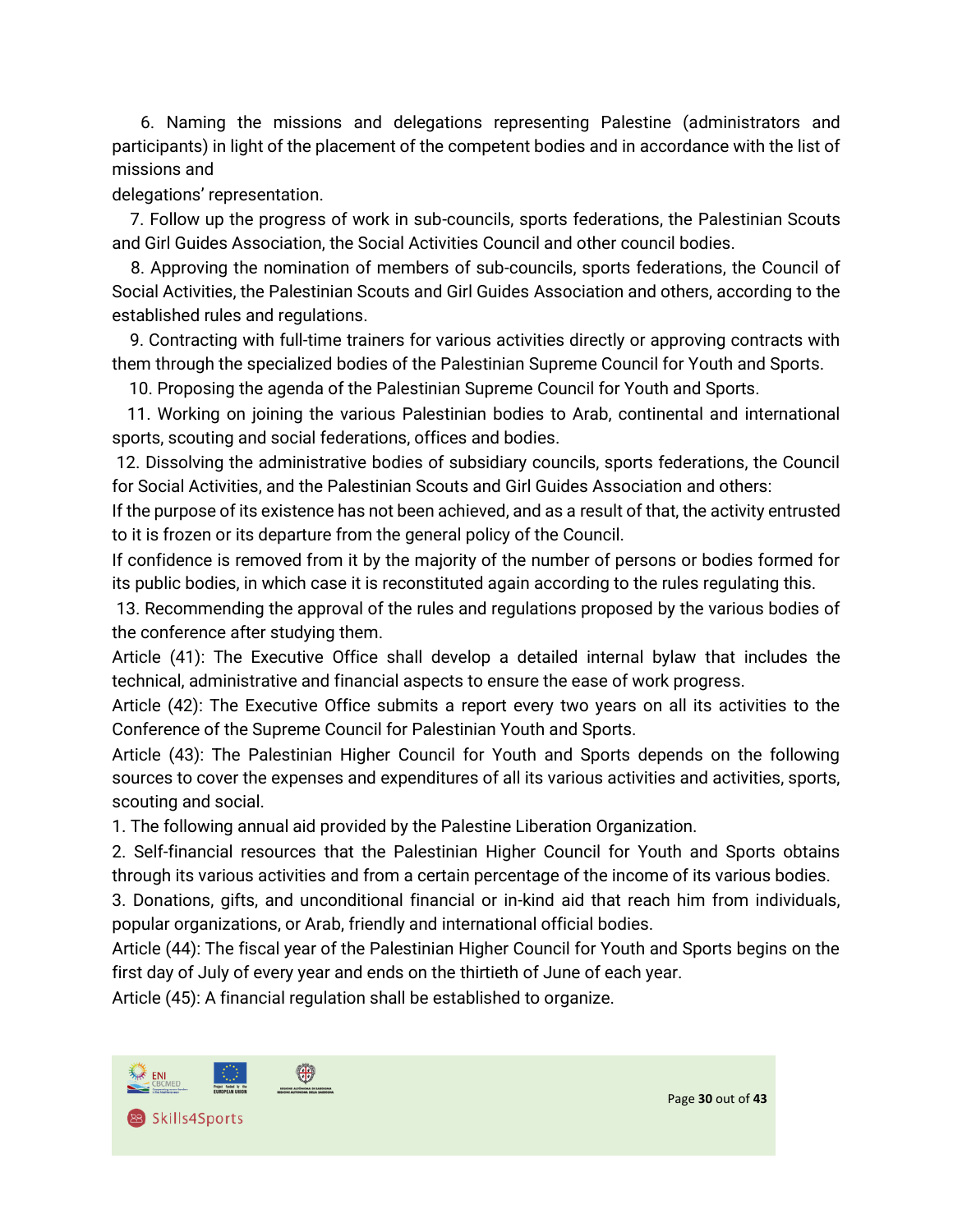1. The basic principles and principles governing the budget of the Palestinian Supreme Council for Youth and Sports with all its bodies.

2. The assets that organize all financial transactions.

3. The rules regulating travel and subsistence allowance.

4. Organization assets for workers in the cadres and bodies of the Supreme Council for Palestinian Youth and Sports.

5. The assets regulating the purchase and sale of what is related to the tools and supplies related to the Board's bodies, whether they are permanent or expendable.

Article (46): The administrative is a pioneering leader, and representation is a mandate, not honor, and in this way, it is the face of the revolution and the issue.

1. To be a registered member and an employee of the Supreme Council for Youth and Sports.

2. He shall have specialization, experience and know-how and have a tangible activity in the field of work for which he is assigned.

3. To approve the recommendation of his candidacy to the body to which he belongs.

Article (47): In representation at the level of Arab and international missions, conferences and events, it is necessary to choose a specialized person with extensive knowledge in the fields of youth.

Article (48): The following procedures shall be followed when selecting players to represent Palestine.

1. Local tournaments are held in the same game through their association, if any. Results are presented to the main association and the branch council.

2. Public tournaments are held with all branches participating according to the possibility.

3. The Palestinian national team is chosen based on the results of the aforementioned tournaments.

4. The moral and behavioral aspects of each player are taken into account upon selection, and priority for this consideration shall be given to either in games governed by numbers or in other games.

Article (49): If circumstances prevent them from being able to hold these tournaments, a technical committee shall be formed to pass through the branches and select the best players, and this committee shall be representative of the game or games federation, as the case may be.

(Administrators are the person or group of persons who perform administrative tasks in delegations, and they are the leaders responsible for the honor of representing their country honestly, sincerely and diligently.)

Article (50): Penalties are imposed on anyone who does not properly carry out his mission entrusted to him.

Article (51): Punishments are imposed on everyone who, whether in his conduct or action, for the honor of representing his cause and people.

Article (52): The penalties are as follows:

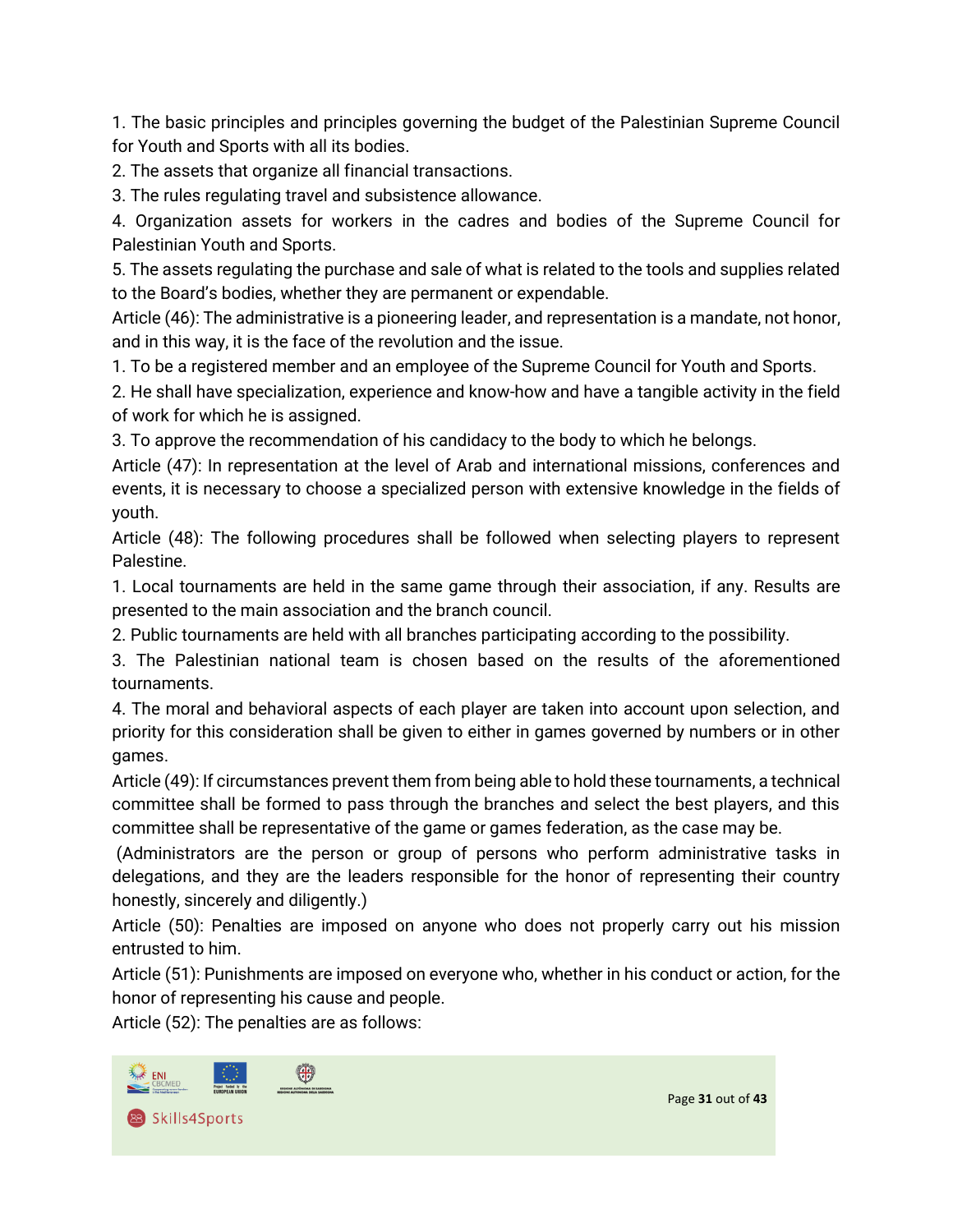1. Warning.

2. Suspension with the removal of the administrative authority.

3. Deportation from the delegation in emergency cases.

4. Deprivation of the right to representation permanently in the future.

5. Striking off his name from the council's records.

Article (53): The previous penalties are to be imposed without sequencing the items and according to the type of violation.

Article (54): The penalty is generalized to all subsidiary councils through the executive office.

The players are the future leaders and they are one of the faces of the revolution and the people.

Article (55): Penalties are imposed on anyone who violates the instructions of the delegation.

Article (56): Penalties are imposed on anyone who violates the instructions of the administrator and coach of the game and the activity.

Article (57): Punishments are imposed on anyone who violates, in his conduct or in his action, the honor of representing his cause and his people.

Article (58): The penalties are as follows:

1. Warning.

2. Suspension for a period of (3) months, (6) months, or for a full year, provided that he does not participate in any activity that was friendly or official that takes place under the supervision of the Council or any of its various bodies.

3. Deprivation of the honor to represent Palestine in cases of severe violations.

4. Delisting from the delegation in emergency cases.

5. Delisting from the records of the Council and its various bodies.

Article (59): The penalty shall be imposed for any of the previous clauses without the sequence in what was previously mentioned.

Article (60): The penalty is inflicted on the offending player, any of the mission management, the delegation, the executive office, the branch councils, or the sports federations, according to the place of the violation, provided that the executive office circulates the type of penalty for the rest of the councils.

Article (61): In the event that the penalty is imposed on one of the players or participants in one of the subsidiary councils, this aforementioned shall not be entitled to participate in the activities of any of the other sub-councils throughout the penalty period.

Article 62: The Palestinian Youth and Sports Sub-Council is the body responsible for aspects of Palestinian youth activities in the country in which they are located.

Article (63): A bylaw of subsidiary councils shall be established to organize work in them and indicate their relationship with the operating bodies of the Palestinian Higher Council for Youth and Sports within the countries operating in them.

Article (64): The following basic principles are essentially for the statute of subsidiary councils:

1. Formation: The Palestinian Youth and Sports Branch Council in each country consists of:

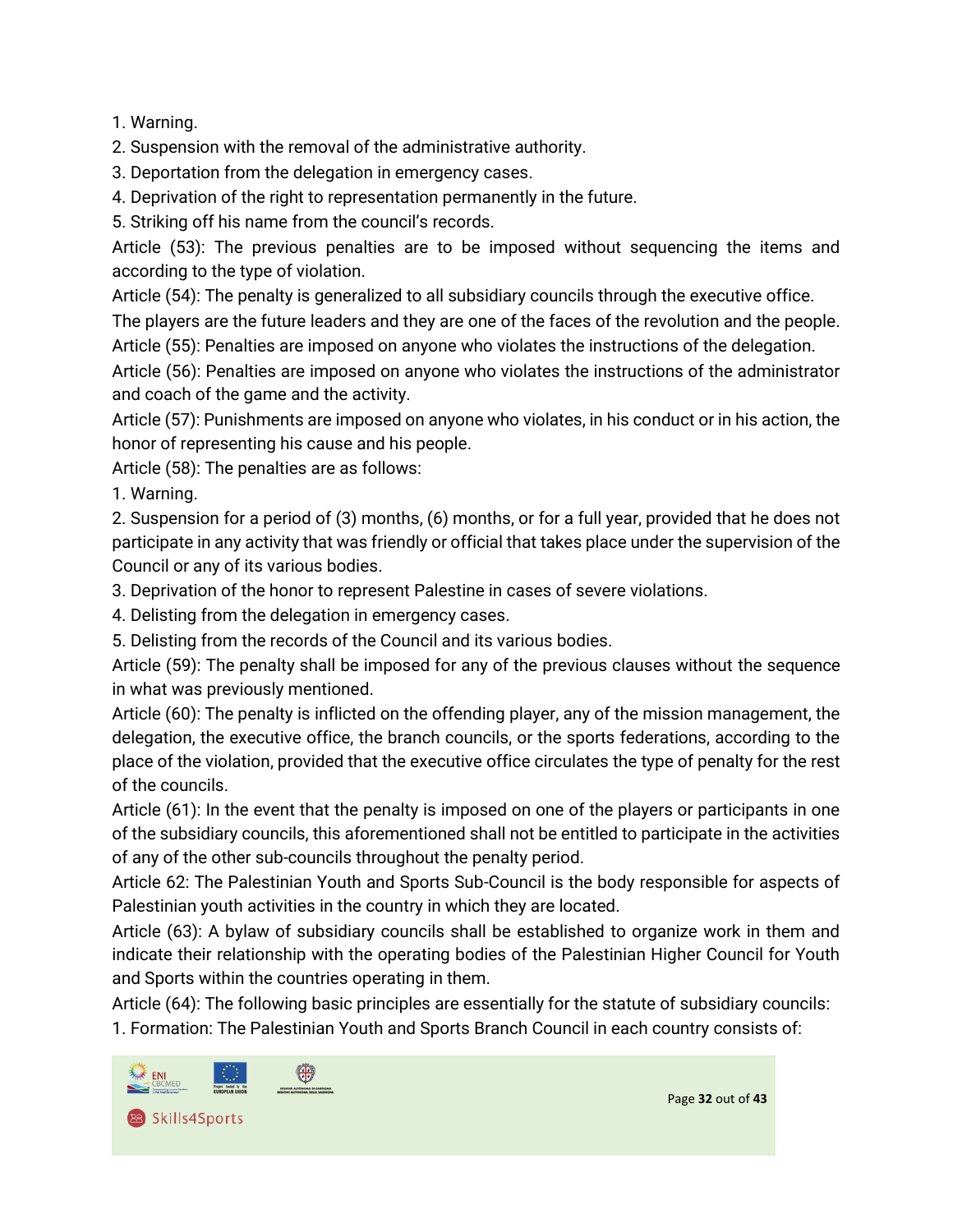A) Chairman of the Palestinian Sub-Council for Youth and Sports.

B) The Secretary of the Branch Council.

C) Sports Activity Officer (representative of subsidiary sports federations heads).

D) Scout Activity Officer (representative of the General Commission for the Association of Scouts and Girl Guides).

E) Social Activity Officer (Chairman of the Social Activities Committee).

F) Treasurer.

G) Secretary of supplies.

H) Public Relations and Media Officer.

I) Three qualified and competent members who can be added by the management of the branch council.

2. Meals:

A) Implementing the policy, plans and projects of the Palestinian Supreme Council for Youth and Sports.

B) Gathering the energies of Palestinian youth, and forming sports, Palestinian, scouting and social teams within their own bodies and according to their laws and regulations.

C) Encouraging and supporting the formation of Palestinian clubs and centers.

D) Nominating prominent people in all activities when forming special teams to represent Palestine in Arab and international sessions and meetings, and cooperating with their bodies according to the rules governing this.

E) Supervising the preparation and training of the various teams in his possession, especially his teams, in all kinds of games and activities through his subsidiary bodies.

F) Holding sports matches and scouting and social meetings with similar teams and bodies in the country.

G) Acting as a liaison between the Palestinian Higher Council for Youth and Sports and between Arab institutions and bodies concerned with youth in the country in which they are located.

H) Follow up on the development of the sports, scouting and social movement, as well as the sessions, meetings and gatherings that take place.

I) Developing relationships with other subsidiary councils by encouraging meetings.

J) Submit semi-annual reports on its activities and activities to the Executive Office.

3. Relationships with sub-councils:

A) It is not permissible for any team to hold sports, scouting or social matches or activities in any other Arab country, except through the Sub-Council for Youth and Sports in that country.

B) It is not permissible for the Palestinian Sub-Council for Youth and Sports to allow any sports, scout or social team to hold an activity in the country in which the Council is located, unless this team has obtained written approval from the Executive Office of the Palestinian Higher Council for Youth and Sports, unless this activity is Within a program that was circulated or reported to the Executive Office.



Page **33** out of **43**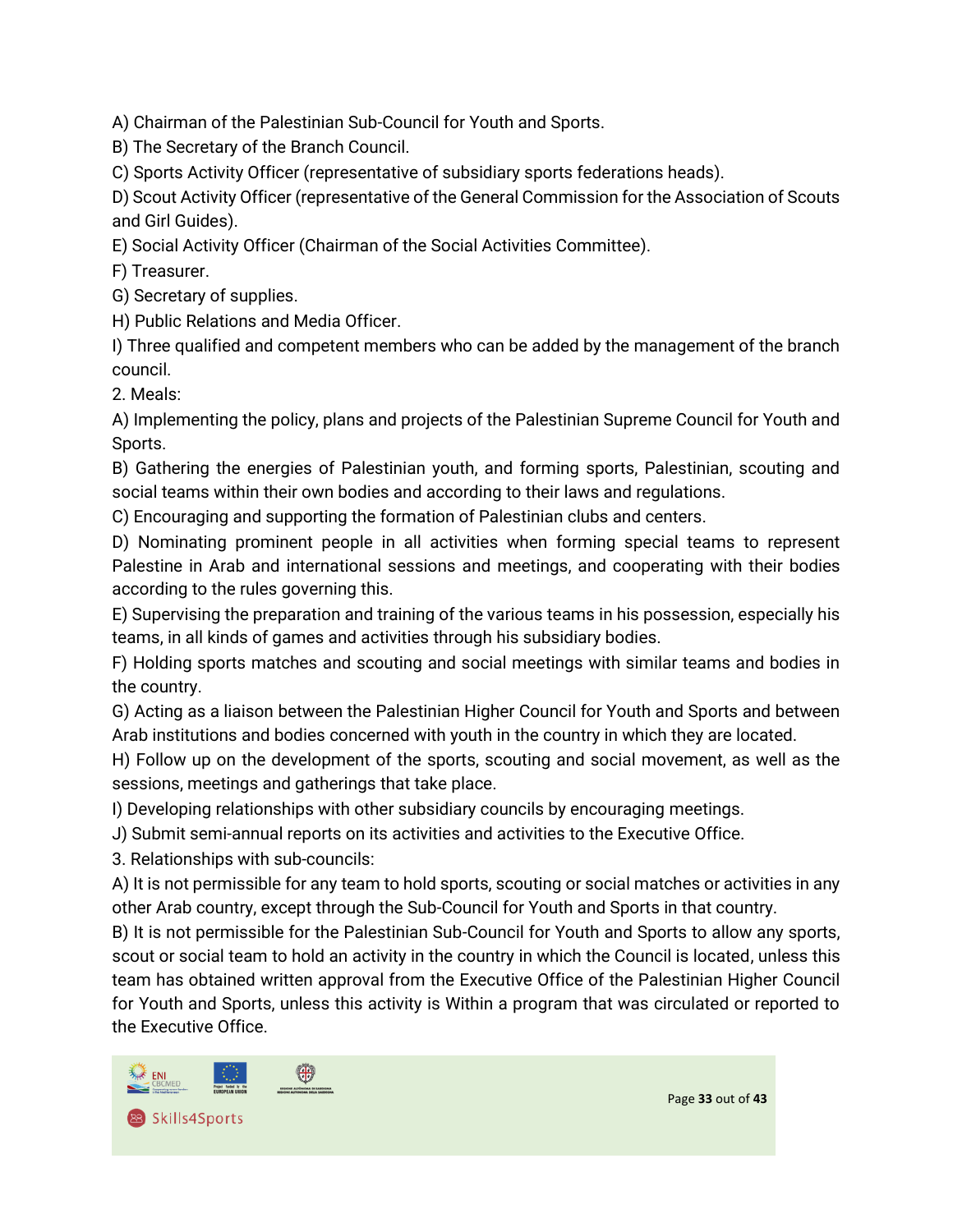Article (65): The Palestinian Scouts and Girl Guides Association is an independent legal body in its contacts with other similar bodies, and it works on educating and preparing youth according to its known methods.

Article (66): The Palestinian Scouts and Girl Guides Association shall have general commissions at the level of countries, each of which shall have a representative in the branch council in the country in which it is formed.

Article (67): The Palestinian Scout and Girl Guide Association is linked to the International Bureau of Scouts and Girl Guides, the Arab Scout Committee, the Arab Bureau of Girl Guides, and the International Bureau of Girl Guides, provided that this link is made with the notification of the Palestinian Supreme Council for Youth and Sports.

Article (68): The Palestinian Supreme Council for Youth and Sports issues the regulation of the Palestinian Scouts and Girl Guides Association approved by the Council's conference.

Article (69): Palestinian sports federations are formed that have a legal quality.

Article (70): The Supreme Council for Youth and Sports shall formally form these federations and accept their membership at the Arab, continental and international levels.

Article (71): These federations shall work to register and maintain their Arab, continental and international membership.

Article (72): A sports federation is formed, in which the countries in which branch councils are represented and through the subsidiary federations, in order to ensure the existence of a legal quorum for the Federation's management sessions and in a manner that allows those not present in the Federation's Qatar to participate in the sessions through written communications.

Article (73): The Supreme Council for Youth and Sports issues a basic law for Palestinian sports federations, provided that each federation establishes its own law, bylaw, and technical regulations in line with the foundations contained in the previous articles and the statute of sports federations, and these laws shall be approved by the conference.

Article (74): The Fourth Social Activities Council shall be formed at the Palestinian Supreme Council for Youth and Sports.

Article (75): If one of the committees of the Social Activities Council is able to register at an Arab, continental or international level, it has legal capacity, provided that it is linked to the Palestinian Higher Council for Youth and Sports through the Social Activities Council.

Article (76): The Palestinian Supreme Council for Youth and Sports issues a regulation for the Council for Social Activities, to be approved by the Conference of the Palestinian Supreme Council for Youth and Sports.

Article (77): The Executive Office supervises any game that a federation has not played, and this supervision continues until it becomes a federation that is announced by the Executive Office and whose members are named.

Article (78): The Executive Office carries out direct work within any country in which there is a Palestinian grouping, if there is no working branch council.

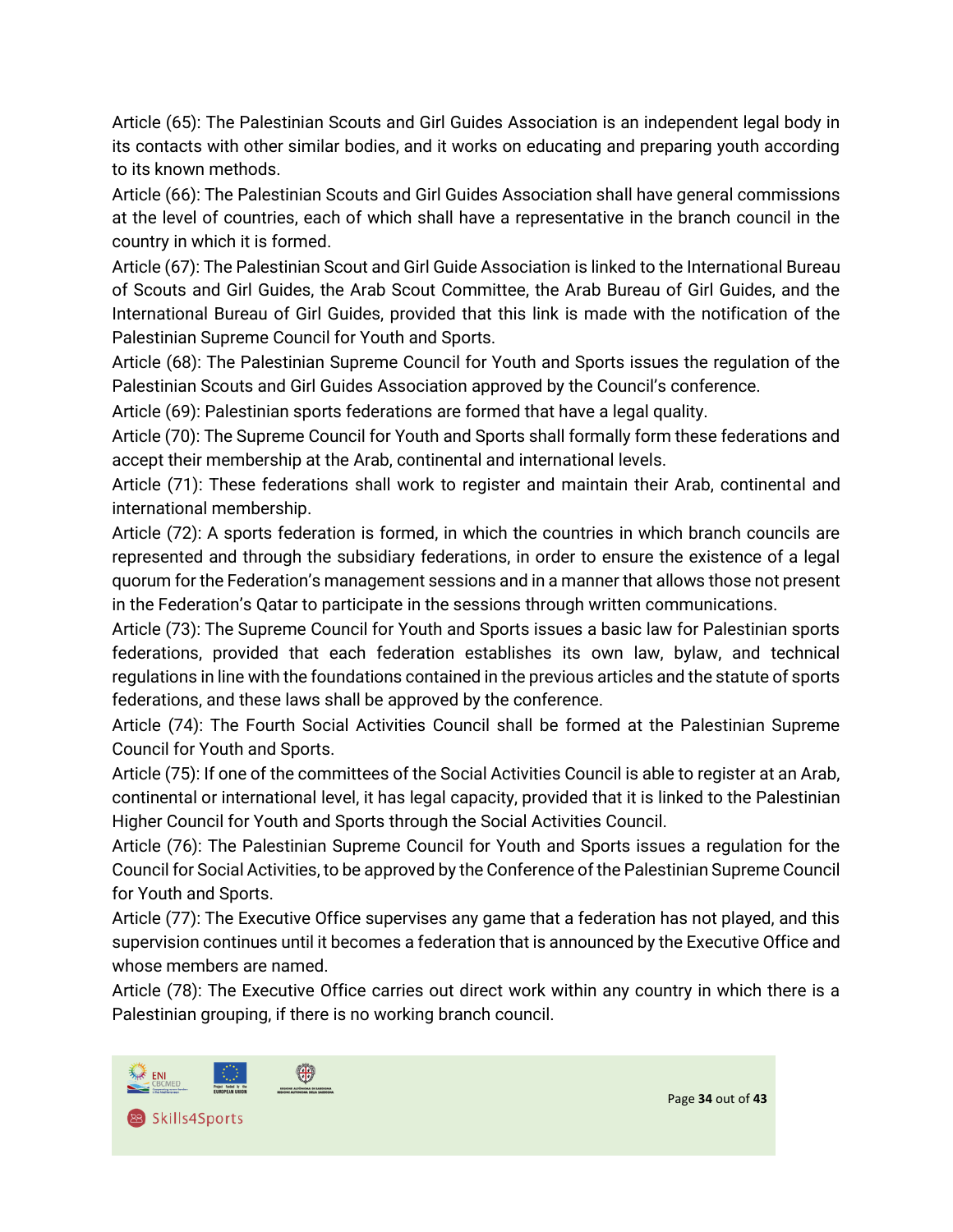Article (79): The sub-councils may set up different activities between them, and exchange visits at the level of different teams or sub-national teams, and they may agree among themselves on the percentage of income for each of them, provided that the Executive Office is informed of this, and that the relevant federations and the Executive Office pay the percentages specified in the regulations. Finance, provided that copies of the administrative, technical and financial reports are submitted to the Executive Office.

Article (80): If the team's visits are outside the region to hold a meeting with a team from another region, then these teams must obtain a letter from its subsidiary council to allow them to leave, and in this case the branch council in the host country will facilitate all the tasks of the concerned teams , Provided that he sends a full report in two copies - the first to the Executive Office and the second to the relevant branch council.

Article (81): It is forbidden for any team or any organization to be named in the name of the Palestinian national team or any similar designations to carry out any activities unless it is provided with an official letter from the Executive Office of the Palestinian Supreme Council for Youth and Sports or any specialized Palestinian federation, or it is part of a delegation or mission A decision was made to form it, and it was allowed, or was part of its program, to hold meetings in the name of Palestine.

Article (82): No branch council has the right to form an election called the Palestinian national team or any similar designation unless it obtains a written letter from the relevant association.

Article (83): The Executive Office decides on all matters not mentioned in this law in accordance with the general policy of the Palestinian Higher Council for Youth and Sports, provided that they are presented to the conference at its nearest meeting.

Article (84): No amendment, addition or cancellation of any article of this law shall be affected except after approval of that by the conference of the Supreme Council for Palestinian Youth and Sports.

Article (85): In the event that it is not possible to invite the conference to the Palestinian Higher Council for Youth and Sports to approve or amend any law or system, the technical committee is entitled to take its decision to adopt it temporarily for the conference to take what it deems appropriate about it in its first meeting.

The national strategy for the Palestinian youth sector aims to integrate the priorities of Palestinian youth issues within the sectoral development plan for the years (2017-2022) in partnership with the relevant authorities to solve the issues of Palestinian youth in the West Bank, the Gaza Strip, East Jerusalem, and the Palestinians in the interior and diaspora through the development of a strategic plan for the Gaza Strip. Palestinian youth, which deals with the following axes:

- 1. The axis of education and training.
- 2. The axis of work and economic empowerment.
- 3. Environmental health and positive behaviors.
- 4. The axis of community participation.

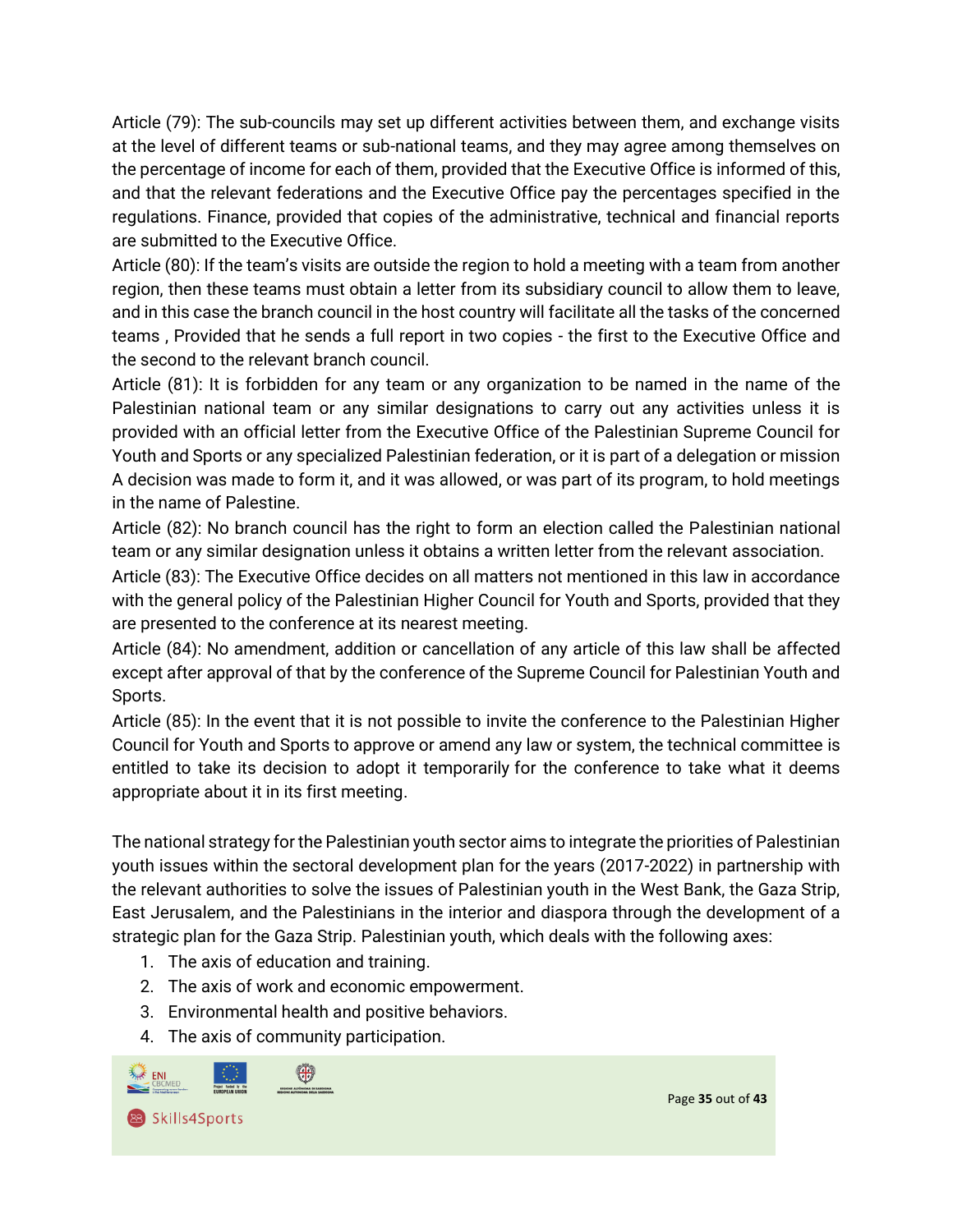- 5. The hub of sports, culture and entertainment.
- 6. Media and information technology hub.

The strategy was prepared based on information obtained through: Workshops held with groups of youth at the national level, as (102) workshops were held with Palestinian youth, (26) workshops were held in the southern governorates and (72) A workshop in the northern governorates and (4) workshops in refugee camps in Lebanon, and a branch of the Higher Council for Youth and Sports was opened in Lebanon to find out the needs of Palestinian youth in the diaspora, and workshops were held with official institutions, the private sector and the private sector. 6) Workshops with all relevant parties, including ministries and civil society institutions, with the participation of the work teams of the Supreme Council for Youth and Sports, and following up on the plans of all relevant ministries and bodies to review them and ensure that they include what was mentioned in the Palestinian youth strategy.

- The reality of Palestinian youth and the proposed interventions:
- Societal and political participation

Palestinian youth suffer from weak community participation, as the role of youth has become more and less limited to contributing to the implementation of community campaigns and volunteer work activities. And the Israeli policy of separation, which would lead to the fragmentation of the national identity into territorial and geographical identities, and reinforce the desire to emigrate and undermine the affiliation of the youth in light of the exacerbation of the problems of unemployment, intolerance and extremism, which leads to the reluctance of young people to participate actively in the national work aimed at freedom and independence, as the Palestinians of the interior are exposed The occupier and the Jerusalemite youth have pointed to an Israeli attack aimed at eliminating the Palestinian identity and stripping it of its cultural and social components, as the data indicated that only 19.6% of youth in the age group (15-29) have engaged in volunteer work.

The first strategic objective: to activate and expand levels of political and civic participation for youth groups.

Suggested policies and interventions:

1- Increase the role of youth in influencing public life and decision-making at the national level.

2- Activating the role of youth in the elected frameworks, institutions, clubs and youth centers.

3- Increase the participation of persons with special needs and the less fortunate and their integration into society.

• The second strategic objective: To increase awareness of the values of citizenship and civil and political rights for youth.

Suggested policies and interventions:

1- Educating youth about international conventions and covenants related to human rights, civil and political rights, and their role in achieving the Sustainable Development Goals (2030).

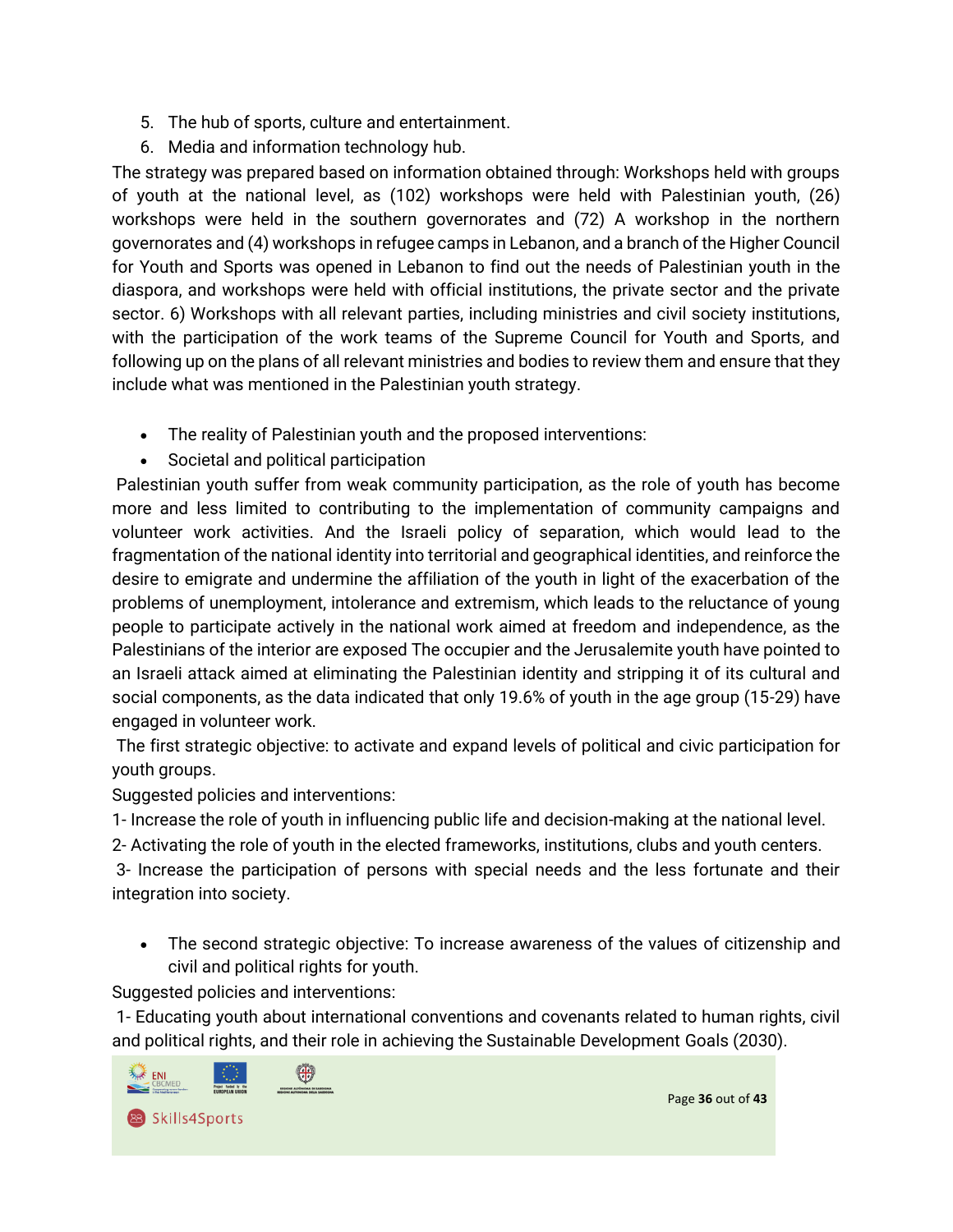2- Implementing initiatives aimed at enhancing and activating youth participation in civic and political life.

• The third strategic objective: To develop the concepts and culture of volunteer work and scout among the ranks of the youth and the pioneers.

Suggested policies and interventions:

Educating youth groups and university and school students about the importance of the concept of volunteer work and promoting volunteer work practices among youth.

• Fourth Strategic Objective: Promote the concept of gender equality among youth. Suggested policies and interventions:

1- Educating youth groups about the concept of gender equality and gender concepts.

2-Increasing the participation of girls in decision-making and within youth institutions and frameworks.

• Sports, culture and entertainment

With regard to the sports side, it suffers from many problems, the most important of which is the lack of infrastructure, whether in schools or universities, as it is noticed that there is a clear shortage of clubs, buildings and stadiums that serve the youth group, and most of the clubs and sports facilities are present in cities and thus the lack of availability of these facilities in the countryside, camps and the Jerusalemite youth. And if clubs are available in the aforementioned areas, the focus is on football without the availability of other sports, in addition to the weakness of the sports sector at the level of Palestinian universities in not giving priority to sports within the university curriculum and considering it secondary activities and the lack of playgrounds in most universities except for colleges with specializations. Sports.

The scarcity of the availability of women's sports clubs and the low level of community acceptance of women's sport. The main reason for this is due to the customs and traditions that prohibit mixing and the lack of parent awareness that limits the participation of women in society in general and in the sports field in particular, as the Palestinian Youth Survey 2015 showed Only 6.3% of the youth belong to clubs and youth centers.

• The first strategic objective: Supporting sports centers and developing the infrastructure for the sports sector.

Suggested policies and interventions:

1- Providing support for sports and youth centers and clubs.

2- Developing the capabilities of sports clubs and enhancing levels of governance and the programmatic and organizational structure.

The second strategic objective: to provide the requirements for the advancement of the sports sector at the local and national levels.

Suggested policies and interventions:

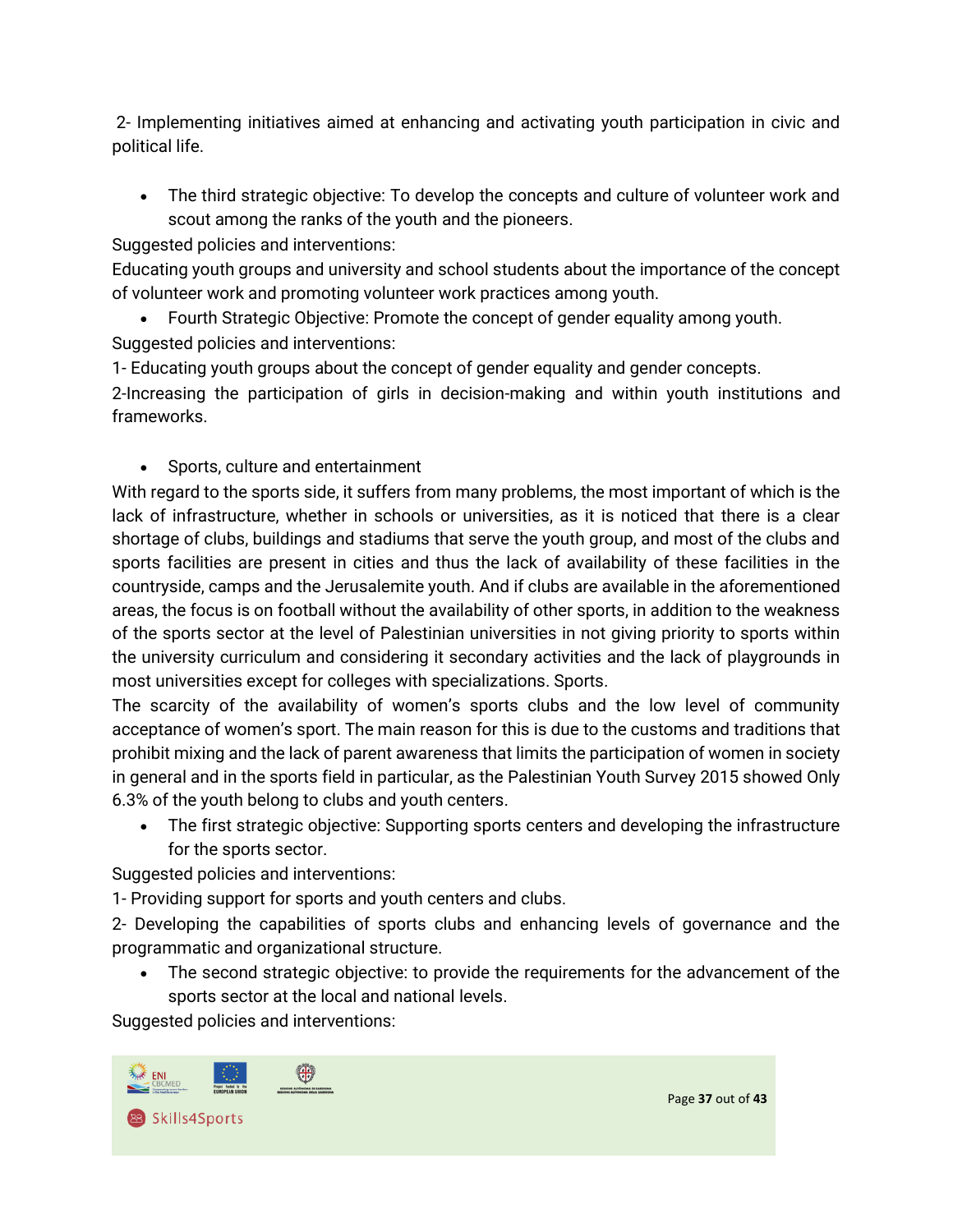1- Capacity building for athletes, players, administrators and technicians and enabling them to reach an advanced professional level.

2- Providing equipment and needs for different sports teams, clubs and youth centers.

The third strategic objective: to expand the levels of participation of youth groups in sporting activities and events.

Suggested policies and interventions:

- 1- Encouraging the youth's involvement in sporting activities of all kinds
- 2- Promoting, developing and providing women's sports

3- Developing the sports sector for people with special needs

• Fourth strategic objective: To raise intellectual awareness and the cultural and artistic level among youth groups.

Suggested policies and interventions:

1- Organizing campaigns to encourage reading and reading among youth groups.

2- Creating incubators for cultural and artistic works to empower talents, refine them and build their capabilities at the governorate level.

• Fifth Strategic Objective: Nurturing and embracing creative people and enabling them to access services and specialized centers.

Suggested policies and interventions:

1- Paying attention to creative and distinguished youth groups, developing their capabilities, and supporting their initiatives

2- Establishing centers specialized in caring for creative people and adopting their innovations.

• The axis of education and training

The enrollment rate of Palestinian youth in education within the age group (15-29) represented 36.9% for the year 2015, as Palestinian youth face many problems, including: the lack of school infrastructure, and the inability to reach schools due to the occupation's control over some areas, in addition to The phenomenon of school dropout, weakness in the capabilities of some educational staff, and the lack of appropriate educational aids and equipment, in addition to the lack of compatibility between educational outcomes and the labor market.

- The first strategic objective: improving the quality of education and providing students with practical and behavioral skills.
- The second strategic objective: To enhance training opportunities, capacity development and skills development for young men and women.
- The third strategic objective: Promoting a culture of vocational and technical education in the pillars of society and supporting job creation in the economy.
- The axis of work and unemployment

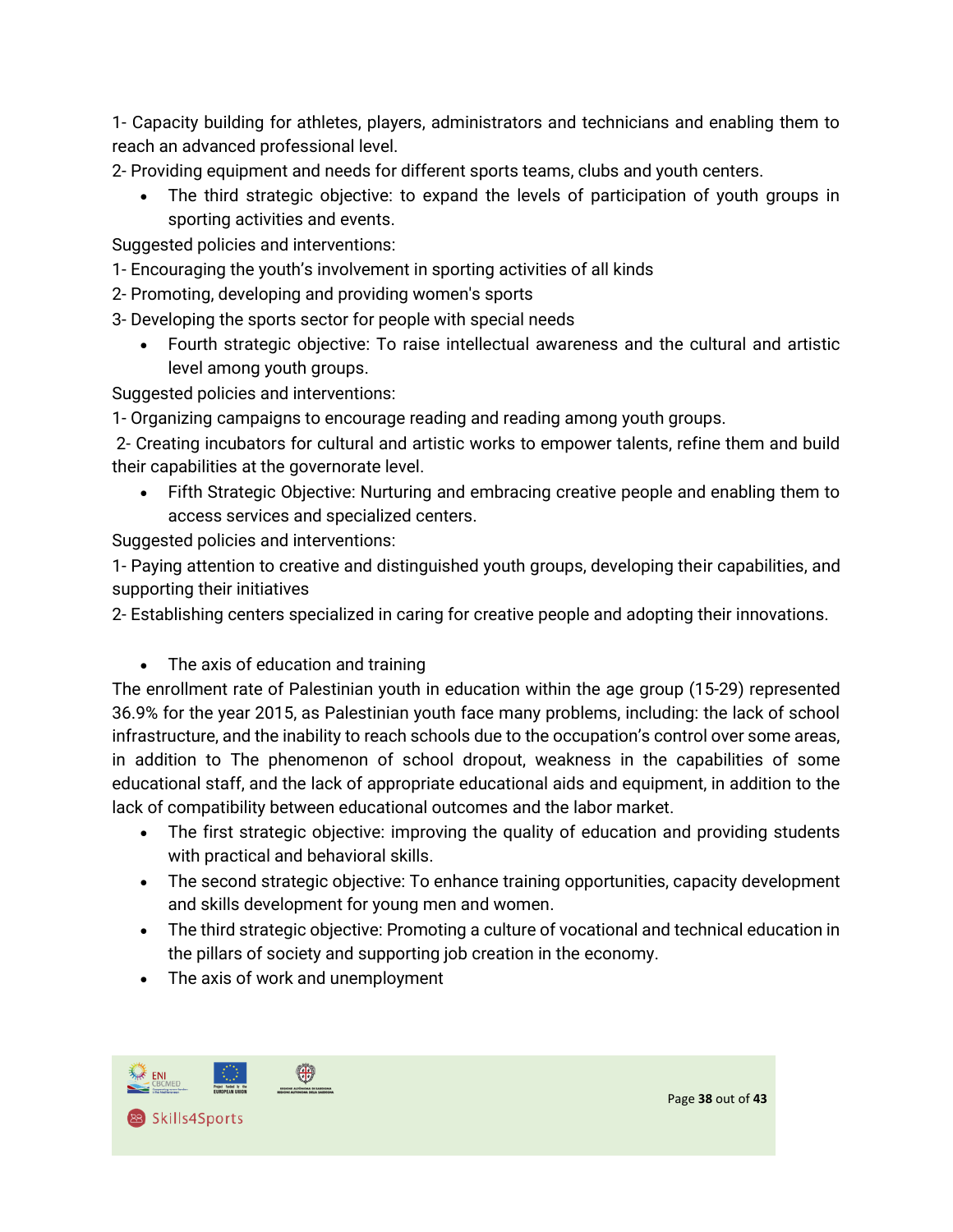The unemployment rate among Palestinian youth represented 37.2% for the year 2015, due to the problems and challenges facing Palestinian youth, the most important of which are: the lack of adequate job opportunities as a result of the weakness of the Palestinian economy, the low level of public income and the low ability of the public and private sector to provide adequate job opportunities that correspond to the number of The increasing number of graduates, not to mention the marginalization and exclusion policies imposed by the Israeli occupation.

- The first strategic objective: Enabling youth and graduates to keep pace with the requirements and needs of the Palestinian labor market.
- The second strategic objective: improving the economic conditions of youth by creating more job opportunities for youth and stimulating the entrepreneurial business environment
- The third strategic objective: improving the available work environment and providing fair employment conditions for youth.
- Health and positive behaviors:

In recent times, the percentage of chronic diseases has increased, as out of every 100 Palestinian youth, 10 young men / women suffer from at least one chronic disease, according to the 2015 statistics, as the problem of drug abuse has exacerbated as a result of the state of despair and frustration that young people suffer due to the absence of work opportunities, the difficulty of the economic conditions, the imposed blockade and the lack of Life opportunities and the difficult political reality and the abundance of Israeli attacks, which are increasing continuously, especially in Jerusalem as a result of the facilitation of the Israeli occupation, and systematically promoted among Palestinian youth. Girls in Jerusalem especially suffer from the problem of early marriage as it poses a threat to the health of girls, especially when they have children. Not to mention that they are exposed to domestic violence by husbands, as girls are forced to leave school, either to marry or to search for work in order to help the family.

- The first strategic objective: improving youth health and positive behaviors that stimulate healthy lifestyles.
- The second strategic objective: to meet the needs of youth groups in the field of mental health and social well-being.
- The third strategic objective: raising the level of health awareness for students and promoting school health practices.
- Information and Media Technology:

Media and technology constitute a great attraction for the youth category, as the majority of young people, and of both sexes, spend much of their time using technology, the Internet, and social media sites of various forms, as data issued by the Palestinian Central Bureau of Statistics indicated that the percentage of young people in the age group of (15- 29) years who use the computer amounted to 69.7%, and on the use and knowledge of the Internet the data showed that 69.7% of young people within the age group of (15-29) years know and use the Internet compared

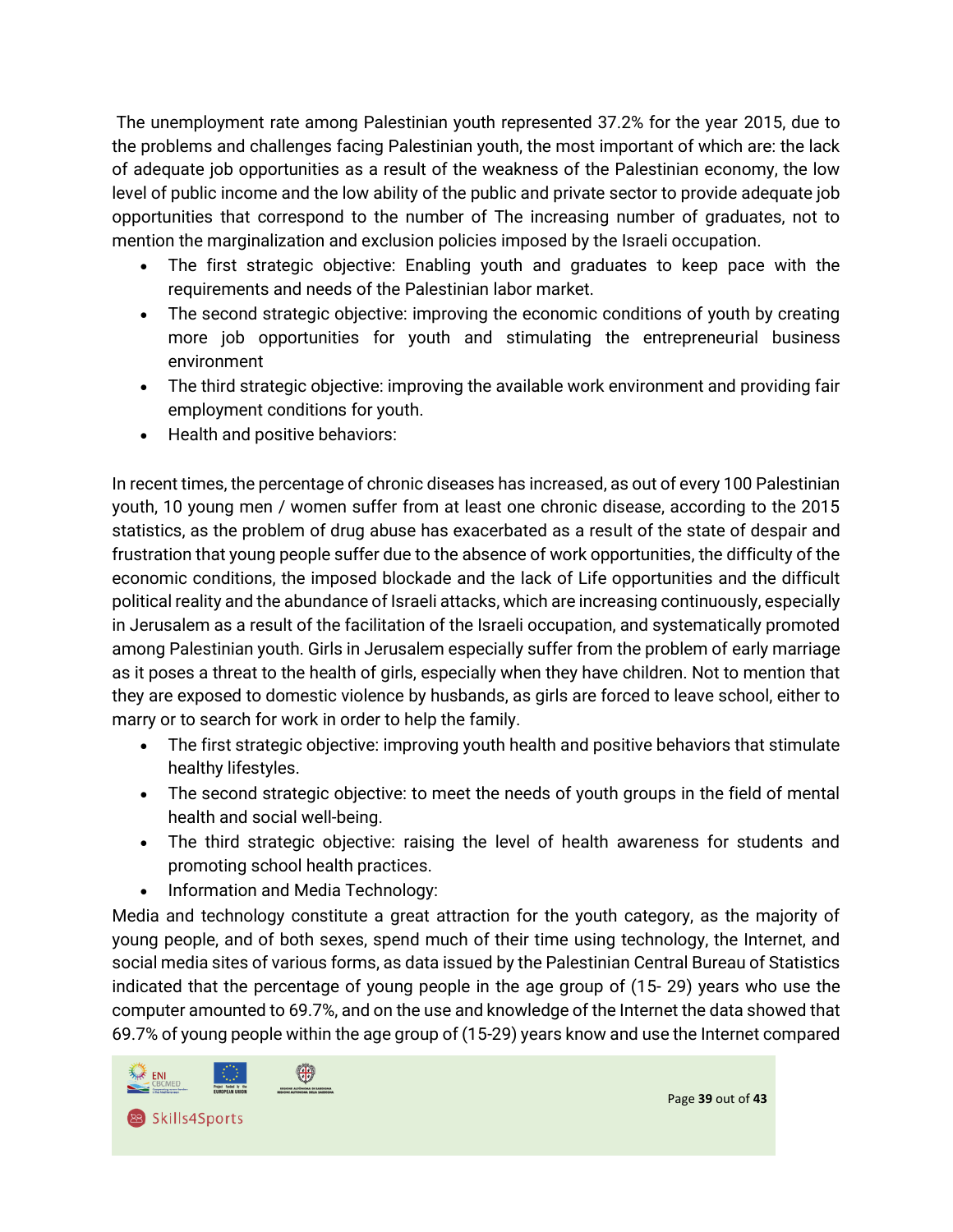to 23.3% who know the Internet, but do not use it, while it reached The percentage of youth who do not know this service and do not use it is 7% of the total Palestinian youth.The first strategic objective: Promote youth issues through various media.The second strategic objective: To develop the capabilities and experiences of youth in the field of technology, technology and scientific leadership.

# <span id="page-39-0"></span>MAIN NATIONAL AND REGIONAL STAKEHOLDERS FOR THE SKILLS DEVELOPMENT IN THE SPORTS SECTOR

Salfit region have some sport centers and clubs which interested in sport for youth, these clubs and organization support giving training courses for youth like football and other sports which lead them to be in teams. These center mostly didn't take any support from government, their main funds come from self and private donations. So the activities they did is considered small as thy don't have enough fund, the local authorities especially salfit municipality support sport in Salfit region by facilitate doing sports activities and by some funds which helps the sport clubs and NGO's which giving sport training, salft region have many sport facilities like a big closed hall for sport and open stadiums. some company like MART company also support sport activities in Salfit region by support some teams and sponsors some sport activities.

## <span id="page-39-1"></span>MAPPING OF CURRENT ACTIVITIES AND INITIATIVES

As a result from this study by using different tools like online survey, interviews and meeting which have been conducted for the purposes it has been found that there is weak support from the government to the sport sector in whole Palestine , also it found that there are many obstacles that facing sport sector which is mainly the financial support and the lack of training The employment rate in youth who is related with sport sector is more compared to other sectors. The figure below shows that 64% of persons who have replied the survey answered that the government support for sport is bad and not enough.

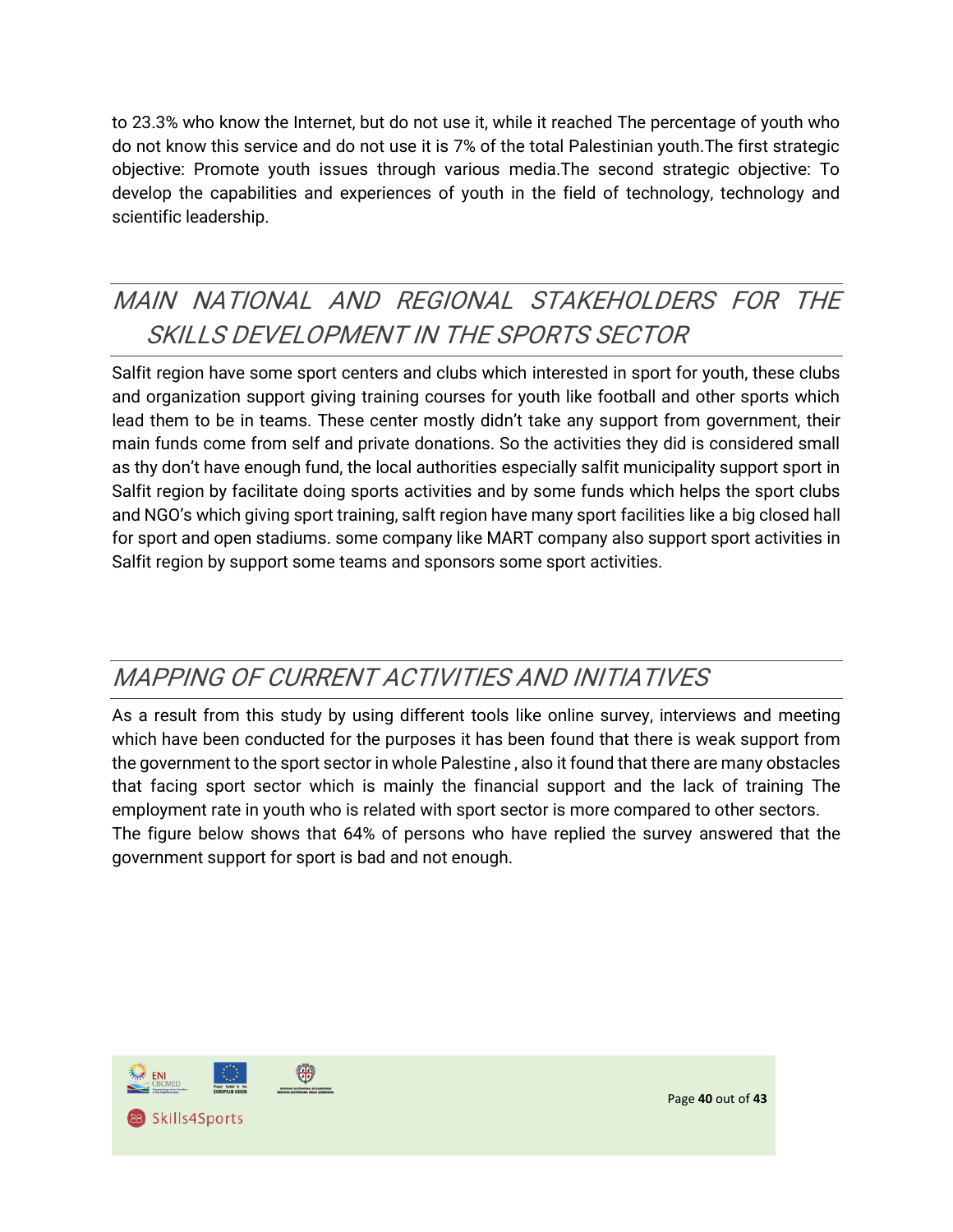

## <span id="page-40-0"></span>BARRIERS AND DRIVERS

The below figure illustrates that 92.3% of the persons who have answered the survey said that there is obstacles and barriers for the skills development in the sport sector and this shows the need for training and support for skills development in the sport sector.



هل هذاك عوائق لتنمية المهارات في قطاع الرياضة؟

39 responses

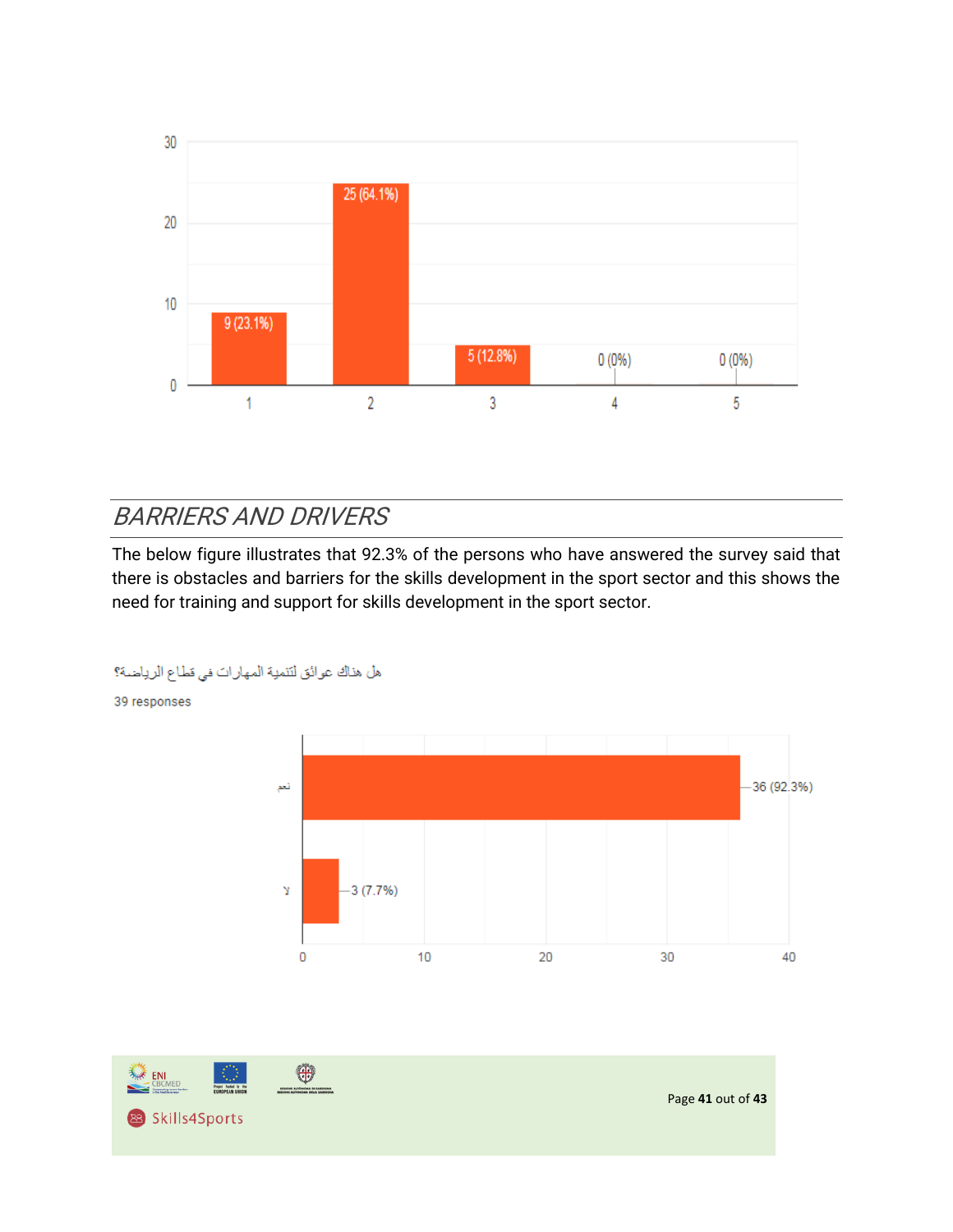# <span id="page-41-0"></span>SUPPORTING MECHANISMS RELATED TO SKILLS DEVELOPMENT FOR THE SPORTS SECTOR

The below image shows that more than 84% of the persons who have answered the online survey said that there are no supporting mechanisms related to skills development for the sports sector in Salfit region.

هل هناك أليات داعمة تتعلق بنتمية المهارات للقطاع الرياضي؟

39 responses



### <span id="page-41-1"></span>**CONCLUSIONS**

This study helps us to illustrates the current situation of the sport sector in Salfit region by using different ways like desk search, interviews, online survey and face to face meeting, it found that the support for sport from the government is weak and not enough, it found that there is many obstacles and barriers facing youth in sport to be employed which lake of support lake of training or interest from the government, there is no supporting mechanisms related to skills development. The hope is that this project will give support for NEET's and help them to find better future by finding good jobs in sport sector by giving good training and a clear mechanism related to skills development, it has been found that there are political barriers facing sport in Palestine and especially in Salfit region which is the Israeli occupation which many times prevent many sport activities by using force. Final note from this analysis that the women was more interested in the analysis and more active than men the women who reply the survey was 54% of the 39 response who reply the survey.